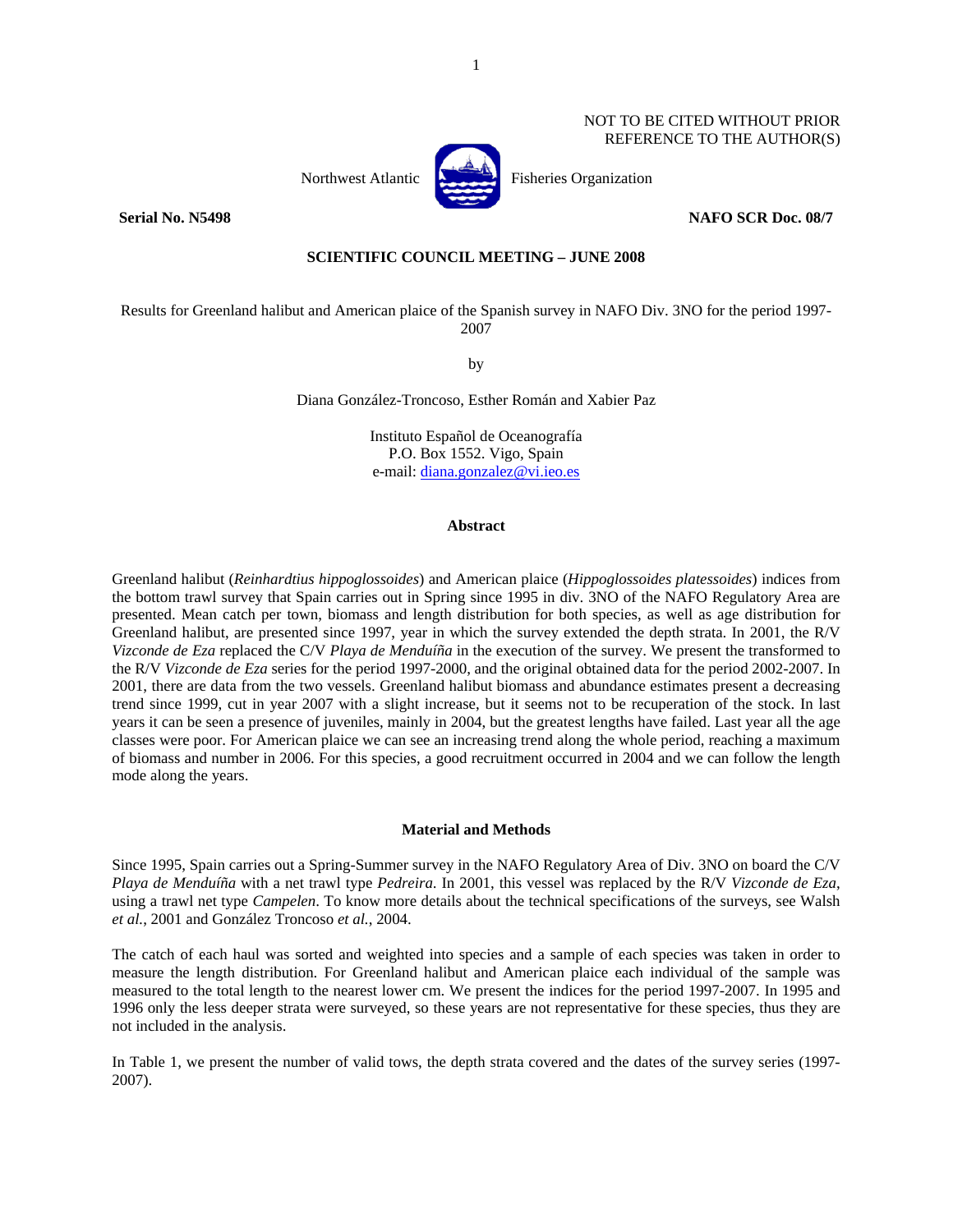For each species, all the indices are presented transformed until 2000 and no-transformed in the period 2002-2007. In the year 2001, there are data transformed from the former vessel with original data from the new vessel. To know more about the transformation, see González-Troncoso *et al*., 2005 and González-Troncoso *et al*., 2006. We present per haul the mean catch, the stratified mean catch per tow and the biomass with their variance per year; the length distribution in number per haul stratified mean catches per length, sex and year; as well as the mean catches per tow age numbers with their mean length and mean weight by age for Greenland halibut. The age numbers were calculated starting from the stratified mean catches per haul length distribution applying the Age Length Key (ALK) for age-length keys. Weight at age was calculated by applying the length/weight relationship for each year to the mean length.

# **Results**

## **Greenland halibut**

The Greenland halibut stock in Subarea and Div. 3KLMNO is considered to be part of a biological stock complex, which includes Subareas 0 and 1. Abundance and biomass indices were available from research vessel surveys by Canada in Div. 2J+3KLMNO (1978-2007), EU in Div. 3M (1988-2007) and EU-Spain in Div. 3NO (1995-2007).

The exploitable biomass (age 5+) was reduced to low levels in 1995-97 due to very high catches and high fishing mortality. It increased during 1998-2000 due to greatly reduced catches, much lower fishing mortality and improved recruitment. However, increasingly higher catches and fishing mortality since then accompanied by poorer recruitment has caused a subsequent decline. The current (2004-2007) estimates of exploitable biomass are amongst the lowest in the series.

So, the exploitable biomass has been declining in recent years and is presently estimated to be at its lowest observed level. All recruiting year-classes since the 1996 year-class have been below average, and fishing mortality has increased substantially in recent years, and is currently estimated as the highest in the time series (NAFO, 2007). Our results confirm these results presented by the Scientific Council last year.

#### **Mean catches and Biomass**

Table 2 shows the swept area, the tow number, the mean catches and their variance per haul and year for Greenland halibut. In Table 3 and Figure 1 we present the stratified mean catches per tow by stratum with the total variance per year. Table 4 and Figure 2 present the biomass per swept area per stratum and their total variance per year, as the biomass corresponding with the ages 5+ and 10+. In Table 5 we present the length-weight relationship parameters *a* and *b*.

Greenland halibut biomass decreased since the year 1999, although in 2007 the decreasing trend was changed with an increase over the year 2006 biomass. But at this moment the biomass is much below the level of 1997, and the stock seems not to recover. The lowest biomass value was in 2002. In 2007, the biomass 5+ and 10+ has had a slight increase.

#### **Length Distribution**

Table 6 presents the stratified mean catches per haul length distribution for the Greenland halibut, by sex and year, with the number of samples in which there were length measures, the total number of individuals measured in these samples, the sampled catch and the range of lengths met, as the total catch of this species and the total hauls made in the survey. In Figures 3 and 4 we can follow the evolution along the years. We can follow a mode since 1997 until 2001, but since then no high new values appears. The highest recruitments were in 1997, 2001 and 2004. In 2006 and 2007 the small individuals (around 12-14 cm) are the mode of the length distribution range, but all the length ranges were poor.

#### **Age numbers**

We present the abundance at age per stratified mean catch by haul, by sex and by year in Table 7 and the total by year in Figure 5. Individuals between 0 and 20 years were caught in the period 1997-2007, and in last years (most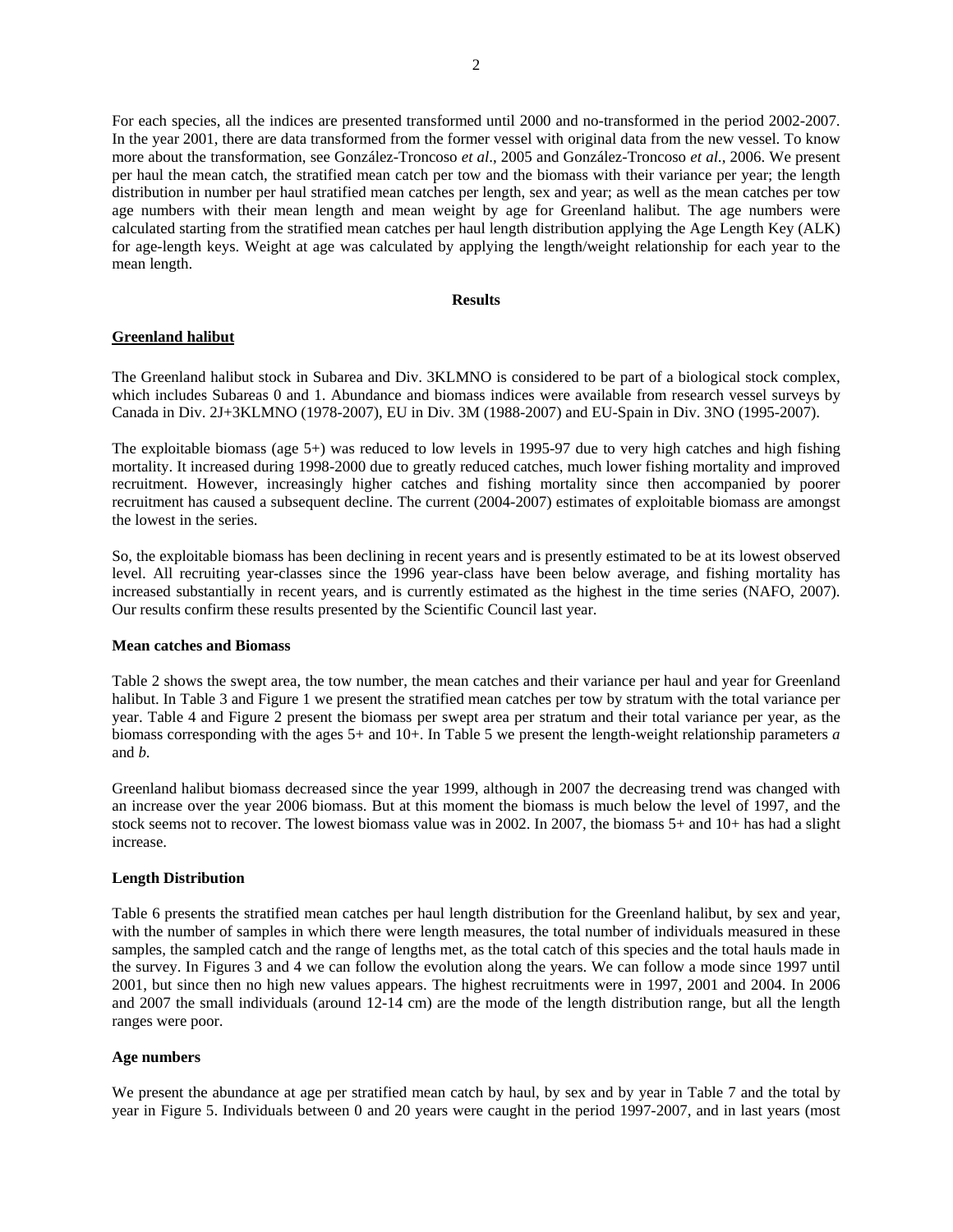since 2002) younger individuals were caught. Perhaps it can be due to the change of gear and/or vessel. We can follow three conspicuous cohorts in our series, the 1994-1996 cohorts (ages 1, 2 and 3 in 1997). Cohorts from following years seem to be weaker than those ones, but more constant. And 2002-2003 cohorts appear to be quite strong, as we can see in recent years, specially 2003 one, but it is no signal of these cohorts in recent years. This year the presence of all the ages classes is very weak, and in the last two years the mode of the whole age range was in the individuals of age 1.

## **Mean length and mean weight**

Mean length and weight at age by sex over time are presented in Tables 8 and 9, and shown in Figures 6 and 7. It seems that the greatest ages were increasing their mean length and weight until 2003, and falling in the youngest individuals. The mean length seems to be more stable than mean weight, at least for the youngest and the oldest individuals. Note that, although the number has decreased, the total mean length and mean weight have increased in the year 2007 over the year 2006. It must be due that in year 2007 we have more proportion of oldest ages (more than 5 years) than in year 2006.

## **American plaice**

There was no directed fishing of American plaice in 1994 and there has been a moratorium from 1995. Even under moratorium, catches have increased substantially in recent years. Biomass and SSB are very low compared to historic levels. SSB declined to the lowest estimated level in 1994 and 1995. It has increased since then but still remains very low. There has been no good recruitment to the exploitable biomass since the mid-1980s (NAFO, 2007).

### **Mean catches and Biomass**

American plaice haul mean catches by stratum are presented in Table 10, included swept area, number of hauls and SD. Stratified mean catches per tow by stratum and year and their SD are presented in Table 11.

The entire time series (1997-2007) of biomass and their SD estimates of American plaice are presented in Table 12. Estimated parameters *a* and *b* values of length-weight distribution are presented in Table 13.

The American plaice indices show a general increasing trend along the years, agree with the results from the Canadian surveys. We can see a decreasing in 2001 and 2002, and an increasing since then, reaching the maximum historical value in 2006, and remains in 2007 at the same level than in 2005 (Fig. 8 and 9).

## **Length Distribution**

Table 14 and Figures 10 and 11 show the stratified mean catches per haul length distribution by sex and year, besides the sampled size and its catch, for the period 1997-2007. The data have been grouped two by two**,** so we present the data every two cm. In 2004 there is a great presence of juveniles (8 cm), and in 2005 the mode appears around 14 cm, following with a mode of around 20 cm in 2006 and around 24 in 2007. In 2007, a decrease in the level of the number of individuals of all the length classes occurs.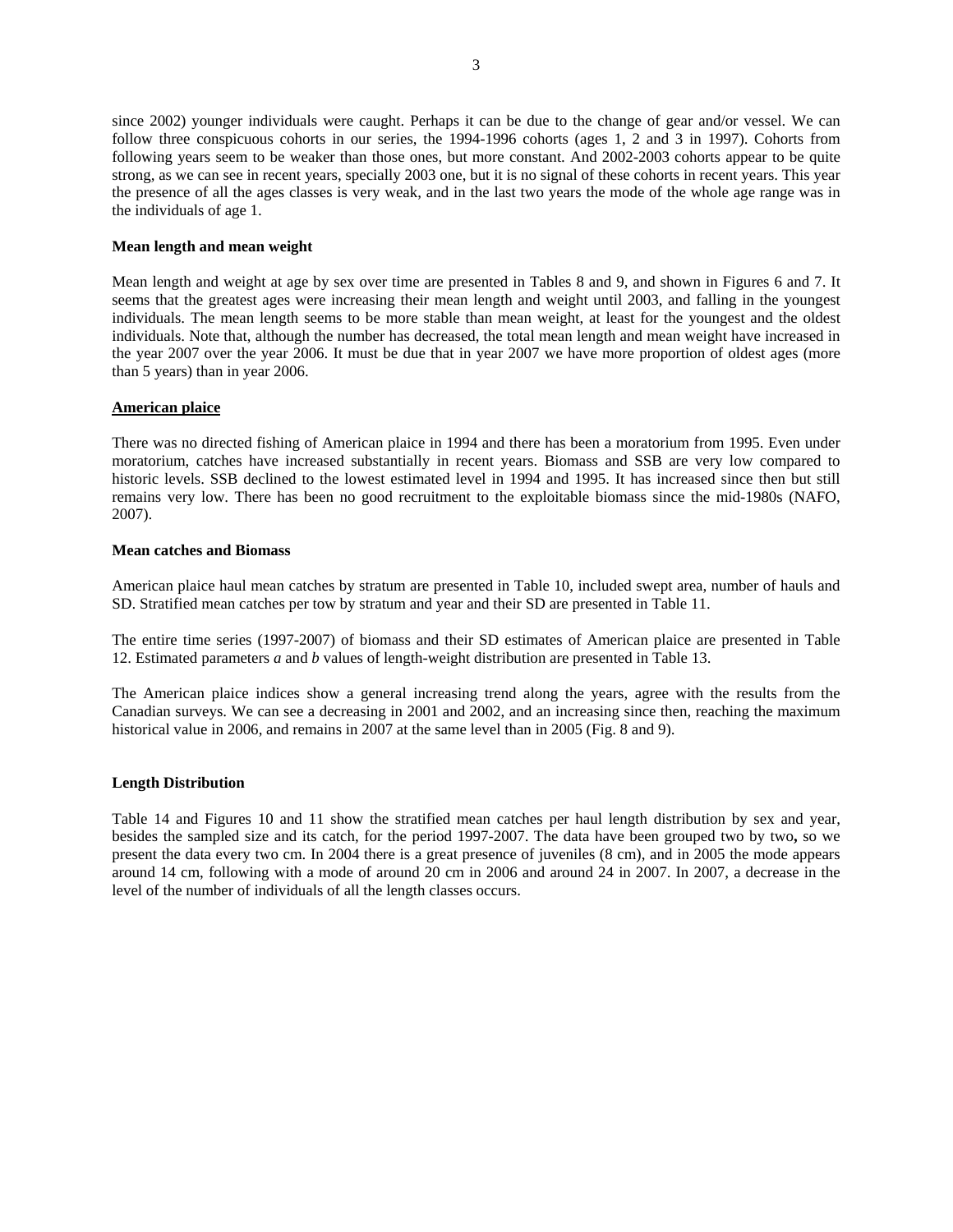### **References**

- González Troncoso, D., C. González and X. Paz. 2004. American plaice biomass and abundance from the surveys conducted by Spain in the NAFO Regulatory Area of Divisions 3NO, 1995-2003. NAFO SCR Doc. 04/09, Serial Number N4954, 22 pp.
- González Troncoso, D., E. Román and X. Paz. 2004. Results for Greenland halibut from the surveys conducted by Spain in the NAFO Regulatory Area of Divisions 3NO, 1996-2003. NAFO SCR Doc. 04/11, Serial Number N4956, 16 pp.
- González Troncoso, D., E. Román and X. Paz. 2005. Results for Greenland halibut of the Spanish survey in NAFO Divisions 3NO: Biomass, length distribution and age distribution for the period 1997-2004. NAFO SCR Doc. 05/27, Serial Number N5113, 18 pp.
- González Troncoso, D., E. Román and X. Paz. 2006. Results for Greenland halibut and American plaice of the Spanish survey in NAFO Divisions 3NO: Biomass, length distribution and age distribution for the period 1997-2005. NAFO SCR Doc. 06/12, Serial Number N5227, 43 pp.
- NAFO, 2007. Report of Scientific Council Meeting, 7-21 June 2007.
- Walsh, J.S., X. Paz and P. Durán. 2001. A preliminary investigation of the efficiency of Canadian and Spanish Survey bottom trawls on the Southern Bank. NAFO SCR Doc., 01/74, Serial nº N4453, 18 pp.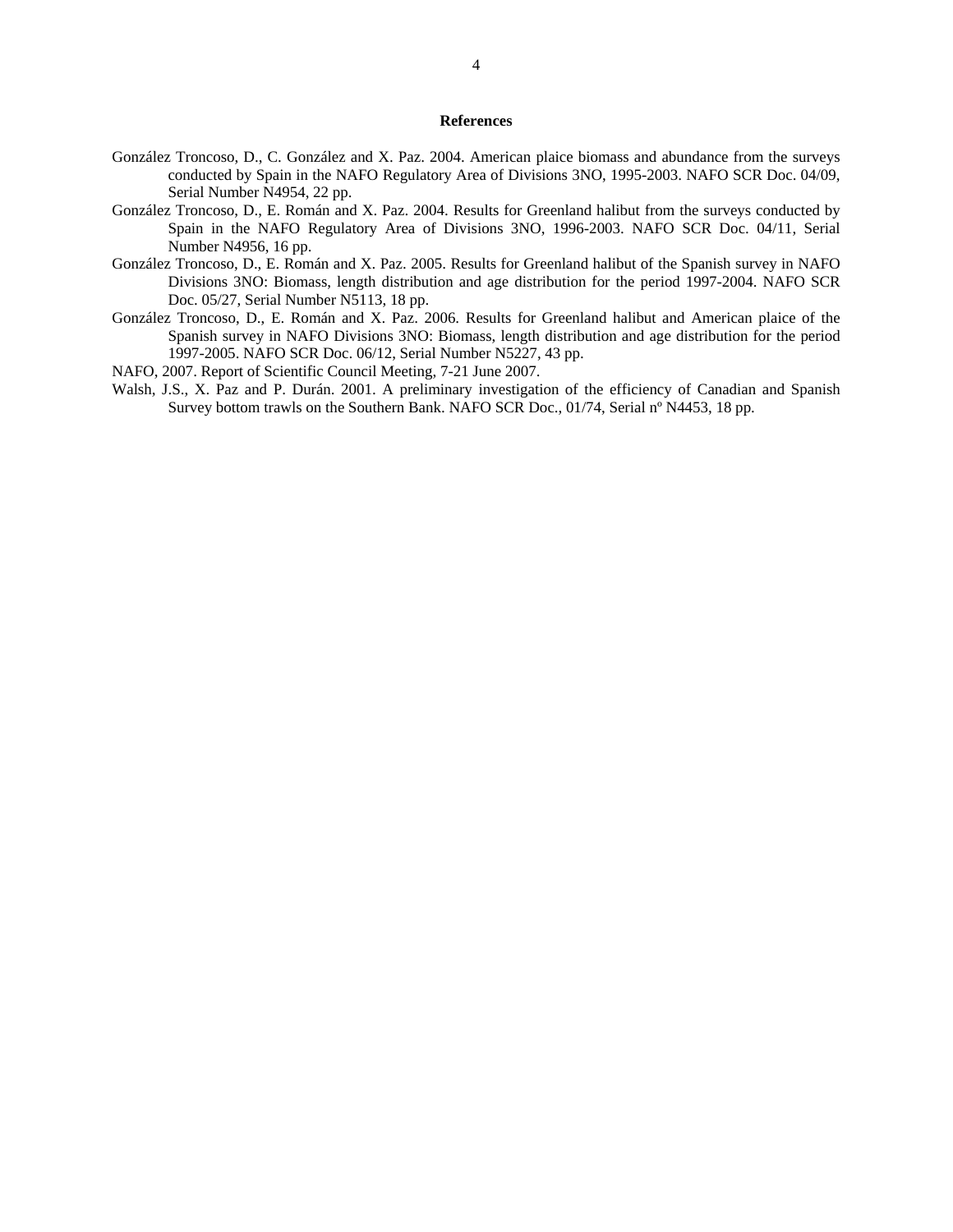|              |                       |            | Depth strata |                 |
|--------------|-----------------------|------------|--------------|-----------------|
| Year         | Vessel                | Valid tows | covered (m)  | Dates           |
| 1997         | C/V Playa de Menduíña | 128        | 42-1263      | April 26-May 18 |
| 1998         | C/V Playa de Menduíña | 124        | 42-1390      | May 06-May 26   |
| 1999         | C/V Playa de Menduíña | 114        | 41-1381      | May 07-May 26   |
| 2000         | C/V Playa de Menduíña | 118        | 42-1401      | May 07-May 28   |
| $2001^{(*)}$ | R/V Vizconde de Eza   | 83         | 36-1156      | May 03-May 24   |
|              | C/V Playa de Menduíña | 121        | 40-1500      | May 05-May 23   |
| 2002         | R/V Vizconde de Eza   | 125        | 38-1540      | April 29-May 19 |
| 2003         | R/V Vizconde de Eza   | 118        | 38-1666      | May 11-June 02  |
| 2004         | R/V Vizconde de Eza   | 120        | 43-1539      | June 06–June 24 |
| 2005         | R/V Vizconde de Eza   | 119        | 47-1485      | June 10–June 29 |
| 2005         | R/V Vizconde de Eza   | 119        | 47-1485      | June 10–June 29 |
| 2006         | R/V Vizconde de Eza   | 120        | 45-1480      | June 7–June 27  |
| 2007         | R/V Vizconde de Eza   | 110        | 45-1374      | May 29-June 19  |

**TABLE 1.-** Spanish spring bottom trawl surveys on NAFO Div. 3NO: 1997-2007

 (\*) We took, for the calculation of the series, 83 hauls from the R/V *Vizconde de Eza* and 40 hauls from the C/V *Playa de Menduíña* (123 hauls in total)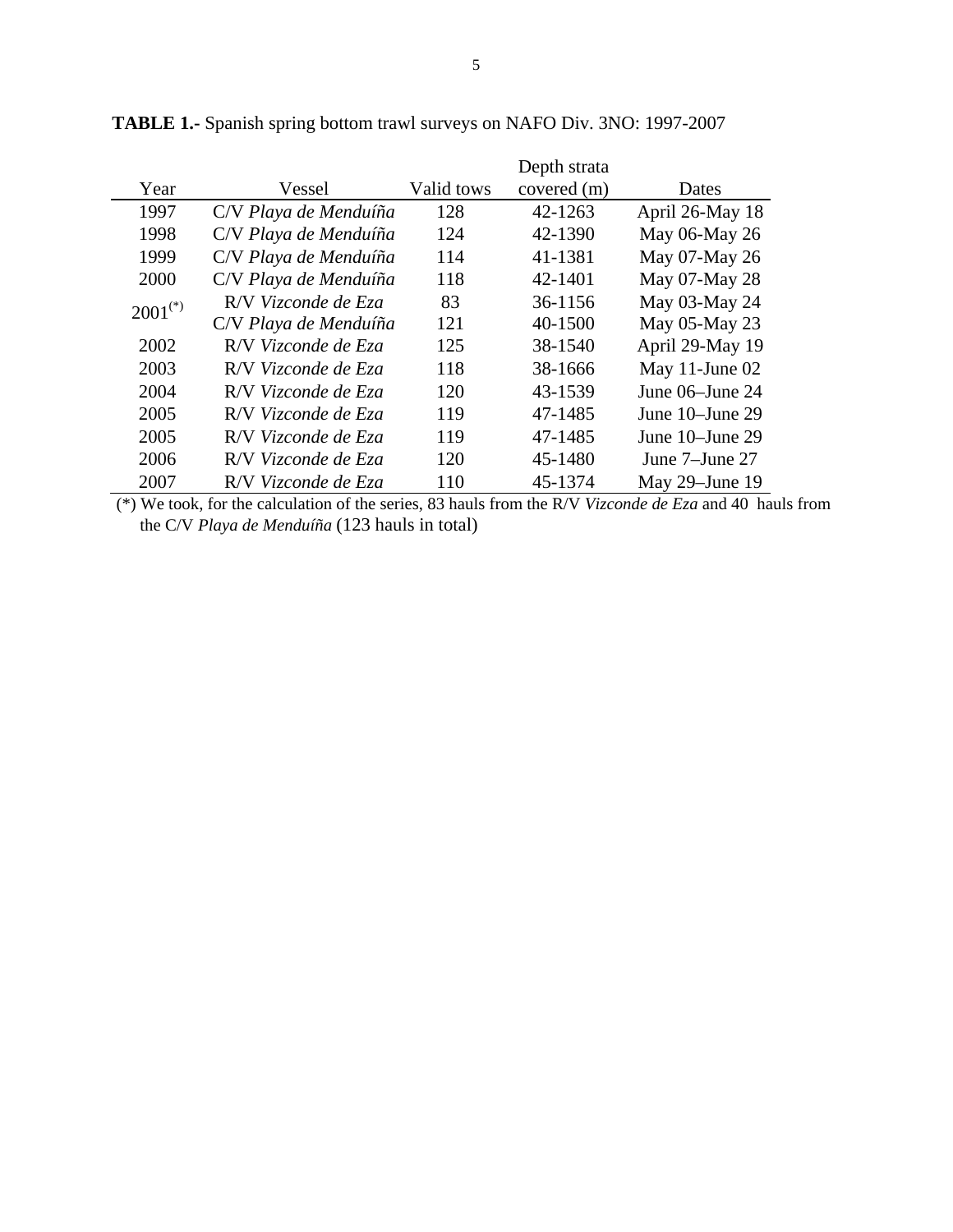**TABLE 2.-** Swept area, number of hauls and Greenland halibut mean catch (kg) and SD by stratum. Spanish Spring Surveys on NAFO Div. 3NO: 1997-2007. Swept area in square miles. n.s. means stratum not surveyed. 1997-2000 data are transformed C/V *Playa de Menduíña* data, and 2002-2007 data are original from R/V *Vizconde de Eza*. In 2001, there are data from the two vessels.

|         |        |                         | 1997       |            |        |                | 1998       |            |        |                | 1999       |            |        | 2000           |                         |            |
|---------|--------|-------------------------|------------|------------|--------|----------------|------------|------------|--------|----------------|------------|------------|--------|----------------|-------------------------|------------|
|         | Swept  | Tow                     | G. halibut | G. halibut | Swept  | Tow            | G. halibut | G. halibut | Swept  | Tow            | G. halibut | G. halibut | Swept  | Tow            | G. halibut              | G. halibut |
| Stratum | area   | number                  | Mean catch | SD         | area   | number         | Mean catch | SD         | area   | number         | Mean catch | SD         | area   | number         | Mean catch              | SD         |
| 353     | 0.0480 | $\overline{4}$          | 0.06       | 0.053      | 0.0465 | $\overline{4}$ | 1.37       | 1.274      | 0.0360 | 3              | 0.61       | 0.569      | 0.0356 |                | 3<br>0.19               | 0.178      |
| 354     | 0.0233 | 2                       | 0.70       | 0.095      | 0.0356 | 3              | 2.36       | 1.246      | 0.0218 | 2              | 0.86       | 0.781      | 0.0356 |                | 3<br>0.11               | 0.057      |
| 355     | 0.0233 | $\mathbf{2}$            | 4.07       | 0.230      | 0.0221 | $\overline{2}$ | 0.29       | 0.066      | 0.0229 | $\overline{2}$ | 0.22       | 0.295      | 0.0233 | $\overline{c}$ | 0.22                    | 0.274      |
| 356     | 0.0225 | $\mathbf{2}$            | 4.11       | 1.871      | 0.0221 |                | 4.27       | 4.759      | 0.0229 | $\overline{2}$ | 0.23       | 0.174      | 0.0225 | $\overline{2}$ | 0.49                    | 0.043      |
| 357     | 0.0443 | 4                       | 1.08       | 1.341      | 0.0240 | $\overline{c}$ | 8.40       | 6.433      | 0.0236 | $\overline{c}$ | 1.69       | 0.276      | 0.0124 |                | 0.11                    |            |
| 358     | 0.0563 | 5                       | 1.38       | 1.168      | 0.0236 | 3              | 2.35       | 1.843      | 0.0349 | 3              | 4.10       | 3.155      | 0.0341 | 3              | 0.48                    | 0.529      |
| 359     | 0.0690 | 6                       | 0.66       | 0.623      | 0.0698 | 6              | 0.22       | 0.185      | 0.0364 | 3              | 2.15       | 3.725      | 0.0469 | $\overline{4}$ | 1.35                    | 2.014      |
| 360     | 0.3754 | 32                      | 0.04       | 0.183      | 0.2561 | 25             | 0.04       | 0.158      | 0.2325 | 19             | 0.31       | 0.918      | 0.2396 | 20             | 0.13                    | 0.352      |
| 374     | 0.0353 | 3                       | 0.00       | 0.000      | 0.0353 | 3              | 0.05       | 0.080      | 0.0244 | $\overline{2}$ | 0.00       | 0.000      | 0.0240 |                | $\overline{c}$<br>0.00  | 0.000      |
| 375     | 0.0116 |                         | 0.00       |            | 0.0345 | 3              | 0.00       | 0.000      | 0.0236 | $\overline{c}$ | 0.00       | 0.000      | 0.0244 |                | $\overline{2}$<br>0.00  | 0.000      |
| 376     | 0.1583 | 14                      | 0.00       | 0.000      | 0.0930 | 10             | 0.00       | 0.000      | 0.1219 | 10             | 0.00       | 0.000      | 0.1200 | 10             | 0.00                    | 0.000      |
| 377     | 0.0116 |                         | 0.00       |            | 0.0229 | 2              | 0.03       | 0.039      | 0.0240 | $\overline{2}$ | 0.48       | 0.683      | 0.0229 |                | $\overline{c}$<br>0.16  | 0.221      |
| 378     | 0.0210 | 2                       | 0.78       | 0.985      | 0.0120 | 2              | 0.66       | 0.873      | 0.0229 | $\overline{c}$ | 1.03       | 0.330      | 0.0233 | $\overline{c}$ | 1.09                    | 1.214      |
| 379     | 0.0206 | 2                       | 2.23       | 1.031      | 0.0356 | 3              | 1.88       | 0.826      | 0.0236 | $\overline{c}$ | 0.96       | 0.013      | 0.0225 | $\overline{2}$ | 1.23                    | 0.880      |
| 380     | 0.0210 | $\overline{2}$          | 2.64       | 1.210      | 0.0113 |                | 2.48       | 2.022      | 0.0236 | $\overline{c}$ | 3.94       | 1.326      | 0.0236 | $\overline{2}$ | 2.42                    | 1.447      |
| 381     | 0.0221 | $\overline{c}$          | 0.21       | 0.009      | 0.0229 |                | 0.70       | 0.144      | 0.0229 |                | 2.82       | 0.985      | 0.0236 | $\overline{c}$ | 1.36                    | 0.352      |
| 382     | 0.0461 | $\overline{4}$          | 0.00       | 0.000      | 0.0229 | 3              | 0.04       | 0.064      | 0.0484 |                | 0.00       | 0.001      | 0.0499 | $\overline{4}$ | 0.12                    | 0.147      |
| 721     | 0.0221 | $\overline{2}$          | 2.98       | 1.053      | 0.0203 |                | 11.82      | 9.833      | 0.0244 |                | 0.62       | 0.249      | 0.0236 | $\overline{2}$ | 0.48                    | 0.681      |
| 722     | 0.0214 | 2                       | 1.53       | 2.163      | 0.0101 | $\overline{c}$ | 24.84      | 1.628      | 0.0229 | $\overline{c}$ | 13.36      | 7.909      | 0.0218 | $\overline{2}$ | 19.49                   | 9.977      |
| 723     | 0.0210 | $\overline{c}$          | 5.16       | 2.543      | 0.0233 | 2              | 5.32       | 1.956      | 0.0229 | $\overline{2}$ | 11.07      | 10.916     | 0.0248 | $\overline{2}$ | 2.85                    | 1.094      |
| 724     | 0.0225 | $\overline{c}$          | 1.92       | 0.624      | 0.0206 | $\overline{c}$ | 8.40       | 1.044      | 0.0225 | $\overline{2}$ | 4.55       | 1.181      | 0.0233 | $\overline{2}$ | 5.83                    | 2.179      |
| 725     | 0.0206 | 2                       | 7.85       | 4.225      | 0.0086 |                | 2.07       | $\sim$     | 0.0229 | 2              | 4.97       | 5.763      | 0.0210 |                | 2<br>10.03              | 8.796      |
| 726     | n.s.   | n.s.                    | n.s.       | n.s.       | 0.0094 | 2              | 27.96      | 33.187     | 0.0225 | $\overline{2}$ | 29.04      | 26.314     | 0.0221 |                | $\overline{2}$<br>12.95 | 3.348      |
| 727     | 0.0094 | $\overline{1}$          | 5.16       |            | 0.0233 | 2              | 7.80       | 6.754      | 0.0236 | $\overline{2}$ | 10.48      | 8.316      | 0.0210 |                | $\overline{2}$<br>2.65  | 1.181      |
| 728     | 0.0214 | 2                       | 36.24      | 23.055     | 0.0206 | $\mathbf{2}$   | 57.21      | 56.042     | 0.0233 | $\mathbf{2}$   | 62.32      | 12.655     | 0.0210 | $\overline{c}$ | 29.91                   | 0.098      |
| 752     | 0.0218 | $\overline{2}$          | 36.90      | 9.964      | 0.0229 | 2              | 54.22      | 23.669     | 0.0233 | $\mathfrak{2}$ | 56.93      | 8.677      | 0.0206 |                | $\overline{c}$<br>23.33 | 1.989      |
| 753     | 0.0214 | $\overline{2}$          | 32.43      | 8.270      | 0.0218 | $\overline{2}$ | 33.32      | 8.507      | 0.0229 | $\overline{2}$ | 64.23      | 4.417      | 0.0218 | $\overline{2}$ | 49.77                   | 21.700     |
| 754     | 0.0330 | 3                       | 18.70      | 4.941      | 0.0210 | 2              | 17.32      | 4.706      | 0.0206 | 2              | 17.12      | 11.204     | 0.0195 | $\overline{c}$ | 46.69                   | 14.381     |
| 755     | n.s.   | n.s.                    | n.s.       | n.s.       | 0.0206 | 2              | 19.07      | 0.177      | 0.0311 | 3              | 15.94      | 8.279      | 0.0431 | $\overline{4}$ | 35.73                   | 20.076     |
| 756     | 0.0109 | -1                      | 68.36      |            | 0.0225 | $\overline{2}$ | 220.13     | 34.559     | 0.0225 | $\overline{2}$ | 125.28     | 46.721     | 0.0203 | $\overline{2}$ | 60.60                   | 40.187     |
| 757     | 0.0304 | $\overline{\mathbf{3}}$ | 34.70      | 10.823     | 0.0206 | 2              | 95.25      | 21.628     | 0.0233 | $\sqrt{2}$     | 106.53     | 27.496     | 0.0214 |                | $\sqrt{2}$<br>37.41     | 10.108     |
| 758     | 0.0214 | $\overline{c}$          | 39.36      | 23.502     | 0.0105 | $\overline{2}$ | 52.55      | 9.813      | 0.0214 | $\overline{2}$ | 52.72      | 11.736     | 0.0210 |                | $\overline{c}$<br>56.67 | 11.487     |
| 759     | n.s.   | n.s.                    | n.s.       | n.s.       | 0.0214 | 2              | 48.19      | 35.497     | 0.0218 | $\mathbf{2}$   | 44.72      | 44.096     | 0.0210 |                | $\overline{c}$<br>29.43 | 8.579      |
| 760     | 0.0105 | -1                      | 10.44      | $\sim$     | 0.0214 | 2              | 32.89      | 28.743     | 0.0225 | $\mathbf{2}$   | 44.98      | 46.019     | 0.0210 |                | $\sqrt{2}$<br>30.56     | 2.862      |
| 761     | 0.0315 | 3                       | 61.90      | 36.985     | 0.0206 | $\overline{2}$ | 46.01      | 16.364     | 0.0210 | $\mathbf{2}$   | 37.88      | 1.004      | 0.0221 |                | $\sqrt{2}$<br>36.09     | 26.813     |
| 762     | 0.0308 | 3                       | 45.89      | 27.172     | 0.0094 | 2              | 38.22      | 15.038     | 0.0210 | $\overline{2}$ | 63.34      | 37.289     | 0.0203 |                | $\overline{c}$<br>36.37 | 1.726      |
| 763     | n.s.   | n.s.                    | n.s.       | n.s.       | 0.0218 | $\mathbf{2}$   | 35.02      | 27.312     | 0.0311 | 3              | 21.44      | 8.946      | 0.0416 | $\overline{4}$ | 25.64                   | 21.799     |
| 764     | 0.0206 | 2                       | 20.63      | 2.422      | 0.0218 | $\overline{2}$ | 21.31      | 10.686     | 0.0225 | 2              | 28.81      | 12.412     | 0.0218 |                | $\overline{c}$<br>16.96 | 6.498      |
| 765     | 0.0206 | 2                       | 35.43      | 14.289     | 0.0098 | 2              | 22.82      | 3.131      | 0.0221 | $\overline{2}$ | 31.43      | 0.328      | 0.0203 | $\overline{2}$ | 37.13                   | 30.587     |
| 766     | 0.0308 | 3                       | 62.87      | 9.784      | 0.0191 | $\overline{2}$ | 20.82      | 3.479      | 0.0218 | $\overline{2}$ | 31.31      | 20.000     | 0.0214 | $\overline{c}$ | 16.76                   | 2.475      |
| 767     | n.s.   | n.s.                    | n.s.       | n.s.       | 0.0109 | 2              | 10.21      | 50.629     | 0.0214 | $\overline{2}$ | 25.90      | 9.786      | 0.0210 |                | $\overline{2}$<br>21.21 | 6.393      |

$$
SD = \frac{\sum (x_i - \overline{x})^2}{n - 1}
$$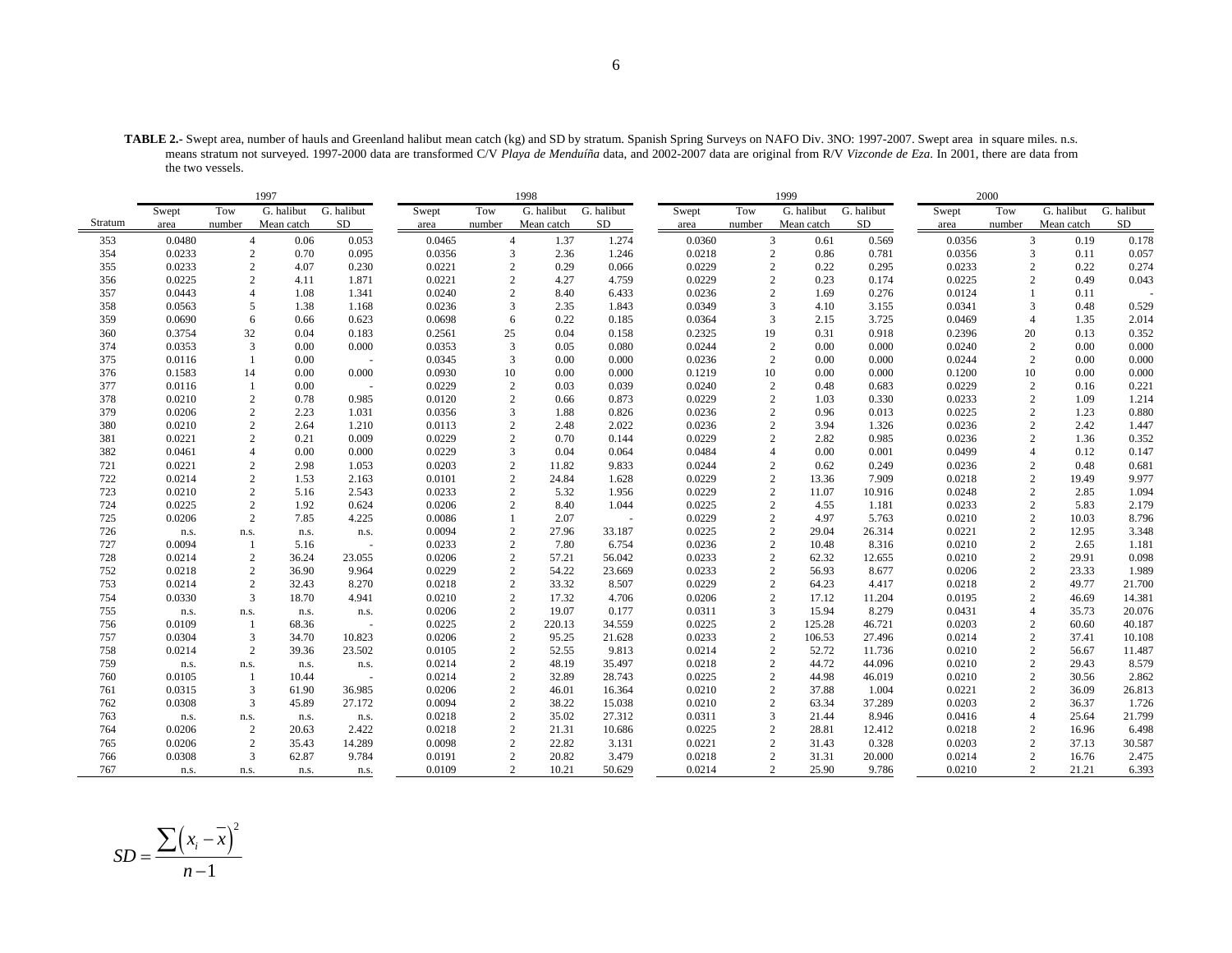**TABLE 2 (cont.).-** Swept area, number of hauls and Greenland halibut mean catch (kg) and SD by stratum. Spanish Spring Surveys on NAFO Div. 3NO: 1997-2007. Swept area in square miles. n.s. means stratum not surveyed. 1997-2000 data are transformed C/V *Playa de Menduíña* data, and 2002-2007 data are original from R/V *Vizconde de Eza*. In 2001, there are data from the two vessels.

|         |        |                | 2001       |            |        |                | 2002       |            |        |                | 2003       |            |        |                | 2004       |            |
|---------|--------|----------------|------------|------------|--------|----------------|------------|------------|--------|----------------|------------|------------|--------|----------------|------------|------------|
|         | Swept  | Tow            | G. halibut | G. halibut | Swept  | Tow            | G. halibut | G. halibut | Swept  | Tow            | G. halibut | G. halibut | Swept  | Tow            | G. halibut | G. halibut |
| Stratum | area   | number         | Mean catch | SD         | area   | number         | Mean catch | SD         | area   | number         | Mean catch | SD         | area   | number         | Mean catch | SD         |
| 353     | 0.0341 | 3              | 0.03       | 0.038      | 0.0476 | $\overline{4}$ | 0.21       | 0.278      | 0.0334 | 3              | 0.01       | 0.013      | 0.0338 | 3              | 1.44       | 2.395      |
| 354     | 0.0338 | 3              | 3.22       | 1.927      | 0.0356 | 3              | 0.85       | 0.839      | 0.0338 |                | 3<br>0.04  | 0.029      | 0.0345 | 3              | 1.51       | 2.160      |
| 355     | 0.0240 | $\mathbf{2}$   | 17.25      | 15.486     | 0.0236 | $\mathbf{2}$   | 0.43       | 0.467      | 0.0229 | $\overline{c}$ | 2.46       | 2.492      | 0.0229 | $\overline{c}$ | 4.02       | 5.119      |
| 356     | 0.0240 | $\mathbf{2}$   | 0.07       | 0.042      | 0.0233 | $\overline{2}$ | 1.40       | 1.131      | 0.0225 | $\overline{2}$ | 2.95       | 3.695      | 0.0221 | $\overline{2}$ | 3.35       | 3.873      |
| 357     | 0.0244 | 2              | 2.69       | 2.135      | 0.0240 | 2              | 1.15       | 1.626      | 0.0229 | $\overline{c}$ | 6.72       | 5.070      | 0.0229 | $\overline{2}$ | 1.50       | 0.521      |
| 358     | 0.0345 | 3              | 8.46       | 12.298     | 0.0345 | 3              | 3.20       | 0.819      | 0.0338 | 3              | 3.45       | 5.973      | 0.0330 | 3              | 0.94       | 0.438      |
| 359     | 0.0803 | $\overline{7}$ | 1.97       | 2.329      | 0.0686 | 6              | 0.28       | 0.219      | 0.0791 | $\tau$         | 0.30       | 0.438      | 0.0791 | $\tau$         | 1.18       | 2.137      |
| 360     | 0.2423 | 20             | 0.17       | 0.484      | 0.2865 | 25             | 0.00       | 0.007      | 0.2254 | 20             | 0.02       | 0.056      | 0.2310 | 20             | 0.11       | 0.459      |
| 374     | 0.0240 | $\overline{c}$ | 0.00       | 0.000      | 0.0345 | 3              | 0.00       | 0.000      | 0.0225 | 2              | 0.00       | 0.000      | 0.0233 | $\overline{c}$ | 0.00       | 0.005      |
| 375     | 0.0338 | 3              | 0.00       | 0.000      | 0.0353 | 3              | 0.00       | 0.000      | 0.0330 | 3              | 0.00       | 0.002      | 0.0338 | 3              | 0.00       | 0.000      |
| 376     | 0.1155 | 10             | 0.00       | 0.000      | 0.1140 | 10             | 0.00       | 0.000      | 0.1125 | 10             | 0.00       | 0.003      | 0.1166 | 10             | 0.00       | 0.000      |
| 377     | 0.0229 | 2              | 0.42       | 0.537      | 0.0229 | $\mathbf{2}$   | 0.00       | 0.001      | 0.0225 | $\mathbf{2}$   | 1.55       | 1.884      | 0.0218 | $\overline{c}$ | 0.07       | 0.011      |
| 378     | 0.0236 | 2              | 5.69       | 8.040      | 0.0233 | 2              | 1.85       | 0.636      | 0.0225 | $\overline{c}$ | 2.97       | 3.008      | 0.0225 | $\overline{c}$ | 0.38       | 0.530      |
| 379     | 0.0229 | 2              | 4.61       | 4.236      | 0.0229 | 2              | 5.85       | 4.313      | 0.0229 | $\overline{c}$ | 7.67       | 5.275      | 0.0124 | $\mathbf{1}$   | 2.60       |            |
| 380     | 0.0206 | $\sqrt{2}$     | 4.06       | 0.066      | 0.0225 | 2              | 5.05       | 3.041      | 0.0229 | $\overline{c}$ | 4.345      | 0.205      | 0.0221 | $\sqrt{2}$     | 10.3       | 0.424      |
| 381     | 0.0236 | 2              | 0.90       | 1.271      | 0.0229 | 2              | 0.5275     | 0.145      | 0.0229 | $\overline{c}$ | 1.06       | 1.188      | 0.0225 | $\overline{c}$ | 5.488      | 6.701      |
| 382     | 0.0469 | $\overline{4}$ | 0.05       | 0.080      | 0.0341 | 3              | 0.401      | 0.683      | 0.0454 | 4              | 0.045      | 0.061      | 0.0461 | $\overline{4}$ | 0.0575     | 0.068      |
| 721     | 0.0248 | $\sqrt{2}$     | 0.40       | 0.431      | 0.0233 | $\sqrt{2}$     | 0.08       | 0.062      | 0.0225 | $\overline{2}$ | 0.12       | 0.051      | 0.0221 | $\sqrt{2}$     | 1.92       | 0.693      |
| 722     | 0.0233 | 2              | 1.09       | 0.863      | 0.0236 | 2              | 2.63       | 2.906      | 0.0221 | $\overline{c}$ | 1.66       | 0.410      | 0.0218 | $\overline{c}$ | 24.04      | 23.144     |
| 723     | 0.0240 | $\mathbf{2}$   | 1.33       | 0.240      | 0.0233 | 2              | 1.24       | 1.075      | 0.0229 | $\overline{2}$ | 4.02       | 5.416      | 0.0229 | $\sqrt{2}$     | 3.85       | 3.755      |
| 724     | 0.0353 | 3              | 3.45       | 2.786      | 0.0225 | 2              | 4.75       | 1.202      | 0.0225 | $\overline{2}$ | 7.07       | 4.971      | 0.0214 | $\overline{c}$ | 12.45      | 3.182      |
| 725     | 0.0116 |                | 2.67       | 0.522      | 0.0225 | $\overline{2}$ | 7.35       | 6.718      | 0.0229 | 2              | 10.55      | 0.778      | 0.0225 | $\overline{c}$ | 19.57      | 19.537     |
| 726     | 0.0116 |                | 3.65       | 1.200      | 0.0214 | 2              | 3.25       | 3.323      | 0.0225 | $\overline{2}$ | 0.00       | 0.000      | 0.0225 | $\overline{c}$ | 14.71      | 1.287      |
| 727     | 0.0225 | 2              | 3.79       | 0.243      | 0.0233 | $\overline{2}$ | 2.01       | 1.400      | 0.0218 | $\overline{2}$ | 18.48      | 11.066     | 0.0233 | $\sqrt{2}$     | 20.47      | 10.281     |
| 728     | 0.0229 | $\overline{c}$ | 8.62       | 1.654      | 0.0229 | 2              | 7.93       | 10.986     | 0.0225 | $\mathbf{2}$   | 39.95      | 17.748     | 0.0180 | $\overline{c}$ | 5.70       | 4.950      |
| 752     | 0.0210 | $\mathbf{2}$   | 26.37      | 8.723      | 0.0116 |                | 0.34       | $\sim$     | 0.0229 | $\overline{c}$ | 39.80      | 39.032     | 0.0214 | $\overline{c}$ | 4.64       | 5.424      |
| 753     | 0.0214 | 2              | 22.66      | 4.883      | 0.0229 | 2              | 2.45       | 3.465      | 0.0229 | $\overline{2}$ | 16.64      | 12.721     | 0.0218 | $\overline{2}$ | 4.37       | 0.820      |
| 754     | 0.0195 | 2              | 41.09      | 41.477     | 0.0341 | 3              | 20.33      | 4.996      | 0.0218 | $\mathbf{2}$   | 19.12      | 6.484      | 0.0214 | $\overline{c}$ | 3.21       | 0.007      |
| 755     | 0.0416 | $\overline{4}$ | 27.16      | 16.279     | 0.0338 | 3              | 0.46       | 0.655      | 0.0221 | $\overline{c}$ | 1.88       | 2.652      | 0.0319 | 3              | 2.64       | 4.567      |
| 756     | 0.0113 |                | 30.10      | 16.124     | 0.0229 | $\overline{c}$ | 10.55      | 14.920     | 0.0221 | $\mathfrak{2}$ | 23.11      | 27.994     | 0.0218 | $\overline{c}$ | 14.99      | 4.609      |
| 757     | 0.0233 | $\overline{c}$ | 42.23      | 4.326      | 0.0225 | 2              | 9.95       | 2.192      | 0.0221 | 2              | 2.49       | 2.348      | 0.0218 | $\sqrt{2}$     | 4.55       | 6.435      |
| 758     | 0.0218 | $\overline{c}$ | 42.11      | 8.828      | 0.0225 | 2              | 17.15      | 1.485      | 0.0221 | $\overline{2}$ | 0.00       | 0.000      | 0.0214 | $\mathfrak{2}$ | 9.73       | 3.714      |
| 759     | 0.0221 | $\mathbf{2}$   | 76.11      | 21.890     | 0.0225 | 2              | 2.15       | 3.041      | 0.0113 | $\mathbf{1}$   | 21.61      |            | 0.0214 | $\overline{c}$ | 4.43       | 3.203      |
| 760     | 0.0229 | $\overline{2}$ | 9.42       | 10.861     | 0.0229 | 2              | 4.75       | 4.172      | 0.0218 | $\mathbf{2}$   | 19.38      | 13.188     | 0.0221 | $\sqrt{2}$     | 14.63      | 7.958      |
| 761     | 0.0225 | 2              | 8.10       | 7.778      | 0.0225 | 2              | 16.65      | 16.900     | 0.0225 | $\mathbf{2}$   | 13.26      | 3.387      | 0.0221 | 2              | 2.92       | 1.996      |
| 762     | 0.0116 | $\overline{1}$ | 22.50      | 21.072     | 0.0225 | 2              | 2.11       | 1.563      | 0.0225 | 2              | 34.91      | 19.622     | 0.0233 | $\overline{c}$ | 8.44       | 4.349      |
| 763     | 0.0330 | 3              | 31.61      | 22.554     | 0.0225 | $\mathbf{2}$   | 0.74       | 1.047      | 0.0311 | 3              | 1.75       | 3.037      | 0.0326 | 3              | 20.78      | 9.792      |
| 764     | 0.0240 | 2              | 53.64      | 1.888      | 0.0236 | 2              | 6.95       | 5.869      | 0.0221 | $\overline{2}$ | 28.37      | 15.882     | 0.0229 | $\sqrt{2}$     | 33.78      | 29.165     |
| 765     | 0.0113 |                | 35.87      | 13.111     | 0.0236 | 2              | 45.90      | 39.739     | 0.0113 | $\mathbf{1}$   | 31.80      | ÷,         | 0.0225 | 2              | 20.98      | 8.464      |
| 766     | 0.0203 | $\overline{2}$ | 16.42      | 9.557      | 0.0233 | $\mathbf{2}$   | 9.53       | 1.025      | 0.0225 | $\overline{2}$ | 8.91       | 1.966      | 0.0225 | $\overline{c}$ | 8.46       | 11.958     |
| 767     | 0.0218 | $\overline{2}$ | 5.72       | 2.593      | 0.0225 |                | 2<br>0.85  | 1.202      | 0.0229 | 2              | 15.96      | 21.270     | 0.0218 | $\overline{2}$ | 1.26       | 1.782      |

$$
SD = \frac{\sum (x_i - \overline{x})^2}{n - 1}
$$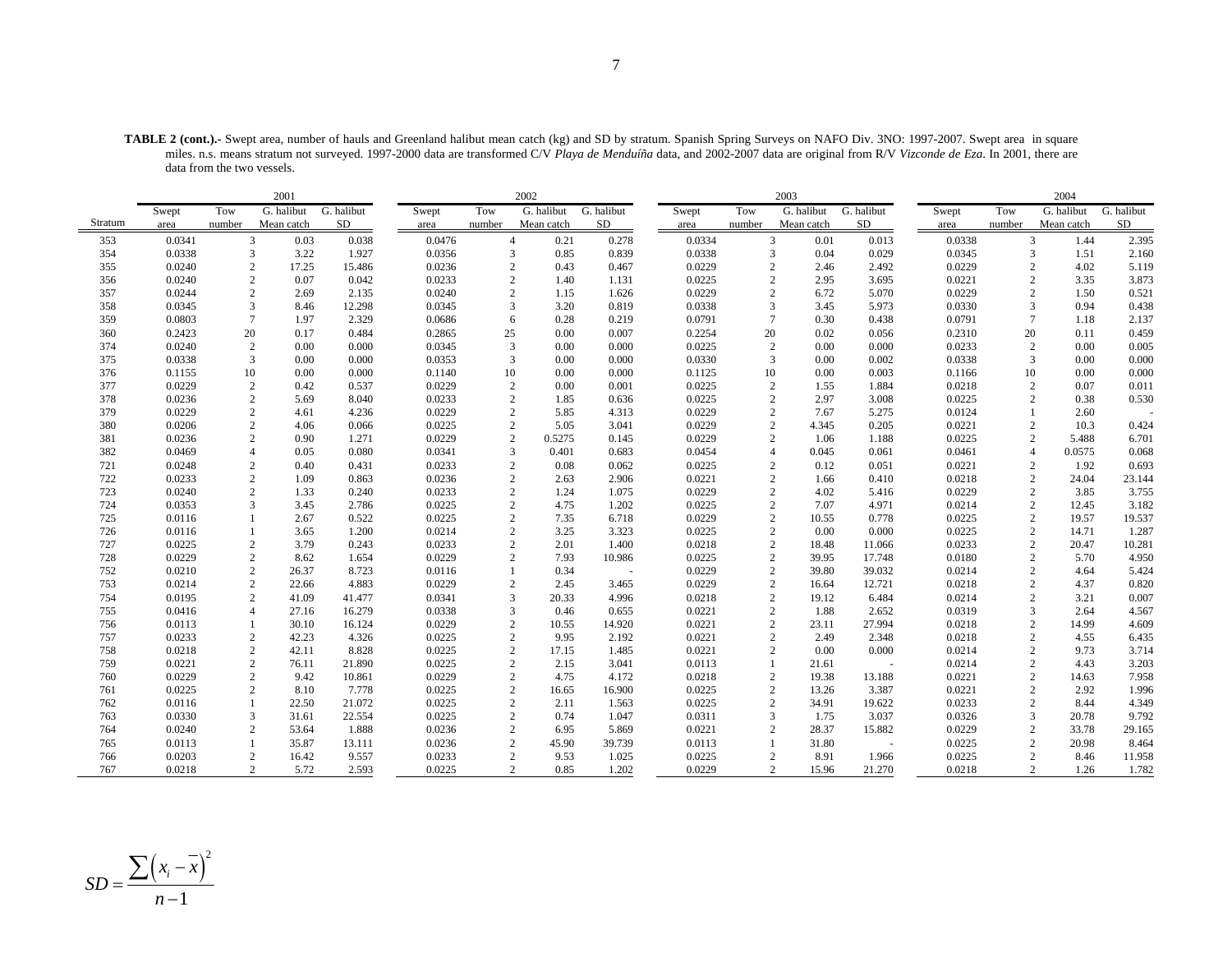|         |        |                | 2005            |                          |        |                | 2006            |            |        |                | 2007                    |            |
|---------|--------|----------------|-----------------|--------------------------|--------|----------------|-----------------|------------|--------|----------------|-------------------------|------------|
|         | Swept  | Tow            | G. halibut Mean | $\overline{G}$ . halibut | Swept  | Tow            | G. halibut Mean | G. halibut | Swept  | Tow            | G. halibut Mean         | G. halibut |
| Stratum | area   | number         | catch           | SD                       | area   | number         | catch           | $\rm SD$   | area   | number         | catch                   | ${\rm SD}$ |
| 353     | 0.0353 | 3              | 1.92            | 2.694                    | 0.0371 | 3              | 1.44            | 1.561      | 0.0364 | 3              | 0.04                    | 0.014      |
| 354     | 0.0353 | 3              | 3.13            | 4.202                    | 0.0364 | 3              | 0.77            | 0.981      | 0.0364 | $\overline{3}$ | 4.90                    | 7.475      |
| 355     | 0.0225 | $\overline{c}$ | 1.36            | 0.849                    | 0.0248 | $\overline{2}$ | 3.39            | 0.858      | 0.0240 |                | $\sqrt{2}$<br>1.97      | 2.242      |
| 356     | 0.0233 | $\overline{c}$ | 0.92            | 0.973                    | 0.0240 | $\overline{2}$ | 4.85            | 3.910      | 0.0240 |                | $\mathbf{2}$<br>1.74    | 1.725      |
| 357     | 0.0233 | 2              | 1.20            | 0.817                    | 0.0244 | 2              | 0.27            | 0.299      | 0.0360 | 3              | 7.31                    | 7.944      |
| 358     | 0.0349 | 3              | 1.91            | 3.063                    | 0.0349 | 3              | 0.05            | 0.056      | 0.0368 | 3              | 0.44                    | 0.445      |
| 359     | 0.0814 | $\overline{7}$ | 0.35            | 0.364                    | 0.0975 | 8              | 0.00            | 0.000      | 0.0855 | $\overline{7}$ | 0.02                    | 0.030      |
| 360     | 0.2325 | 20             | 0.29            | 1.075                    | 0.2340 | 19             | 0.14            | 0.376      | 0.2378 | 20             | 0.00                    | 0.008      |
| 374     | 0.0229 | 2              | 0.00            | 0.000                    | 0.0236 | $\overline{c}$ | 0.00            | 0.000      | 0.0240 | 2              | 0.00                    | 0.000      |
| 375     | 0.0349 | 3              | 0.00            | 0.000                    | 0.0364 | 3              | 0.00            | 0.000      | 0.0364 | 3              | 0.00                    | 0.000      |
| 376     | 0.1174 | 10             | 0.00            | 0.004                    | 0.1219 | 10             | 0.00            | 0.006      | 0.1185 | 10             | 0.00                    | 0.003      |
| 377     | 0.0233 | $\overline{2}$ | 1.34            | 1.898                    | 0.0236 | $\overline{2}$ | 0.40            | 0.526      | 0.0240 | $\overline{2}$ | 0.00                    | 0.006      |
| 378     | 0.0225 | $\overline{c}$ | 0.02            | 0.005                    | 0.0240 | $\overline{2}$ | 0.56            | 0.668      | 0.0233 | 2              | 0.39                    | 0.516      |
| 379     | 0.0236 | $\overline{2}$ | 3.72            | 3.370                    | 0.0236 | $\overline{2}$ | 0.61            | 0.418      | 0.0240 | 2              | 2.06                    | 0.862      |
| 380     | 0.0229 | $\overline{c}$ | 34.1            | 23.617                   | 0.0229 | $\overline{2}$ | 21.445          | 6.159      | 0.0240 | $\overline{2}$ | 5.673                   | 7.770      |
| 381     | 0.0233 | 2              | 6.248           | 3.948                    | 0.0229 | $\overline{2}$ | 19.358          | 5.009      | 0.0240 | $\overline{2}$ | 0.7345                  | 0.855      |
| 382     | 0.0458 | $\overline{4}$ | 0.49            | 0.571                    | 0.0469 | $\overline{4}$ | 3.712           | 3.749      | 0.0484 | 4              | 0.014                   | 0.020      |
| 721     | 0.0229 | 2              | 0.99            | 0.131                    | 0.0236 | $\overline{2}$ | 0.51            | 0.714      | 0.0116 |                | 0.66                    |            |
| 722     | 0.0233 | 2              | 23.29           | 12.887                   | 0.0240 | $\overline{2}$ | 1.75            | 2.468      | 0.0225 | $\overline{2}$ | 12.87                   | 3.097      |
| 723     | 0.0233 | $\overline{c}$ | 2.68            | 2.271                    | 0.0236 | $\overline{c}$ | 6.89            | 3.149      | 0.0240 | $\overline{c}$ | 3.31                    | 0.523      |
| 724     | 0.0225 | $\overline{c}$ | 11.98           | 10.925                   | 0.0233 | $\overline{2}$ | 22.49           | 13.740     | 0.0233 |                | $\overline{c}$<br>11.58 | 5.699      |
| 725     | 0.0236 | 2              | 17.37           | 18.374                   | 0.0233 | $\overline{2}$ | 11.81           | 2.819      | 0.0225 | 2              | 10.72                   | 11.836     |
| 726     | 0.0113 |                | 12.24           | $\sim$                   | 0.0225 | $\overline{2}$ | 2.36            | 1.146      | 0.0229 | $\overline{2}$ | 8.90                    | 3.702      |
| 727     | 0.0229 | $\overline{2}$ | 19.28           | 7.582                    | 0.0225 | $\overline{2}$ | 8.80            | 2.121      | 0.0240 | $\overline{c}$ | 21.96                   | 1.640      |
| 728     | 0.0109 |                | 0.84            |                          | 0.0225 | $\overline{2}$ | 4.36            | 0.836      | 0.0225 |                | $\mathbf{2}$<br>18.98   | 21.814     |
| 752     | 0.0236 | $\overline{c}$ | 5.66            | 2.482                    | 0.0225 | $\overline{2}$ | 6.10            | 0.898      | 0.0225 | $\overline{2}$ | 5.34                    | 7.552      |
| 753     | 0.0225 | $\overline{c}$ | 9.00            | 1.107                    | 0.0225 | $\overline{2}$ | 4.06            | 4.380      | 0.0225 | $\overline{2}$ | 6.99                    | 7.792      |
| 754     | 0.0225 | $\overline{c}$ | 4.60            | 6.498                    | 0.0225 | $\overline{2}$ | 0.65            | 0.919      | 0.0225 |                | $\sqrt{2}$<br>20.96     | 1.612      |
| 755     | 0.0450 | $\overline{A}$ | 5.61            | 4.039                    | 0.0338 | 3              | 4.12            | 5.260      | 0.0338 | 3              | 7.30                    | 2.970      |
| 756     | 0.0233 | 2              | 7.11            | 0.308                    | 0.0229 | $\overline{2}$ | 6.54            | 6.739      | 0.0225 | $\overline{2}$ | 16.63                   | 17.637     |
| 757     | 0.0225 | $\sqrt{2}$     | 6.81            | 3.422                    | 0.0225 | $\overline{2}$ | 5.58            | 1.520      | 0.0229 | $\overline{2}$ | 35.49                   | 37.929     |
| 758     | 0.0225 | 2              | 11.25           | 1.775                    | 0.0225 | $\overline{2}$ | 13.44           | 14.665     | 0.0225 | $\overline{2}$ | 22.09                   | 15.330     |
| 759     | 0.0229 | 2              | 9.03            | 12.763                   | 0.0225 | $\overline{2}$ | 0.46            | 0.651      | n.s.   | n.s.           | n.s.                    | n.s.       |
| 760     | 0.0229 | 2              | 4.77            | 2.843                    | 0.0225 | $\overline{c}$ | 8.97            | 6.672      | 0.0233 | $\overline{c}$ | 16.31                   | 5.706      |
| 761     | 0.0221 | $\overline{c}$ | 6.61            | 5.172                    | 0.0233 | $\overline{2}$ | 5.18            | 3.603      | 0.0225 | 2              | 13.82                   | 2.440      |
| 762     | 0.0225 | 2              | 13.23           | 3.500                    | 0.0233 | $\overline{2}$ | 16.55           | 21.529     | n.s.   | n.s.           | n.s.                    | n.s.       |
| 763     | 0.0334 | 3              | 5.06            | 6.575                    | 0.0225 | $\overline{2}$ | 7.07            | 2.920      | n.s.   | n.s.           | n.s.                    | n.s.       |
| 764     | 0.0233 | $\overline{c}$ | 4.07            | 5.756                    | 0.0233 | $\overline{c}$ | 13.46           | 2.380      | 0.0225 | $\overline{2}$ | 18.67                   | 4.197      |
| 765     | 0.0229 | 2              | 18.44           | 0.926                    | 0.0236 | $\overline{2}$ | 13.00           | 14.333     | 0.0225 | 2              | 24.07                   | 8.167      |
| 766     | 0.0229 | $\overline{c}$ | 9.33            | 13.198                   | 0.0229 | $\overline{2}$ | 3.69            | 2.534      | n.s.   | n.s.           | n.s.                    | n.s.       |
| 767     | 0.0113 |                | 0.00            |                          | 0.0233 | $\overline{2}$ | 0.80            | 1.131      | n.s.   | n.s.           | n.s.                    | n.s.       |

**TABLE 2 (cont.).-** Swept area, number of hauls and Greenland halibut mean catch (kg) and SD by stratum. Spanish Spring Surveys on NAFO Div. 3NO: 1997-2007. Swept area in square miles. n.s. means stratum not surveyed. 1997-2000 data are transformed C/V *Playa de Menduíña* data, and 2002-2007 data are original from R/V *Vizconde de Eza*. In 2001, there are data from the two vessels.

$$
SD = \frac{\sum (x_i - \overline{x})^2}{n - 1}
$$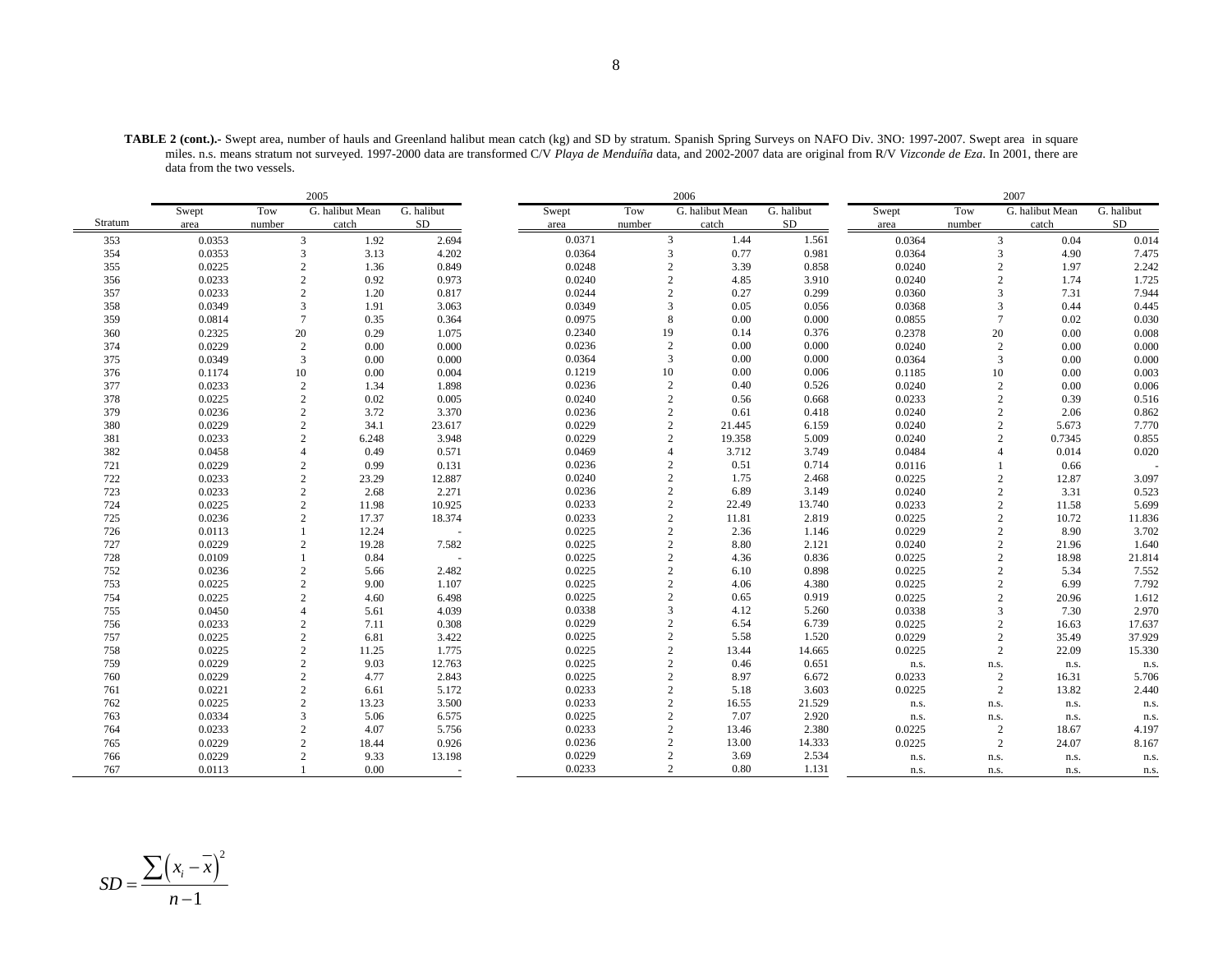**TABLE 3.-** Stratified mean catches (Kg) by stratum and year and SD by year of Greenland halibut (1997-2007). n.s. means stratum not surveyed. 1997-2000 data are transformed C/V *Playa de Menduíña* data (by FPC). 2002-2007 data are original from R/V *Vizconde de Eza*. In 2001, there are data from the two vessels.

| Stratum      | 1997       | 1998      | 1999      | 2000     | 2001     | 2002     | 2003     | 2004     | 2005     | 2006     | 2007     |
|--------------|------------|-----------|-----------|----------|----------|----------|----------|----------|----------|----------|----------|
| 353          | 15.61      | 368.31    | 164.80    | 50.27    | 7.17     | 57.16    | 2.06     | 387.99   | 516.48   | 386.10   | 10.76    |
| 354          | 171.84     | 581.54    | 211.23    | 27.55    | 792.94   | 209.92   | 10.33    | 371.38   | 769.98   | 188.27   | 1204.25  |
| 355          | 301.21     | 21.29     | 16.18     | 16.14    | 1276.50  | 31.86    | 181.89   | 297.48   | 100.64   | 251.12   | 145.41   |
| 356          | 193.06     | 200.47    | 10.97     | 23.25    | 3.29     | 65.80    | 138.51   | 157.52   | 43.33    | 227.86   | 81.78    |
| 357          | 176.36     | 1377.73   | 277.07    | 17.81    | 441.16   | 188.60   | 1101.26  | 246.25   | 197.05   | 45.02    | 1199.33  |
| 358          | 310.53     | 529.11    | 921.77    | 108.61   | 1903.50  | 720.00   | 776.85   | 212.40   | 430.50   | 10.58    | 98.18    |
| 359          | 279.62     | 94.44     | 905.35    | 568.81   | 827.57   | 116.83   | 125.94   | 495.40   | 145.85   | $0.00\,$ | 8.06     |
| 360          | 120.66     | 100.23    | 852.78    | 358.57   | 461.98   | 5.79     | 49.54    | 314.48   | 795.80   | 379.37   | 4.87     |
| 374          | $0.00\,$   | 9.93      | $0.00\,$  | $0.00\,$ | 0.00     | 0.00     | $0.00\,$ | 0.75     | $0.00\,$ | $0.00\,$ | 0.00     |
| 375          | 0.00       | 0.00      | $0.00\,$  | $0.00\,$ | 0.00     | 0.00     | 0.36     | $0.00\,$ | $0.00\,$ | $0.00\,$ | 0.00     |
| 376          | 0.00       | $0.00\,$  | 0.00      | $0.00\,$ | 0.00     | 0.00     | 1.73     | 0.00     | 1.60     | 2.40     | 1.60     |
| 377          | 0.00       | 2.78      | 48.27     | 15.59    | 42.00    | 0.10     | 154.80   | 7.40     | 134.20   | 39.80    | 0.40     |
| 378          | 108.38     | 92.26     | 143.03    | 151.61   | 790.22   | 257.15   | 413.25   | 52.13    | 2.71     | 77.49    | 53.52    |
| 379          | 236.64     | 199.42    | 101.35    | 130.87   | 488.13   | 620.10   | 813.02   | 275.60   | 394.00   | 64.50    | 218.41   |
| 380          | 253.84     | 237.93    | 377.84    | 232.32   | 389.43   | 484.80   | 417.12   | 988.80   | 3273.60  | 2058.72  | 544.61   |
| 381          | 30.54      | 100.25    | 406.36    | 196.29   | 129.93   | 75.96    | 152.64   | 790.27   | 899.71   | 2787.55  | 105.77   |
| 382          | $0.00\,$   | 12.74     | $0.16\,$  | 42.51    | 16.16    | 137.54   | 15.44    | 19.72    | 168.07   | 1273.22  | 4.80     |
| 721          | 193.53     | 768.09    | 40.40     | 31.32    | 25.68    | 5.23     | 7.54     | 124.80   | 64.51    | 32.83    | 42.90    |
| 722          | 128.46     | 2086.59   | 1122.44   | 1637.46  | 91.56    | 220.50   | 139.44   | 2018.94  | 1956.15  | 146.58   | 1081.08  |
| 723          | 799.62     | 824.44    | 1715.78   | 441.21   | 206.15   | 192.20   | 623.18   | 596.29   | 414.78   | 1068.42  | 513.05   |
| 724          | 237.69     | 1041.12   | 564.01    | 722.86   | 427.80   | 589.00   | 876.06   | 1543.80  | 1484.90  | 2788.45  | 1435.92  |
| 725          | 824.43     | 217.35    | 521.45    | 1052.65  | 280.46   | 771.75   | 1107.75  | 2054.33  | 1823.59  | 1239.74  | 1125.44  |
| 726          | n.s.       | 2013.07   | 2090.94   | 932.35   | 262.92   | 234.00   | 0.00     | 1059.12  | 880.92   | 169.56   | 640.62   |
| 727          | 495.47     | 749.00    | 1006.54   | 253.97   | 364.03   | 192.96   | 1773.60  | 1965.12  | 1850.98  | 844.80   | 2108.16  |
| 728          | 2826.86    | 4462.31   | 4861.26   | 2333.24  | 672.64   | 618.66   | 3116.10  | 444.60   | 65.52    | 340.00   | 1480.09  |
| 752          | 4833.71    | 7102.82   | 7457.90   | 3056.49  | 3454.13  | 1731.75  | 5213.80  | 607.19   | 740.81   | 798.45   | 699.54   |
| 753          | 4475.84    | 4597.53   | 8863.93   | 6868.76  | 3126.94  | 338.10   | 2295.63  | 603.06   | 1242.35  | 560.69   | 964.62   |
| 754          | 3365.21    | 3117.02   | 3081.94   | 8403.69  | 7396.15  | 3141.00  | 3440.70  | 576.90   | 827.10   | 117.00   | 3772.80  |
| 755          | n.s.       | 7342.42   | 6136.26   | 13757.44 | 10457.90 | 155.28   | 721.88   | 1015.12  | 2160.81  | 1585.43  | 2811.78  |
| 756          | 6904.11    | 22233.50  | 12653.16  | 6121.02  | 3040.24  | 1065.55  | 2333.61  | 1514.09  | 718.36   | 660.04   | 1679.73  |
| 757          | 3539.38    | 9715.91   | 10866.31  | 3815.73  | 4307.61  | 1014.90  | 253.98   | 464.10   | 694.62   | 568.65   | 3619.98  |
| 758          | 3896.21    | 5202.82   | 5218.91   | 5610.39  | 4168.97  | 1697.85  | $0.00\,$ | 962.87   | 1113.26  | 1330.56  | 2186.91  |
| 759          | $\rm n.s.$ | 6119.66   | 5679.93   | 3737.70  | 9666.37  | 273.05   | 2744.47  | 561.98   | 1146.18  | 58.42    | n.s.     |
| 760          | 1608.22    | 5065.54   | 6926.79   | 4706.01  | 1450.68  | 731.50   | 2983.75  | 2252.64  | 734.58   | 1381.07  | 2510.97  |
| 761          | 10584.19   | 7867.63   | 6477.12   | 6170.76  | 1385.10  | 2847.15  | 2266.61  | 499.58   | 1129.80  | 885.01   | 2362.37  |
| 762          | 9728.04    | 8102.93   | 13428.13  | 7711.31  | 4769.98  | 446.26   | 7399.86  | 1788.22  | 2803.70  | 3509.24  | n.s.     |
| 763          | n.s.       | 9139.92   | 5595.80   | 6691.10  | 8250.35  | 193.14   | 457.62   | 5422.71  | 1319.79  | 1846.44  | n.s.     |
| 764          | 2063.07    | 2131.30   | 2880.87   | 1695.94  | 5363.50  | 695.00   | 2837.00  | 3377.75  | 407.00   | 1345.70  | 1866.75  |
| 765          | 4392.98    | 2829.86   | 3897.46   | 4604.20  | 4447.98  | 5691.60  | 3943.20  | 2600.90  | 2285.94  | 1611.38  | 2984.06  |
| 766          | 9053.27    | 2998.23   | 4508.03   | 2413.42  | 2364.63  | 1371.60  | 1283.04  | 1217.59  | 1343.88  | 531.07   | n.s.     |
| 767          | n.s.       | 1613.33   | 4092.64   | 3351.32  | 904.20   | 134.30   | 2521.68  | 199.08   | 0.00     | 126.40   | n.s.     |
| <b>TOTAL</b> |            |           |           |          |          |          |          |          |          |          |          |
|              | 72148.61   | 121270.85 | 124125.15 | 98060.56 | 84455.93 | 27323.95 | 52695.22 | 38088.31 | 35083.03 | 31337.91 | 37568.52 |
|              | 7.73       | 11.73     | 12.00     | 9.48     | 8.17     | 2.64     | 5.10     | 3.68     | 3.39     | 3.03     | 3.98     |
| S.D.         | 0.62       | 0.89      | 1.00      | 0.75     | 0.84     | 0.45     | 0.61     | 0.40     | 0.36     | 0.42     | 0.44     |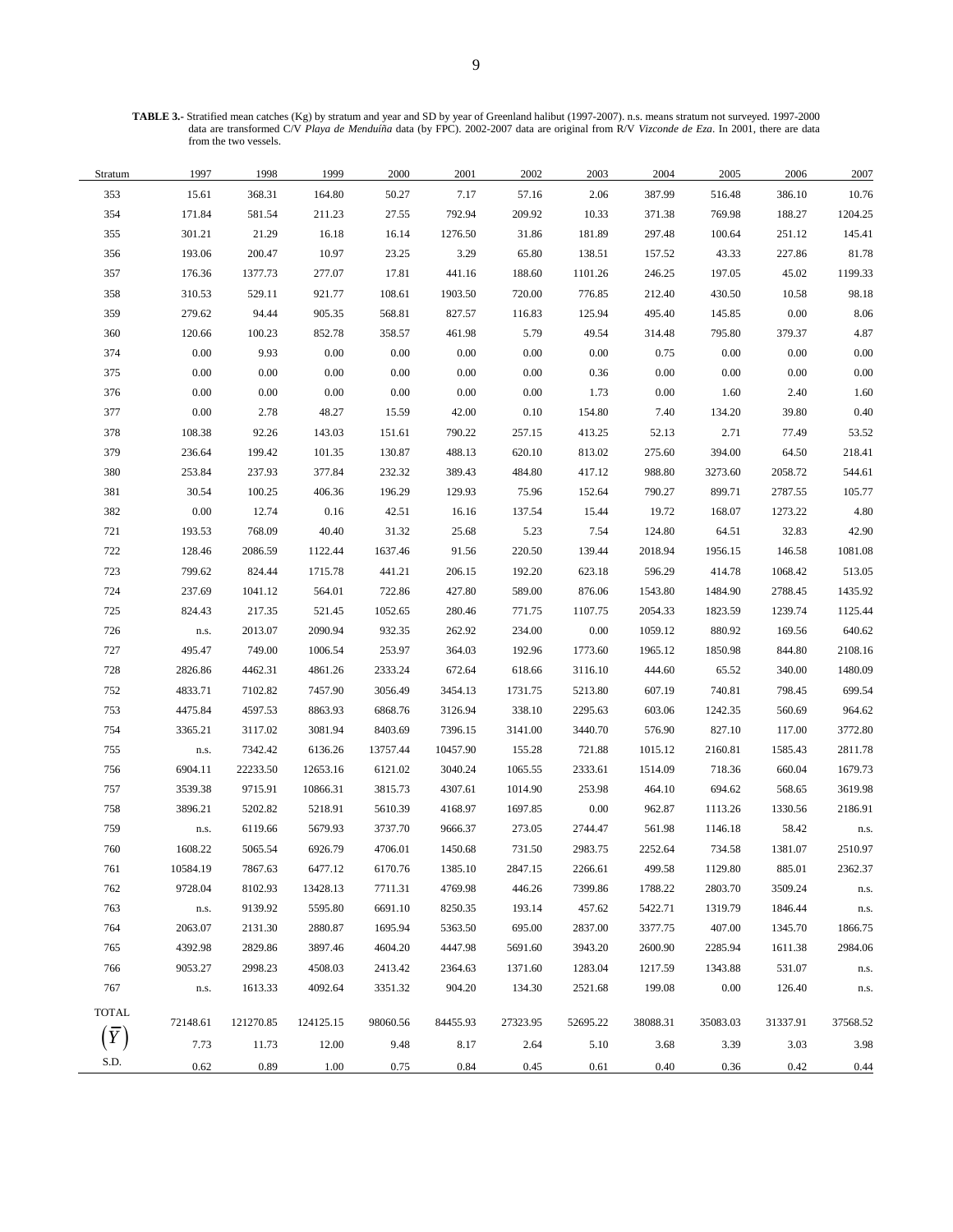**TABLE 4.-** Survey estimates (by the swept area method) of Greenland halibut biomass (t) and SD by stratum and year on NAFO Div. 3NO. n.s. means stratum not surveyed. 1997-2000 data are transformed C/V *Playa de Menduíña* data. 2001-2007 data are original from R/V *Vizconde de Eza*. In 2001, there are data from the two vessels. The last two rows present the biomass corresponding to set of ages 5+ and 10+.

| Stratum      | 1997             | 1998             | 1999             | 2000             | 2001             | 2002             | 2003             | 2004             | 2005             | 2006                        | 2007             |
|--------------|------------------|------------------|------------------|------------------|------------------|------------------|------------------|------------------|------------------|-----------------------------|------------------|
| 353          | $\mathbf{1}$     | 32               | 14               | $\overline{4}$   | $1\,$            | 5                | $\boldsymbol{0}$ | 34               | 44               | 31                          | $\mathbf{1}$     |
| 354          | 15               | 49               | 19               | $\overline{c}$   | $70\,$           | $18\,$           | $\mathbf{1}$     | $32\,$           | 66               | 16                          | 99               |
| 355          | $26\,$           | $\sqrt{2}$       | $\mathbf{1}$     | $\mathbf{1}$     | 106              | 3                | 16               | $26\,$           | 9                | $20\,$                      | 12               |
| 356          | 17               | 18               | $\mathbf{1}$     | $\mathbf{2}$     | $\boldsymbol{0}$ | 6                | 12               | 14               | $\overline{4}$   | 19                          | $\overline{7}$   |
| 357          | 16               | 115              | 23               | $\mathbf{1}$     | 36               | 16               | 96               | 22               | 17               | $\overline{4}$              | 100              |
| 358          | $28\,$           | 46               | 79               | 10               | 165              | 63               | 69               | 19               | 37               | 1                           | $\,$ 8 $\,$      |
| 359          | $24\,$           | $\,$ 8 $\,$      | $75\,$           | 49               | 72               | 10               | 11               | $44\,$           | 13               | $\boldsymbol{0}$            | $\mathbf{1}$     |
| 360          | 10               | 9                | $70\,$           | 30               | $38\,$           | $\mathbf{1}$     | $\overline{4}$   | $27\,$           | 68               | 31                          | $\mathbf{0}$     |
| 374          | $\boldsymbol{0}$ | 1                | $\boldsymbol{0}$ | $\boldsymbol{0}$ | $\boldsymbol{0}$ | $\boldsymbol{0}$ | $\boldsymbol{0}$ | $\boldsymbol{0}$ | $\boldsymbol{0}$ | $\boldsymbol{0}$            | $\overline{0}$   |
| 375          | $\boldsymbol{0}$ | $\boldsymbol{0}$ | $\mathbf{0}$     | $\boldsymbol{0}$ | $\boldsymbol{0}$ | $\boldsymbol{0}$ | $\boldsymbol{0}$ | $\boldsymbol{0}$ | $\boldsymbol{0}$ | $\boldsymbol{0}$            | $\mathbf{0}$     |
| 376          | $\boldsymbol{0}$ | $\boldsymbol{0}$ | $\mathbf{0}$     | $\boldsymbol{0}$ | $\boldsymbol{0}$ | $\boldsymbol{0}$ | $\mathbf{0}$     | $\boldsymbol{0}$ | $\boldsymbol{0}$ | $\boldsymbol{0}$            | $\Omega$         |
| 377          | $\boldsymbol{0}$ | $\boldsymbol{0}$ | $\overline{4}$   | 1                | $\overline{4}$   | $\boldsymbol{0}$ | 14               | $\mathbf{1}$     | 12               | 3                           | $\theta$         |
| 378          | $10\,$           | $\,$ 8 $\,$      | 13               | 13               | 67               | 22               | 37               | $\sqrt{5}$       | $\boldsymbol{0}$ | $\sqrt{6}$                  | 5                |
| 379          | 23               | 17               | 9                | 12               | 43               | 54               | 71               | $22\,$           | 33               | $\mathfrak s$               | 18               |
| 380          | $24\,$           | $21\,$           | 32               | 20               | $38\,$           | 43               | 36               | 89               | 286              | 180                         | $45\,$           |
| 381          | $\mathfrak{Z}$   | 9                | 36               | 17               | 11               | $\tau$           | 13               | 70               | $77\,$           | 244                         | 9                |
| 382          | $\boldsymbol{0}$ | $\mathbf{1}$     | $\boldsymbol{0}$ | $\mathfrak{Z}$   | $\mathbf{1}$     | $12\,$           | $\mathbf{1}$     | $\sqrt{2}$       | 15               | 109                         | $\boldsymbol{0}$ |
| 721          | 17               | 76               | 3                | $\mathfrak{Z}$   | $\sqrt{2}$       | $\boldsymbol{0}$ | $\mathbf{1}$     | 11               | $\sqrt{6}$       | $\ensuremath{\mathfrak{Z}}$ | 4                |
| 722          | $12\,$           | 195              | 98               | 151              | 8                | 19               | 13               | 186              | 168              | $12\,$                      | 96               |
| 723          | $76\,$           | 71               | 150              | 36               | 17               | 17               | 54               | 52               | $36\,$           | $90\,$                      | 43               |
| 724          | $21\,$           | $101\,$          | 50               | 62               | 36               | 52               | 78               | 144              | 132              | 240                         | 124              |
| 725          | $80\,$           | 25               | $46\,$           | 100              | $24\,$           | 69               | 97               | 183              | 154              | 107                         | 100              |
| 726          | n.s.             | 195              | 186              | 84               | 22               | $22\,$           | $\boldsymbol{0}$ | 94               | 78               | 15                          | 56               |
| 727          | 53               | 64               | 85               | 24               | $32\,$           | 17               | 163              | 169              | 162              | 75                          | 176              |
| 728          | 265              | 433              | 418              | $222\,$          | 59               | 54               | 277              | 49               | $\sqrt{6}$       | $30\,$                      | 132              |
| 752          | 444              | 621              | 642              | 296              | 329              | 151              | 456              | 57               | 63               | $71\,$                      | 62               |
| 753          | 419              | 423              | 775              | 632              | 293              | 30               | 201              | 55               | 110              | $50\,$                      | 86               |
| 754          | 306              | 297              | 299              | 862              | 758              | 275              | 316              | 54               | 74               | $10\,$                      | 335              |
| 755          | n.s.             | 712              | 591              | 1276             | 1005             | 14               | 65               | 96               | 192              | 141                         | 250              |
| 756          | 635              | 1976             | 1125             | 605              | 266              | 93               | 211              | 139              | 62               | 58                          | 149              |
| 757          | 350              | 942              | 935              | 357              | 371              | 90               | 23               | 43               | 62               | 51                          | 317              |
| 758          | 365              | 478              | 488              | 534              | 383              | 151              | $\boldsymbol{0}$ | $90\,$           | 99               | $118\,$                     | 194              |
| 759          | n.s.             | 573              | 522              | 356              | 874              | 24               | 244              | 53               | 100              | $\mathfrak s$               | n.s.             |
| 760          | 153              | 474              | 616              | 448              | 127              | 64               | 274              | 204              | 64               | 123                         | 216              |
| 761<br>762   | 1008<br>949      | 763<br>786       | 617<br>1279      | 558<br>762       | 123<br>424       | 253<br>40        | 201<br>658       | $45\,$<br>154    | 102<br>249       | 76<br>302                   | 210              |
| 763          |                  | 840              | 539              | 643              | 750              | 17               | 44               | 499              | 119              | 164                         | n.s.             |
| 764          | n.s.<br>200      | 196              | 256              | 156              | 447              | 59               | 256              | 295              | 35               | 116                         | n.s.<br>166      |
| 765          | 426              | 270              | 352              | 455              | 402              | 482              | 351              | 231              | 200              | 136                         | 265              |
| 766          | 883              | 314              | 415              | 226              | 233              | 118              | 114              | 108              | 117              | 46                          | n.s.             |
| 767          | n.s.             | 146              | 383              | 319              | 83               | 12               | 220              | 18               | $\boldsymbol{0}$ | 11                          |                  |
|              |                  |                  |                  |                  |                  |                  |                  |                  |                  |                             | n.s.             |
| <b>TOTAL</b> | 6859             | 11305            | 11246            | 9331             | 7721             | 2380             | 4701             | 3437             | 3071             | 2720                        | 3286             |
| S.D.         | 546              | 860              | 973              | 707              | 790              | 410              | 575              | 373              | 325              | 379                         | 363              |
| Biomass 5+   | 4303             | 6284             | 6367             | 8785             | 6700             | 2011             | 3386             | 2318             | 2585             | 2151                        | 3057             |
| Biomass 10+  | 406              | 504              | 660              | 1111             | 741              | 279              | 495              | 318              | 380              | 182                         | 343              |
|              |                  |                  |                  |                  |                  |                  |                  |                  |                  |                             |                  |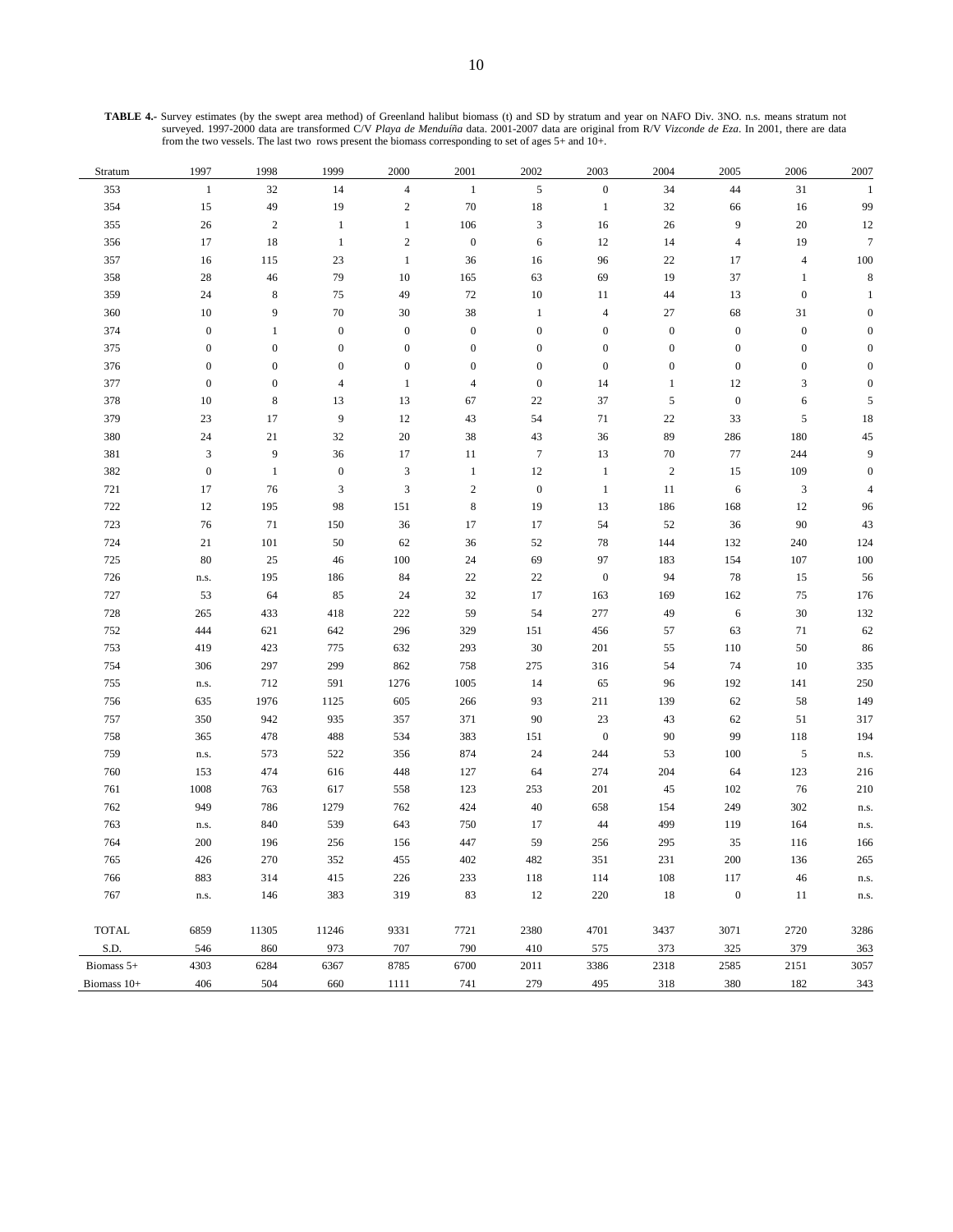**TABLE 5.-** Length weight relationships in the calculation of Greenland halibut biomass. The equation is  $Weight = a(l+0.5)^{b}$ Spanish Spring Surveys on NAFO Div. 3NO: 1997-2007. To calculate the parameters for the indeterminate individuals, we used the total data (males + females + indeterminate individuals). *E* means Error.

|         |              | 1997          | 1998          | 1999          | 2000          | 2001          | 2002          | 2003          | 2004         | 2005         | 2006         | 2007         |
|---------|--------------|---------------|---------------|---------------|---------------|---------------|---------------|---------------|--------------|--------------|--------------|--------------|
| Males   | a            | 0.0042        | 0.0042        | 0.0044        | 0.0020        | 0.0036        | 0.0031        | 0.0033        | 0.0034       | 0.0036       | 0.0042       | 0.0039       |
|         |              | $E = 0.0663$  | $E = 0.0824$  | $E = 0.1112$  | $E = 0.1562$  | $E = 0.2538$  | $E = 0.0962$  | $E = 0.1081$  | $E = 0.0886$ | $E = 0.1075$ | $E = 0.0826$ | $E = 0.1100$ |
|         | <sub>b</sub> | 3.1561        | 3.1622        | 3.1587        | 3.3625        | 3.1925        | 3.2496        | 3.2318        | 3.2123       | 3.2050       | 3.1556       | 3.1847       |
|         |              | $E = 0.0185$  | $E = 0.0226$  | $E = 0.0308$  | $E = 0.0433$  | $E = 0.0846$  | $E = 0.0285$  | $E = 0.0318$  | $E = 0.0254$ | $E = 0.0306$ | $E = 0.0238$ | $E = 0.0315$ |
|         |              | $R^2 = 0.999$ | $R^2 = 0.999$ | $R^2 = 0.995$ | $R^2 = 0.996$ | $R^2 = 0.997$ | $R^2 = 0.987$ | $R^2 = 0.995$ | $R2 = 0.997$ | $R2 = 0.995$ | $R2 = 0.999$ | $R2 = 0.996$ |
|         |              | $N = 893$     | $N = 417$     | $N = 267$     | $N = 315$     | $N = 15$      | $N = 316$     | $N = 509$     | $N = 498$    | $N = 387$    | $N = 402$    | $N = 411$    |
| Females | a            | 0.0033        | 0.0038        | 0.0033        | 0.0018        | 0.0034        | 0.0027        | 0.0034        | 0.0026       | 0.0050       | 0.0033       | 0.0041       |
|         |              | $E = 0.0650$  | $E = 0.0692$  | $E = 0.0897$  | $E = 0.1003$  | $E = 0.2252$  | $E = 0.1315$  | $E = 0.0871$  | $E = 0.0767$ | $E = 0.1357$ | $E = 0.1215$ | $E = 0.0611$ |
|         | <sub>b</sub> | 3.2308        | 3.2043        | 3.2547        | 3.4066        | 3.2240        | 3.2950        | 3.2302        | 3.2998       | 3.1259       | 3.2306       | 3.1750       |
|         |              | $E = 0.0170$  | $E = 0.0179$  | $E = 0.0237$  | $E = 0.0262$  | $E = 0.0656$  | $E = 0.0368$  | $E = 0.0241$  | $E = 0.0212$ | $E = 0.0374$ | $E = 0.0342$ | $E = 0.0170$ |
|         |              | $R^2 = 0.999$ | $R^2 = 0.999$ | $R^2 = 0.996$ | $R^2 = 0.995$ | $R^2 = 0.995$ | $R^2 = 0.993$ | $R^2 = 0.997$ | $R2 = 0.998$ | $R2 = 0.991$ | $R2 = 0.997$ | $R2 = 0.998$ |
|         |              | $N = 1473$    | $N = 681$     | $N = 408$     | $N = 642$     | $N = 26$      | $N = 456$     | $N = 726$     | $N = 600$    | $N = 602$    | $N = 539$    | $N = 680$    |
| Indet.  | a            | 0.0032        | 0.0036        | 0.0040        | 0.0019        | 0.0038        | 0.0028        | 0.0027        | 0.0027       | 0.0040       | 0.0036       | 0.0042       |
|         |              | $E = 0.0547$  | $E = 0.0706$  | $E = 0.1010$  | $E = 0.0893$  | $E = 0.1320$  | $E = 0.0941$  | $E = 0.0814$  | $E = 0.0781$ | $E = 0.0941$ | $E = 0.0715$ | $E = 0.0622$ |
|         | $\mathbf b$  | 3.2409        | 3.2201        | 3.2009        | 3.3882        | 3.1925        | 3.2837        | 3.2894        | 3.2812       | 3.1787       | 3.2024       | 3.1663       |
|         |              | $E = 0.0145$  | $E = 0.0183$  | $E = 0.0269$  | $E = 0.0234$  | $E = 0.0394$  | $E = 0.0263$  | $E = 0.0226$  | $E = 0.0217$ | $E = 0.0260$ | $E = 0.0201$ | $E = 0.0174$ |
|         |              | $R^2 = 0.999$ | $R^2 = 0.999$ | $R^2 = 0.987$ | $R^2 = 0.998$ | $R^2 = 0.997$ | $R^2 = 0.996$ | $R^2 = 0.997$ | $R2 = 0.997$ | $R2 = 0.996$ | $R2 = 0.999$ | $R2 = 0.998$ |
|         |              | $N = 2383$    | $N = 1105$    | $N = 679$     | $N = 966$     | $N = 44$      | $N = 776$     | $N = 1243$    | $N = 1105$   | $N = 990$    | $N = 941$    | $N = 1095$   |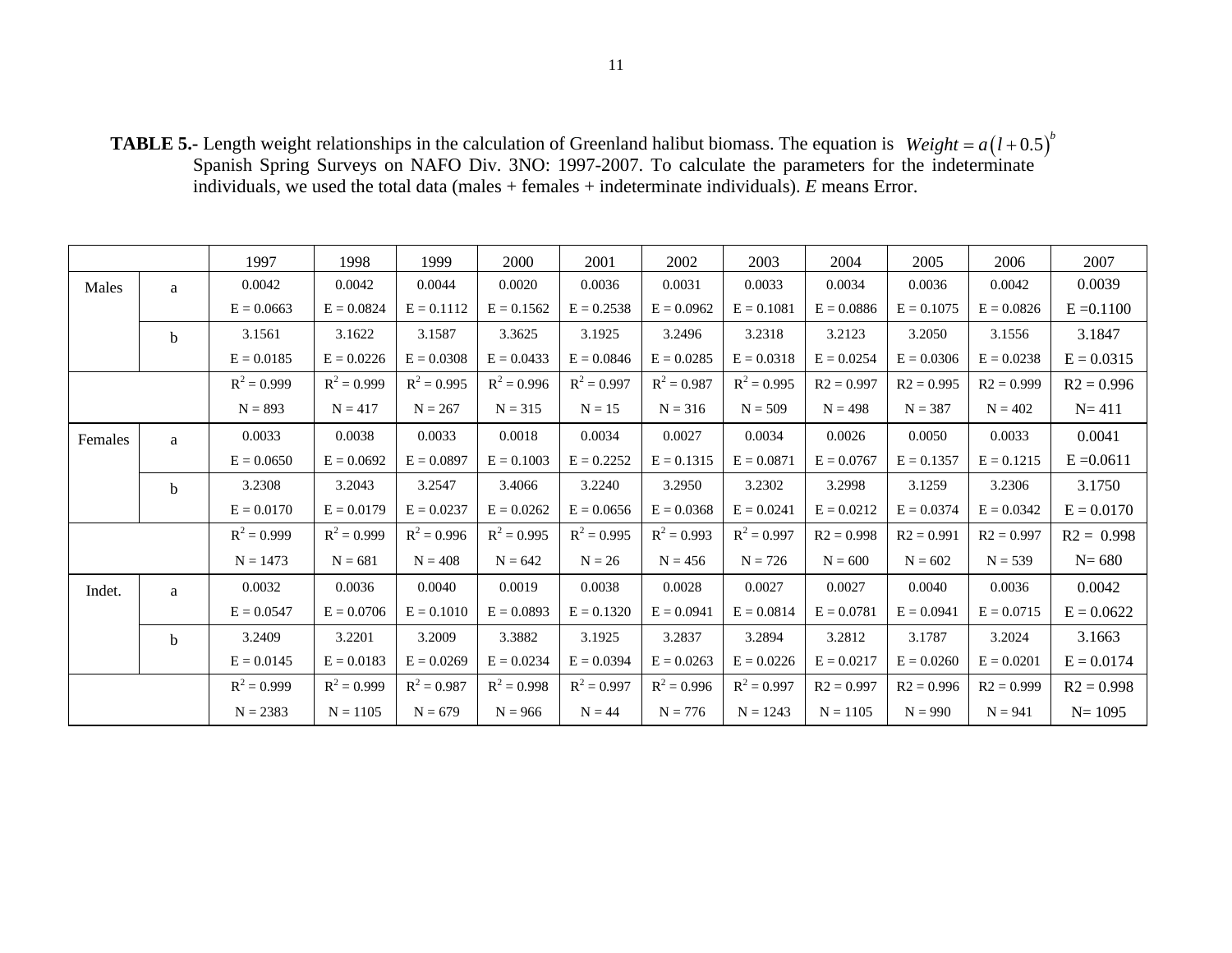**TABLE 6.-** Greenland halibut length distribution per haul mean catches by sex and year. Number per stratified mean catches. Spanish Spring Survey on NAFO 3NO: 1997-2007. Indet. means indeterminate. 1997-2000 data are transformed C/V *Playa de Menduíña* data. 2002-2007 data are original R/V *Vizconde de Eza* data. In 2001, there are data form the two vessels. (\*) indicates untransformed data.

|                                            |                | 1997                 |                      |                |                | 1998                 |                |                     |                | 1999                 |                |                     |                | 2000                 |                |                |
|--------------------------------------------|----------------|----------------------|----------------------|----------------|----------------|----------------------|----------------|---------------------|----------------|----------------------|----------------|---------------------|----------------|----------------------|----------------|----------------|
| Lenght (cm.)                               |                | Males Females Indet. |                      | Total          |                | Males Females Indet. |                | Total               |                | Males Females Indet. |                | Total               |                | Males Females Indet. |                | Total          |
| 6                                          | 0.000          | 0.000                | 0.000                | 0.000          | 0.000          | 0.000                | 0.000          | 0.000               | 0.000          | 0.000                | 0.151          | 0.151               | 0.000          | 0.000                | 0.000          | 0.000          |
| 8                                          | 0.000          | 0.000                | 0.000                | 0.000          | 0.000          | 0.000                | 0.000          | 0.000               | 0.000          | 0.000                | 0.000          | 0.000               | 0.000          | 0.000                | 0.000          | 0.000          |
| 10                                         | 0.000          | 0.043                | 0.382                | 0.425          | 0.000          | 0.000                | 0.036          | 0.036               | 0.098          | 0.395                | 0.000          | 0.493               | 0.175          | 0.169                | 0.108          | 0.453          |
| 12                                         | 0.477          | 1.164                | 0.811                | 2.452          | 0.000          | 0.028                | 0.086          | 0.114               | 0.305          | 1.049                | 0.080          | 1.434               | 0.525          | 0.690                | 0.159          | 1.374          |
| 14                                         | 0.157          | 0.418                | 0.234                | 0.809          | 0.016          | 0.283                | 0.092          | 0.391               | 0.244          | 0.928                | 0.015          | 1.187               | 0.297          | 0.553                | 0.019          | 0.868          |
| 16                                         | 0.076          | 0.081                | $0.000 \quad 0.158$  |                | 0.038          | 0.027                | 0.000          | 0.065               | 0.187          | 0.132                | 0.000          | 0.319               | 0.122          | 0.162                | 0.000          | 0.284          |
| 18                                         | 0.934          | 1.073                | 0.004                | 2.012          | 0.090          | 0.105                | 0.000          | 0.195               | 0.141          | 0.322                | 0.006          | 0.469               | 0.146          | 0.130                | 0.000          | 0.276          |
| 20                                         | 1.836          | 2.362                | 0.012 4.210          |                | 0.507          | 0.540                | 0.025          | 1.071               | 0.867          | 1.170                | 0.000          | 2.037               | 0.035          | 0.039                | 0.000          | 0.074          |
| 22                                         | 1.222          | 1.395                |                      | $0.000$ 2.616  | 0.699          | 1.099                | 0.000          | 1.798               | 0.731          | 1.506                | 0.000          | 2.237               | 0.089          | 0.083                | 0.000          | 0.172          |
| 24                                         | 0.507          | 0.520                | 0.000                | 1.027<br>1.742 | 0.750          | 0.930                | 0.000<br>0.000 | 1.681               | 0.318          | 0.591                | 0.000          | 0.909               | 0.152          | 0.198                | 0.000          | 0.350          |
| 26<br>28                                   | 0.769<br>1.103 | 0.973<br>1.091       | 0.000<br>0.000 2.194 |                | 1.280<br>1.893 | 1.447<br>2.566       | 0.000          | 2.726<br>4.459      | 0.625<br>1.053 | 0.531<br>0.907       | 0.000<br>0.000 | 1.156<br>1.960      | 0.085<br>0.077 | 0.131<br>0.104       | 0.000<br>0.000 | 0.216<br>0.181 |
| 30                                         | 0.676          | 1.098                | 0.000 1.774          |                | 1.951          | 2.433                | 0.000          | 4.384               | 1.594          | 1.649                | 0.000          | 3.243               | 0.150          | 0.186                | 0.000          | 0.335          |
| 32                                         | 0.491          | 0.675                | 0.000                | 1.165          | 1.382          | 1.885                | 0.000          | 3.267               | 2.232          | 2.431                | 0.000          | 4.662               | 0.234          | 0.294                | 0.000          | 0.527          |
| 34                                         | 0.485          | 0.723                | 0.000                | 1.209          | 1.543          | 1.672                | 0.000          | 3.214               | 2.309          | 2.727                | 0.000          | 5.036               | 0.399          | 0.464                | 0.000          | 0.863          |
| 36                                         | 0.412          | 0.822                | 0.000                | 1.234          | 1.252          | 1.820                | 0.000          | 3.073               | 1.687          | 2.289                | 0.000          | 3.976               | 0.677          | 0.811                | 0.000          | 1.488          |
| 38                                         | 0.358          | 0.782                | $0.000\,$            | 1.140          | 1.015          | 1.509                | 0.000 2.523    |                     | 0.815          | 1.570                | 0.000          | 2.385               | 0.755          | 1.075                | 0.000          | 1.831          |
| 40                                         | 0.397          | 0.689                | 0.000                | 1.086          | 0.546          | 0.964                | 0.000          | 1.509               | 0.612          | 1.166                | 0.000          | 1.778               | 0.785          | 1.562                | 0.000          | 2.347          |
| 42                                         | 0.332          | 0.528                | 0.000                | 0.860          | 0.384          | 0.683                | 0.000          | 1.067               | 0.346          | 0.758                | 0.000          | 1.103               | 0.608          | 1.381                | 0.000          | 1.989          |
| 44                                         | 0.249          | 0.480                | 0.000                | 0.729          | 0.261          | 0.560                | 0.000          | 0.822               | 0.260          | 0.483                | 0.000          | 0.742               | 0.400          | 1.026                | 0.000          | 1.426          |
| 46                                         | 0.200          | 0.394                | 0.000                | 0.594          | 0.199          | 0.412                | 0.000          | 0.611               | 0.141          | 0.301                | 0.000          | 0.443               | 0.260          | 0.624                | 0.000          | 0.884          |
| 48                                         | 0.115          | 0.334                | 0.000                | 0.449          | 0.170          | 0.301                | 0.000          | 0.471               | 0.095          | 0.223                | 0.000          | 0.318               | 0.115          | 0.409                | 0.000          | 0.524          |
| 50                                         | 0.098          | 0.230                | 0.000                | 0.327          | 0.095          | 0.233                | 0.000          | 0.328               | 0.043          | 0.149                | 0.000          | 0.192               | 0.092          | 0.231                | 0.000          | 0.323          |
| 52                                         | 0.063          | 0.154                | 0.000                | 0.217          | 0.082          | 0.117                | 0.000          | 0.199               | 0.043          | 0.114                | 0.000          | 0.157               | 0.072          | 0.175                | 0.000          | 0.248          |
| 54                                         | 0.049          | 0.102                | 0.000                | 0.151          | 0.031          | 0.089                | 0.000          | 0.121               | 0.025          | 0.065                | 0.000          | 0.090               | 0.037          | 0.145                | 0.000          | 0.182          |
| 56                                         | 0.032          | 0.081                | 0.000                | 0.114          | 0.040          | 0.079                | 0.000          | 0.119               | 0.021          | 0.060                | 0.000          | 0.081               | 0.034          | 0.109                | 0.000          | 0.144          |
| 58                                         | 0.020          | 0.057                | 0.000                | 0.077          | 0.015          | 0.055                | 0.000          | 0.070               | 0.011          | 0.033                | 0.000          | 0.044               | 0.017          | 0.060                | 0.000          | 0.077          |
| 60                                         | 0.019          | 0.048                | 0.000                | 0.068          | 0.016          | 0.035                | 0.000          | 0.051               | 0.008          | 0.029                | 0.000          | 0.038               | 0.012          | 0.065                | 0.000          | 0.076          |
| 62                                         | 0.004          | 0.028                | 0.000                | 0.032          | 0.006          | 0.020                | 0.000          | 0.026               | 0.006          | 0.027                | 0.000          | 0.034               | 0.005          | 0.034                | 0.000          | 0.039          |
| 64                                         | 0.002          | 0.033                | 0.000                | 0.035          | 0.007          | 0.023                | 0.000          | 0.030               | 0.002          | 0.021                | 0.000          | 0.022               | 0.004          | 0.035                | 0.000          | 0.039          |
| 66                                         | 0.002          | 0.025                | 0.000                | 0.027          | 0.003          | 0.013                | 0.000          | 0.016               | 0.002          | 0.016                | 0.000          | 0.018               | 0.004          | 0.022                | 0.000          | 0.026          |
| 68                                         | 0.000<br>0.001 | 0.014<br>0.011       | 0.000<br>0.000       | 0.014<br>0.011 | 0.000          | 0.008<br>0.009       | 0.000<br>0.000 | 0.009<br>0.009      | 0.001          | 0.013<br>0.012       | 0.000          | 0.013<br>0.012      | 0.001          | 0.028<br>0.020       | 0.000<br>0.000 | 0.029<br>0.020 |
| 70<br>72                                   | 0.000          | 0.014                | $0.000 \quad 0.014$  |                | 0.000<br>0.000 | 0.007                | 0.000          | 0.007               | 0.001<br>0.000 | 0.012                | 0.000<br>0.000 | 0.012               | 0.000<br>0.000 | 0.014                | 0.000          | 0.014          |
| 74                                         | 0.000          | 0.005                | 0.000                | 0.005          | 0.000          | 0.007                | 0.000          | 0.007               | 0.000          | 0.008                | 0.000          | 0.008               | 0.000          | 0.014                | 0.000          | 0.014          |
| 76                                         | 0.000          | 0.005                | 0.000                | 0.005          | 0.000          | 0.006                | 0.000          | 0.006               | 0.000          | 0.008                | 0.000          | 0.008               | 0.000          | 0.006                | 0.000          | 0.006          |
| 78                                         | 0.000          | 0.005                | 0.000                | 0.005          | 0.000          | 0.007                | 0.000          | 0.007               | 0.000          | 0.012                | 0.000          | 0.012               | 0.000          | 0.021                | 0.000          | 0.021          |
| 80                                         | 0.000          | 0.005                | 0.000                | 0.005          | 0.000          | 0.005                | 0.000          | 0.005               | 0.000          | 0.005                | 0.000          | 0.005               | 0.000          | 0.010                | 0.000          | 0.010          |
| 82                                         | 0.000          | 0.002                | 0.000                | 0.002          | 0.000          | 0.004                | 0.000          | 0.004               | 0.000          | 0.003                | 0.000          | 0.003               | 0.000          | 0.007                | 0.000          | 0.007          |
| 84                                         | 0.000          | 0.000                | 0.000                | 0.000          | 0.000          | 0.000                | 0.000          | 0.000               | 0.000          | 0.001                | 0.000          | 0.001               | 0.000          | 0.007                | 0.000          | 0.007          |
| 86                                         | 0.000          | 0.000                | 0.000                | 0.000          | 0.000          | 0.002                | 0.000          | 0.002               | 0.000          | 0.003                | 0.000          | 0.003               | 0.000          | 0.006                | 0.000          | 0.006          |
| 88                                         | 0.000          | 0.002                | 0.000                | 0.002          | 0.000          | 0.002                | 0.000          | 0.002               | 0.000          | 0.002                | 0.000          | 0.002               | 0.000          | 0.001                | 0.000          | 0.001          |
| 90                                         | 0.000          | 0.002                | $0.000 \quad 0.002$  |                | 0.000          | 0.001                | 0.000          | 0.001               | 0.000          | 0.000                | 0.000          | 0.000               | 0.000          | 0.002                | 0.000          | 0.002          |
| 92                                         | 0.000          | 0.002                | 0.000                | 0.002          | 0.000          | 0.000                | 0.000          | 0.000               | 0.000          | 0.000                | 0.000          | 0.000               | 0.000          | 0.000                | 0.000          | 0.000          |
| 94                                         | 0.000          | 0.000                | 0.000                | 0.000          | 0.000          | 0.001                | 0.000          | 0.001               | 0.000          | 0.001                | 0.000          | 0.001               | 0.000          | 0.001                | 0.000          | 0.001          |
| 96                                         | 0.000          | 0.000                | 0.000                | 0.000          | 0.000          | 0.000                | 0.000          | 0.000               | 0.000          | 0.002                | 0.000          | 0.002               | 0.000          | 0.000                | 0.000          | 0.000          |
| 98                                         | 0.000          | 0.000                | 0.000                | 0.000          | 0.000          | 0.000                | 0.000          | 0.000               | 0.000          | 0.000                | 0.000          | 0.000               | 0.000          | 0.000                | 0.000          | 0.000          |
| 100                                        | 0.000          | 0.000                | $0.000 \quad 0.000$  |                | 0.000          | 0.000                |                | $0.000 \quad 0.000$ | 0.000          | 0.000                |                | $0.000 \quad 0.000$ | 0.000          | 0.000                | 0.000          | 0.000          |
| 102                                        | 0.000          | 0.000                | 0.000                | 0.000          | 0.000          | 0.000                | 0.000          | 0.000               | 0.000          | 0.000                | 0.000          | 0.000               | 0.000          | 0.000                | 0.000          | 0.000          |
| 104                                        | 0.000          | 0.000                | 0.000                | 0.000          | 0.000          | 0.000                | 0.000          | 0.000               | 0.000          | 0.001                | 0.000          | 0.001               | 0.000          | 0.000                | 0.000          | 0.000          |
| Total                                      | 11.087         | 16.467               |                      | 1.445 28.999   | 14.270         | 19.987               | 0.239          | 34.496              | 14.821         | 21.726               |                | 0.251 36.799        | 6.364          | 11.103               |                | 0.286 17.753   |
|                                            |                |                      |                      |                |                |                      |                |                     |                |                      |                |                     |                |                      |                |                |
| $N^{\circ}$ samples $(*)$ :                |                |                      | 55                   | 75             |                |                      | 14             | 84<br>11564         |                |                      |                | 78<br>10551         |                |                      | 10             | 81<br>9163     |
| $N^{\circ}$ Ind. $(*)$ :<br>Sampled catch: | 3444           | 5550                 |                      | 9049<br>390    | 4470           | 7080                 |                | 539                 | 4012           | 6533                 | 6              | 524                 | 2991           | 6162                 |                |                |
| Range (*):                                 |                |                      |                      | 10-92          |                |                      |                | 11-94               |                |                      |                | $7 - 104$           |                |                      |                | 635<br>11-94   |
| Total catch:                               |                |                      |                      | 1259           |                |                      |                | 1885                |                |                      |                | 1898                |                |                      |                | 1437           |
| Total hauls (*):                           |                |                      |                      | 128            |                |                      |                | 124                 |                |                      |                | 114                 |                |                      |                | 118            |
|                                            |                |                      |                      |                |                |                      |                |                     |                |                      |                |                     |                |                      |                |                |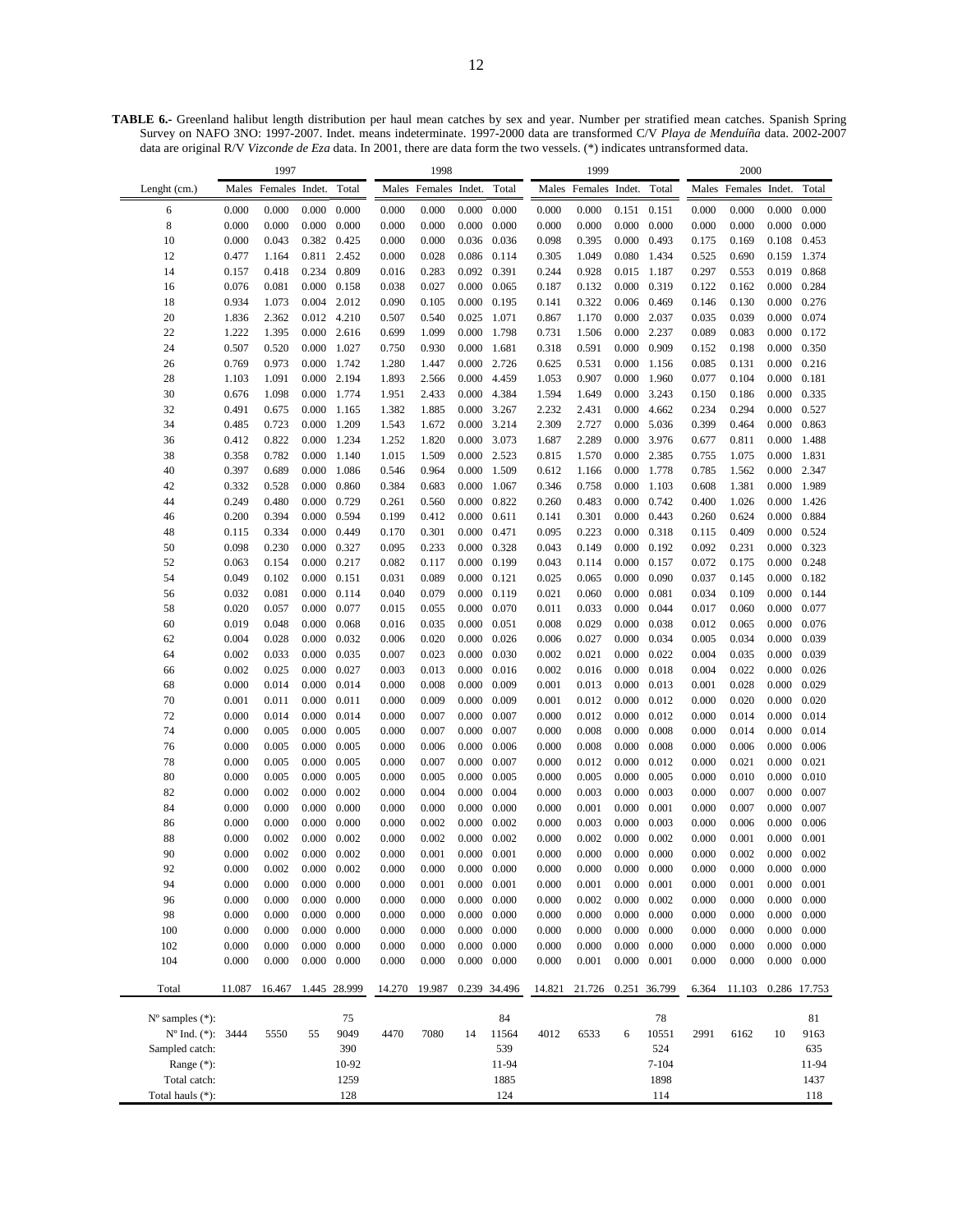**TABLE 6 (cont.).-** Greenland halibut length distribution per haul mean catches by sex and year. Number per stratified mean catches. Spanish Spring Survey on NAFO 3NO: 1997-2007. Indet. means indeterminate. 1997-2000 data are transformed C/V *Playa de Menduíña* data. 2002- 2007 data are original R/V *Vizconde de Eza* data. In 2001, there are data from the two vessels. (\*) indicates untransformed data.

|                               |                | 2001           |                |                |                | 2002                 |                     |                                            |                | 2003           |                |                |                | 2004                 |                |                 |
|-------------------------------|----------------|----------------|----------------|----------------|----------------|----------------------|---------------------|--------------------------------------------|----------------|----------------|----------------|----------------|----------------|----------------------|----------------|-----------------|
| Lenght (cm.)                  | Males          | Females Indet. |                | Total          | Males          | Females Indet. Total |                     |                                            | Males          | Females Indet. |                | Total          |                | Males Females Indet. |                | Total           |
| 6                             | 0.000          | 0.000          | 0.000          | 0.000          | 0.000          | 0.000                |                     | $0.000 \quad 0.000$                        | 0.000          | 0.000          | 0.000          | 0.000          | 0.000          | 0.000                | 0.000          | 0.000           |
| 8                             | 0.000          | 0.000          | 0.000          | 0.000          | 0.011          | 0.014                |                     | 0.019 0.044                                | 0.029          | 0.013          | 0.064          | 0.106          | 0.000          | 0.007                | 0.009          | 0.016           |
| 10                            | 0.404          | 0.313          | 0.311          | 1.028          | 0.172          | 0.201                | 0.050 0.422         |                                            | 0.347          | 0.437          | 0.040          | 0.824          | 0.139          | 0.093                | 0.015          | 0.248           |
| 12                            | 1.318          | 1.937          | 0.566          | 3.820          | 0.725          | 0.715                |                     | 0.036 1.476                                | 0.707          | 1.004          | 0.007          | 1.718          | 0.799          | 0.810                | 0.039          | 1.648           |
| 14                            | 1.555          | 2.089          | 0.159          | 3.804          | 0.465          | 0.523                | 0.007 0.994         |                                            | 0.361          | 0.622          | 0.000          | 0.983          | 1.793          | 1.820                | 0.023          | 3.636           |
| 16                            | 0.280          | 0.349          | 0.000          | 0.629          | 0.041          | 0.033                |                     | 0.000 0.074                                | 0.051          | 0.049          | 0.000          | 0.100          | 0.928          | 0.858                | 0.000          | 1.785           |
| 18                            | 0.134          | 0.115          | 0.000          | 0.250          | 0.019          | 0.013                |                     | $0.000 \quad 0.032$                        | 0.021          | 0.025          | 0.000          | 0.046          | 0.081          | 0.066                | 0.000          | 0.147           |
| 20                            | 0.763          | 0.900          | 0.000          | 1.663          | 0.095          | 0.085                |                     | $0.000 \quad 0.180$                        | 0.112          | 0.098          | 0.000          | 0.210          | 0.056          | 0.087                | 0.000          | 0.142           |
| 22                            | 1.431          | 1.614          | 0.000          | 3.045          | 0.186          | 0.246                |                     | 0.000 0.432                                | 0.393          | 0.513          | 0.000          | 0.906          | 0.193          | 0.200                | 0.000          | 0.394           |
| 24                            | 0.521          | 0.798          | 0.000          | 1.319          | 0.228          | 0.277                |                     | $0.000 \quad 0.505$                        | 0.305          | 0.506          | 0.000          | 0.810          | 0.293          | 0.382                | 0.000          | 0.675           |
| 26                            | 0.104          | 0.136          | 0.000          | 0.241<br>0.073 | 0.115          | 0.148                |                     | $0.000 \quad 0.262$                        | 0.161          | 0.225          | 0.000          | 0.386          | 0.197          | 0.327                | 0.000          | 0.524<br>0.366  |
| 28<br>30                      | 0.033<br>0.054 | 0.040<br>0.088 | 0.000<br>0.000 | 0.142          | 0.059<br>0.095 | 0.070<br>0.118       | 0.000 0.129         | $0.000 \quad 0.213$                        | 0.190<br>0.342 | 0.132<br>0.238 | 0.000<br>0.000 | 0.323<br>0.581 | 0.154<br>0.307 | 0.212<br>0.302       | 0.000<br>0.000 | 0.609           |
| 32                            | 0.160          | 0.189          | 0.000          | 0.349          | 0.115          | 0.232                | 0.000 0.347         |                                            | 0.256          | 0.467          | 0.000          | 0.723          | 0.337          | 0.519                | 0.000          | 0.856           |
| 34                            | 0.169          | 0.259          | 0.000          | 0.428          | 0.142          | 0.200                |                     | 0.000 0.342                                | 0.317          | 0.422          | 0.000          | 0.739          | 0.282          | 0.490                | 0.000          | 0.772           |
| 36                            | 0.291          | 0.348          | 0.000          | 0.639          | 0.134          | 0.182                | 0.000 0.316         |                                            | 0.173          | 0.382          | 0.000          | 0.555          | 0.241          | 0.412                | 0.000          | 0.654           |
| 38                            | 0.352          | 0.528          | 0.000          | 0.880          | 0.132          | 0.192                |                     | 0.000 0.324                                | 0.214          | 0.494          | 0.000          | 0.708          | 0.163          | 0.402                | 0.000          | 0.566           |
| 40                            | 0.539          | 0.834          | 0.000          | 1.373          | 0.081          | 0.303                | 0.000 0.383         |                                            | 0.260          | 0.469          | 0.000          | 0.729          | 0.126          | 0.304                | 0.000          | 0.430           |
| 42                            | 0.515          | 0.829          | 0.000          | 1.343          | 0.129          | 0.260                | 0.000 0.389         |                                            | 0.182          | 0.350          | 0.000          | 0.532          | 0.114          | 0.244                | 0.000          | 0.358           |
| 44                            | 0.443          | 1.064          | 0.000          | 1.507          | 0.106          | 0.218                |                     | 0.000 0.324                                | 0.094          | 0.320          | 0.000          | 0.414          | 0.072          | 0.194                | 0.000          | 0.266           |
| 46                            | 0.384          | 0.865          | 0.000          | 1.249          | 0.064          | 0.166                | 0.000 0.230         |                                            | 0.149          | 0.266          | 0.000          | 0.415          | 0.132          | 0.167                | 0.000          | 0.300           |
| 48                            | 0.186          | 0.650          | 0.000          | 0.836          | 0.038          | 0.129                | 0.000 0.167         |                                            | 0.149          | 0.172          | 0.000          | 0.321          | 0.079          | 0.099                | 0.000          | 0.178           |
| 50                            | 0.107          | 0.347          | 0.000          | 0.453          | 0.072          | 0.138                |                     | 0.000 0.209                                | 0.095          | 0.227          | 0.000          | 0.322          | 0.098          | 0.128                | 0.000          | 0.226           |
| 52                            | 0.051          | 0.188          | 0.000          | 0.239          | 0.016          | 0.048                | $0.000 \quad 0.064$ |                                            | 0.090          | 0.187          | 0.000          | 0.277          | 0.045          | 0.085                | 0.000          | 0.130           |
| 54                            | 0.046          | 0.129          | 0.000          | 0.175          | 0.023          | 0.087                |                     | $0.000 \quad 0.110$                        | 0.037          | 0.089          | 0.000          | 0.127          | 0.047          | 0.075                | 0.000          | 0.121           |
| 56                            | 0.012          | 0.073          | 0.000          | 0.085          | 0.000          | 0.038                |                     | 0.000 0.038                                | 0.032          | 0.116          | 0.000          | 0.148          | 0.012          | 0.037                | 0.000          | 0.049           |
| 58<br>60                      | 0.019<br>0.011 | 0.061<br>0.027 | 0.000<br>0.000 | 0.080<br>0.038 | 0.000<br>0.000 | 0.009<br>0.017       | 0.000 0.017         | 0.000 0.009                                | 0.007<br>0.000 | 0.087<br>0.035 | 0.000<br>0.000 | 0.094<br>0.035 | 0.019<br>0.014 | 0.048<br>0.018       | 0.000<br>0.000 | 0.067<br>0.032  |
| 62                            | 0.007          | 0.042          | 0.000          | 0.049          | 0.000          | 0.000                |                     | $0.000 \quad 0.000$                        | 0.000          | 0.038          | 0.000          | 0.038          | 0.009          | 0.018                | 0.000          | 0.027           |
| 64                            | 0.003          | 0.024          | 0.000          | 0.027          | 0.000          | 0.014                |                     | 0.000 0.014                                | 0.000          | 0.027          | 0.000          | 0.027          | 0.008          | 0.005                | 0.000          | 0.012           |
| 66                            | 0.003          | 0.028          | 0.000          | 0.030          | 0.000          | 0.005                |                     | $0.000 \quad 0.005$                        | 0.000          | 0.000          | 0.000          | 0.000          | 0.000          | 0.007                | 0.000          | 0.007           |
| 68                            | 0.000          | 0.011          | 0.000          | 0.011          | 0.000          | 0.009                |                     | 0.000 0.009                                | 0.000          | 0.000          | 0.000          | 0.000          | 0.000          | 0.000                | 0.000          | 0.000           |
| 70                            | 0.000          | 0.011          | 0.000          | 0.011          | 0.000          | 0.000                | $0.000 \quad 0.000$ |                                            | 0.000          | 0.022          | 0.000          | 0.022          | 0.000          | 0.005                | 0.000          | 0.005           |
| 72                            | 0.000          | 0.012          | 0.000          | 0.012          | 0.000          | 0.000                |                     | $0.000 \quad 0.000$                        | 0.000          | 0.023          | 0.000          | 0.023          | 0.000          | 0.005                | 0.000          | 0.005           |
| 74                            | 0.000          | 0.008          | 0.000          | 0.008          | 0.000          | 0.000                |                     | $0.000 \quad 0.000$                        | 0.000          | 0.017          | 0.000          | 0.017          | 0.000          | 0.016                | 0.000          | 0.016           |
| 76                            | 0.000          | 0.014          | 0.000          | 0.014          | 0.000          | 0.000                |                     | $0.000 \quad 0.000$                        | 0.000          | 0.008          | 0.000          | 0.008          | 0.000          | 0.006                | 0.000          | 0.006           |
| 78                            | 0.000          | 0.034          | 0.000          | 0.034          | 0.000          | 0.006                |                     | $0.000 \quad 0.006$                        | 0.000          | 0.000          | 0.000          | 0.000          | 0.000          | 0.000                | 0.000          | 0.000           |
| 80                            | 0.000          | 0.004          | 0.000          | 0.004          | 0.000          | 0.005                |                     | 0.000 0.005                                | 0.000          | 0.000          | 0.000          | 0.000          | 0.000          | 0.006                | 0.000          | 0.006           |
| 82                            | 0.000          | 0.006          | 0.000          | 0.006          | 0.000          | 0.000                |                     | $0.000 \quad 0.000$                        | 0.000          | 0.012          | 0.000          | 0.012          | 0.000          | 0.000                | 0.000          | 0.000           |
| 84                            | 0.000          | 0.007          | 0.000          | 0.007          | 0.000          | 0.000                |                     | $0.000 \quad 0.000$                        | 0.000          | 0.000          | 0.000          | 0.000          | 0.000          | 0.000                | 0.000          | 0.000           |
| 86                            | 0.000          | 0.002          | 0.000          | 0.002          | 0.000          | 0.012                |                     | 0.000 0.012                                | 0.000          | 0.000          | 0.000          | 0.000          | 0.000          | 0.000                | 0.000          | 0.000           |
| 88                            | 0.000          | 0.001          | 0.000          | 0.001          | 0.000          | 0.009                | 0.000 0.009         |                                            | 0.000          | 0.000          | 0.000          | 0.000          | 0.000          | 0.000                | 0.000          | 0.000           |
| 90<br>92                      | 0.000<br>0.000 | 0.001          | 0.000          | 0.001          | 0.000          | 0.000                | $0.000 \quad 0.000$ |                                            | 0.000          | 0.000          | 0.000          | 0.000          | 0.000          | 0.000                | 0.000          | 0.000           |
| 94                            | 0.000          | 0.000<br>0.000 | 0.000<br>0.000 | 0.000<br>0.000 | 0.000<br>0.000 | 0.000<br>0.000       |                     | $0.000 \quad 0.000$<br>$0.000 \quad 0.000$ | 0.000<br>0.000 | 0.000<br>0.010 | 0.000<br>0.000 | 0.000<br>0.010 | 0.000<br>0.000 | 0.000<br>0.000       | 0.000<br>0.000 | 0.000<br>0.000  |
| 96                            | 0.000          | 0.001          | 0.000          | 0.001          | 0.000          | 0.000                | $0.000 \quad 0.000$ |                                            | 0.000          | 0.000          | 0.000          | 0.000          | 0.000          | 0.006                | $0.000\,$      | 0.006           |
| 98                            | 0.000          | 0.000          | 0.000          | 0.000          | 0.000          | 0.000                |                     | $0.000 \quad 0.000$                        | 0.000          | 0.000          | 0.000          | 0.000          | 0.000          | 0.000                | 0.000          | 0.000           |
| 100                           | 0.000          | 0.000          | 0.000          | 0.000          | 0.000          | 0.000                |                     | $0.000 \quad 0.000$                        | 0.000          | 0.000          | 0.000          | 0.000          | 0.000          | 0.000                | 0.000          | 0.000           |
| 102                           | 0.000          | 0.000          | 0.000          | 0.000          | 0.000          | 0.000                |                     | $0.000 \quad 0.000$                        | 0.000          | 0.000          | 0.000          | 0.000          | 0.000          | 0.000                | 0.000          | 0.000           |
| 104                           | 0.000          | 0.000          | 0.000          | 0.000          | 0.000          | 0.000                |                     | $0.000 \quad 0.000$                        | 0.000          | 0.000          | 0.000          | 0.000          | 0.000          | 0.000                | 0.000          | 0.000           |
|                               |                |                |                |                |                |                      |                     |                                            |                |                |                |                |                |                      |                |                 |
| Total                         | 9.894          | 14.977         | 1.036          | 25.907         | 3.262          | 4.718                | 0.111               | 8.092                                      | 5.077          | 8.101          | 0.111          | 13.288         | 6.738          | 8.459                | 0.087          | 15.284          |
| $No$ samples $(*)$ :          |                |                |                | 44             |                |                      |                     | 76                                         |                |                |                | 79             |                |                      |                | 79              |
| $N^{\circ}$ Ind. $(*)$ :      | 445            | 739            | 80             | 1264           | 535            | 782                  | 17                  | 1334                                       | 878            | 1317           | 17             | 2212           | 1235           | 1511                 | 13             | 2759            |
| Sampled catch:                |                |                |                | 291<br>10-78   |                |                      |                     | 430<br>9-89                                |                |                |                | 742<br>8-95    |                |                      |                | 624<br>$9 - 96$ |
| Range $(*)$ :<br>Total catch: |                |                |                | 332            |                |                      |                     | 429                                        |                |                |                | 749            |                |                      |                | 624             |
| Total hauls (*):              |                |                |                | 123            |                |                      |                     | 125                                        |                |                |                | 118            |                |                      |                | 120             |
|                               |                |                |                |                |                |                      |                     |                                            |                |                |                |                |                |                      |                |                 |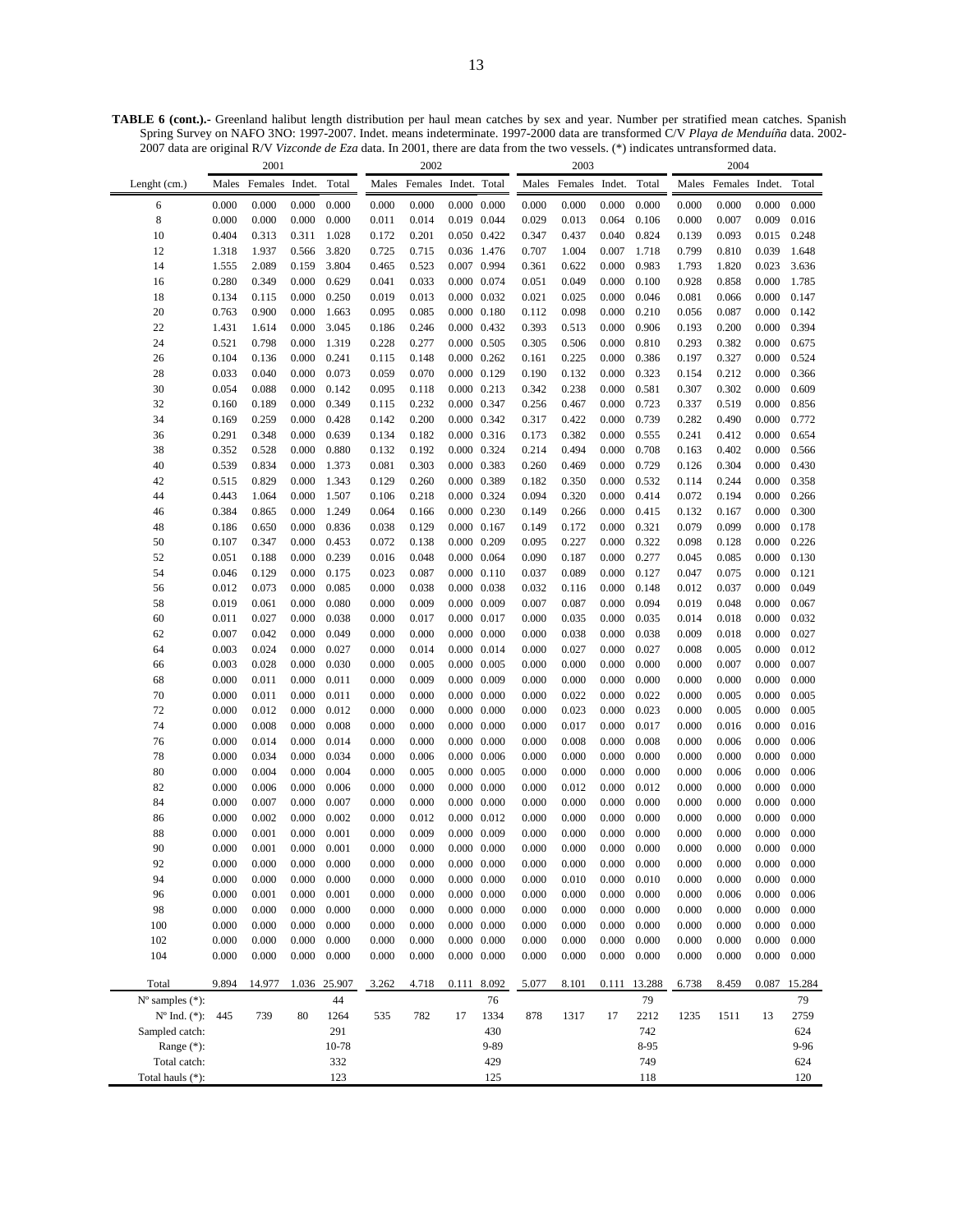**TABLE 6 (cont.).-** Greenland halibut length distribution per haul mean catches by sex and year. Number per stratified mean catches. Spanish Spring Survey on NAFO 3NO: 1997-2007. Indet. means indeterminate. 1997-2000 data are transformed C/V *Playa de Menduíña* data. 2002- 2007 data are original R/V *Vizconde de Eza* data. In 2001, there are data from the two vessels. (\*) indicates untransformed data.

|                             |                | 2005           |                |                |                | 2006           |                |                |                | 2007           |                |                |
|-----------------------------|----------------|----------------|----------------|----------------|----------------|----------------|----------------|----------------|----------------|----------------|----------------|----------------|
| Lenght (cm.)                | Males          | Females        | Indet.         | Total          | Males          | Females        | Indet.         | Total          | Males          | Females        | Indet.         | Total          |
| 6                           | 0.000          | 0.000          | 0.000          | 0.000          | 0.000          | 0.000          | 0.000          | 0.000          | 0.000          | 0.000          | 0.000          | 0.000          |
| $\,$ 8 $\,$                 | 0.000          | 0.000          | 0.000          | 0.000          | 0.000          | 0.000          | 0.000          | 0.000          | 0.000          | 0.000          | 0.005          | 0.005          |
| 10                          | 0.005          | 0.028          | 0.000          | 0.033          | 0.116          | 0.030          | 0.000          | 0.146          | 0.050          | 0.030          | 0.019          | 0.099          |
| 12                          | 0.097          | 0.078          | 0.012          | 0.187          | 0.505          | 0.523          | 0.007          | 1.035          | 0.259          | 0.204          | 0.011          | 0.474          |
| 14                          | 0.322          | 0.383          | 0.000          | 0.705          | 0.755          | 0.674          | 0.000          | 1.429          | 0.329          | 0.418          | 0.005          | 0.752          |
| 16                          | 0.133          | 0.270          | 0.000          | 0.403          | 0.323          | 0.259          | 0.000          | 0.582          | 0.218          | 0.212          | 0.008          | 0.438          |
| 18                          | 0.032          | 0.035          | 0.000          | 0.068          | 0.053          | 0.060          | 0.000          | 0.113          | 0.017          | 0.036          | 0.000          | 0.053          |
| 20                          | 0.151          | 0.092          | 0.000          | 0.243          | 0.013          | 0.007          | 0.000          | 0.020          | 0.030          | 0.004          | 0.000          | 0.034          |
| 22                          | 0.441          | 0.552          | 0.000          | 0.993          | 0.024          | 0.019          | 0.000          | 0.043          | 0.071          | 0.078          | 0.000          | 0.149          |
| 24                          | 0.302          | 0.518          | 0.000          | 0.820          | 0.073          | 0.106          | 0.000          | 0.179          | 0.166          | 0.300          | 0.000          | 0.466          |
| 26                          | 0.152          | 0.320          | 0.000          | 0.472          | 0.075          | 0.081          | 0.000          | 0.156          | 0.141          | 0.243          | 0.000          | 0.384          |
| 28                          | 0.099          | 0.131          | 0.000          | 0.230          | 0.050          | 0.144          | 0.000          | 0.194          | 0.044          | 0.062          | 0.000          | 0.106          |
| 30                          | 0.102          | 0.193          | 0.000          | 0.294          | 0.102          | 0.159          | 0.000          | 0.260          | 0.042          | 0.016          | 0.000          | 0.058          |
| 32                          | 0.199          | 0.226          | 0.000          | 0.425          | 0.177          | 0.167          | 0.000          | 0.344          | 0.059          | 0.049          | 0.000          | 0.107          |
| 34                          | 0.216          | 0.307          | 0.000          | 0.523          | 0.278          | 0.203          | 0.000          | 0.481          | 0.161          | 0.122          | 0.000          | 0.282          |
| 36                          | 0.191          | 0.320          | 0.000          | 0.511          | 0.193          | 0.284          | 0.000          | 0.478          | 0.133          | 0.239          | 0.000          | 0.373          |
| 38<br>40                    | 0.215<br>0.182 | 0.377<br>0.343 | 0.000<br>0.000 | 0.592<br>0.525 | 0.163<br>0.200 | 0.294<br>0.332 | 0.000<br>0.000 | 0.457<br>0.533 | 0.174<br>0.221 | 0.286<br>0.313 | 0.000<br>0.000 | 0.460<br>0.534 |
| 42                          | 0.118          | 0.225          | 0.000          | 0.343          | 0.160          | 0.397          | 0.000          | 0.557          | 0.179          | 0.267          | 0.000          | 0.446          |
| 44                          | 0.047          | 0.196          | 0.000          | 0.243          | 0.099          | 0.303          | 0.000          | 0.402          | 0.117          | 0.406          | 0.000          | 0.524          |
| 46                          | 0.050          | 0.164          | 0.000          | 0.214          | 0.052          | 0.120          | 0.000          | 0.172          | 0.145          | 0.352          | 0.000          | 0.498          |
| 48                          | 0.067          | 0.117          | 0.000          | 0.184          | 0.082          | 0.147          | 0.000          | 0.229          | 0.102          | 0.342          | 0.000          | 0.445          |
| 50                          | 0.038          | 0.095          | 0.000          | 0.133          | 0.050          | 0.149          | 0.000          | 0.199          | 0.107          | 0.292          | 0.000          | 0.399          |
| 52                          | 0.053          | 0.081          | 0.000          | 0.134          | 0.031          | 0.102          | 0.000          | 0.133          | 0.069          | 0.141          | 0.000          | 0.209          |
| 54                          | 0.073          | 0.067          | 0.000          | 0.141          | 0.028          | 0.054          | 0.000          | 0.082          | 0.014          | 0.115          | 0.000          | 0.129          |
| 56                          | 0.047          | 0.026          | 0.000          | 0.072          | 0.033          | 0.050          | 0.000          | 0.083          | 0.017          | 0.087          | 0.000          | 0.104          |
| 58                          | 0.020          | 0.088          | 0.000          | 0.109          | 0.018          | 0.037          | 0.000          | 0.055          | 0.012          | 0.057          | 0.000          | 0.069          |
| 60                          | 0.013          | 0.024          | 0.000          | 0.037          | 0.023          | 0.019          | 0.000          | 0.042          | 0.018          | 0.025          | 0.000          | 0.043          |
| 62                          | 0.000          | 0.020          | 0.000          | 0.020          | 0.006          | 0.010          | 0.000          | 0.016          | 0.000          | 0.017          | 0.000          | 0.017          |
| 64                          | 0.009          | 0.018          | 0.000          | 0.027          | 0.000          | 0.019          | 0.000          | 0.019          | 0.000          | 0.027          | 0.000          | 0.027          |
| 66                          | 0.000          | 0.006          | 0.000          | 0.006          | 0.000          | 0.000          | 0.000          | 0.000          | 0.000          | 0.022          | 0.000          | 0.022          |
| 68                          | 0.006          | 0.011          | 0.000          | 0.017          | 0.000          | 0.000          | 0.000          | 0.000          | 0.000          | 0.016          | 0.000          | 0.016          |
| 70                          | 0.000          | 0.015          | 0.000          | 0.015          | 0.000          | 0.000          | 0.000          | 0.000          | 0.000          | 0.006          | 0.000          | 0.006          |
| 72                          | 0.000          | 0.000          | 0.000          | 0.000          | 0.000          | 0.005          | 0.000          | 0.005          | 0.000          | 0.008          | 0.000          | 0.008          |
| 74                          | 0.000          | 0.018          | 0.000          | 0.018          | 0.000          | 0.000          | 0.000          | 0.000          | 0.000          | 0.000          | 0.000          | 0.000          |
| 76                          | 0.000          | 0.000          | 0.000          | 0.000          | 0.000          | 0.007          | 0.000          | 0.007          | 0.000          | 0.000          | 0.000          | 0.000          |
| 78                          | 0.000          | 0.006          | 0.000          | 0.006          | 0.000          | 0.000          | 0.000          | 0.000          | 0.000          | 0.000          | 0.000          | 0.000          |
| 80                          | 0.000          | 0.008          | 0.000          | 0.008          | 0.000          | 0.000          | 0.000          | 0.000          | 0.000          | 0.000          | 0.000          | 0.000          |
| 82                          | 0.000          | 0.000          | 0.000          | 0.000          | 0.000          | 0.000          | 0.000          | 0.000          | 0.000          | 0.000          | 0.000          | 0.000          |
| 84                          | 0.000          | 0.000          | 0.000          | 0.000          | 0.000          | 0.000          | 0.000          | 0.000          | 0.000          | 0.010          | 0.000          | 0.010          |
| 86                          | 0.000          | 0.000          | 0.000          | 0.000          | 0.000          | 0.005          | 0.000          | 0.005          | 0.000          | 0.000          | 0.000          | 0.000          |
| 88                          | 0.000          | 0.000          | 0.000          | 0.000          | 0.000          | 0.000          | 0.000          | 0.000          | 0.000          | 0.000          | 0.000          | 0.000          |
| 90                          | 0.000          | 0.000          | 0.000          | 0.000          | 0.000          | 0.000          | 0.000          | 0.000          | 0.000          | 0.000          | 0.000          | 0.000          |
| 92                          | 0.000          | 0.000          | 0.000          | 0.000          | 0.000          | 0.000          | 0.000          | 0.000          | 0.000          | 0.000          | 0.000          | 0.000          |
| 94                          | 0.000          | 0.000          | 0.000          | 0.000          | 0.000          | 0.000          | 0.000          | 0.000          | 0.000          | 0.000          | 0.000          | 0.000          |
| 96                          | 0.000          | 0.000          | 0.000          | 0.000          | 0.000          | 0.000          | 0.000          | 0.000          | 0.000          | 0.000          | 0.000          | 0.000          |
| 98                          | 0.000<br>0.000 | 0.000          | 0.000<br>0.000 | 0.000          | 0.000          | 0.000          | 0.000          | 0.000          | 0.000          | 0.000          | 0.000          | 0.000          |
| 100<br>102                  |                | 0.000          |                | 0.000          | 0.000          | 0.000          | 0.000          | 0.000          | 0.000          | 0.000          | 0.000          | 0.000          |
|                             | 0.000          | 0.000          | 0.000          | 0.000          | 0.000          | 0.000          | 0.000<br>0.000 | 0.000          | 0.000          | 0.000          | 0.000          | 0.000          |
| 104                         | 0.000          | 0.000          | 0.000          | 0.000          | 0.000          | 0.000          |                | 0.000          | 0.000          | 0.000          | 0.000          | 0.000          |
| Total                       | 3.381          | 5.359          | 0.012          | 8.752          | 3.683          | 4.765          | 0.007          | 8.455          | 2.895          | 4.803          | 0.048          | 7.746          |
| $N^{\circ}$ samples $(*)$ : |                |                |                | 78             |                |                |                | 71             |                |                |                | 68             |
| $N^{\circ}$ Ind. $(*)$ :    | 579            | 925            | 2              | 1506           | 611            | 773            | $\mathbf{1}$   | 1385           | 473            | 805            | 7              | 1285           |
| Sampled catch:              |                |                |                | 507            |                |                |                | 460            |                |                |                | 623            |
| Range $(*)$ :               |                |                |                | 11-81          |                |                |                | 10-87          |                |                |                | $9 - 84$       |
| Total catch:                |                |                |                | 551            |                |                |                | 467            |                |                |                | 623            |
| Total hauls (*):            |                |                |                | 119            |                |                |                | 120            |                |                |                | 110            |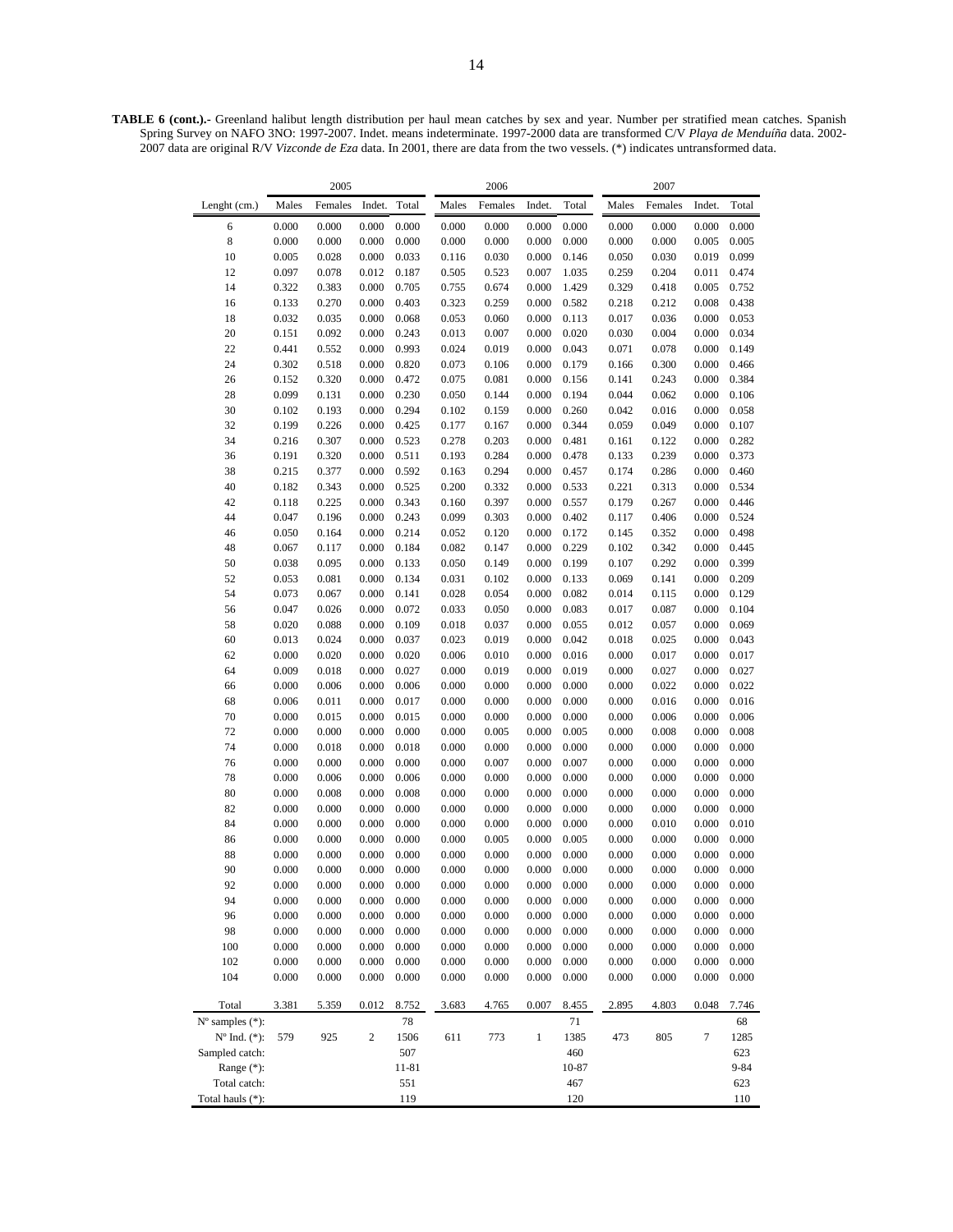|                |       | 1997                 |      |       |       | 1998                       |      |            |       | 1999          |              |             |      | 2000                       |      |            |
|----------------|-------|----------------------|------|-------|-------|----------------------------|------|------------|-------|---------------|--------------|-------------|------|----------------------------|------|------------|
| Age            | Males | Females Indet. Total |      |       |       | Males Females Indet. Total |      |            |       | Males Females | Indet. Total |             |      | Males Females Indet. Total |      |            |
| $\overline{0}$ |       |                      |      |       |       |                            |      |            |       |               |              | $0.15$ 0.15 |      |                            |      |            |
| 1              | 3.74  | 4.74                 | 1.44 | 9.92  | 0.57  | 0.92                       | 0.22 | 1.71       | 1.14  | 3.15          | 0.10         | 4.38        | 1.15 | 1.49                       | 0.29 | 2.92       |
| $\overline{2}$ | 2.70  | 2.82                 | 0.00 | 5.52  | 2.61  | 2.62                       | 0.01 | 5.24       | 1.86  | 2.94          | 0.00         | 4.80        | 0.22 | 0.27                       |      | 0.49       |
| 3              | 1.67  | 1.82                 |      | 3.49  | 4.24  | 4.84                       |      | 9.08       | 4.09  | 3.12          |              | 7.21        | 0.34 | 0.47                       |      | 0.80       |
| $\overline{4}$ | 0.81  | 2.99                 |      | 3.81  | 3.35  | 5.12                       |      | 8.47       | 4.35  | 4.96          |              | 9.31        | 0.59 | 0.80                       |      | 1.39       |
| 5              | 0.98  | 1.26                 |      | 2.24  | 1.92  | 3.14                       |      | 5.06       | 2.06  | 4.23          |              | 6.29        | 1.50 | 2.34                       |      | 3.84       |
| 6              | 0.77  | 1.20                 |      | 1.97  | 0.97  | 1.80                       |      | 2.77       | 0.81  | 2.12          |              | 2.92        | 1.48 | 2.95                       |      | 4.42       |
| $\overline{7}$ | 0.21  | 1.01                 |      | 1.22  | 0.34  | 0.76                       |      | 1.10       | 0.32  | 0.45          |              | 0.77        | 0.89 | 1.67                       |      | 2.56       |
| 8              | 0.19  | 0.41                 |      | 0.60  | 0.20  | 0.46                       |      | 0.66       | 0.13  | 0.36          |              | 0.49        | 0.12 | 0.59                       |      | 0.71       |
| 9              | 0.01  | 0.06                 |      | 0.07  | 0.04  | 0.17                       |      | 0.21       | 0.04  | 0.19          |              | 0.23        | 0.06 | 0.23                       |      | 0.28       |
| 10             | 0.00  | 0.05                 |      | 0.05  | 0.03  | 0.06                       |      | 0.08       | 0.03  | 0.06          |              | 0.09        | 0.02 | 0.06                       |      | 0.08       |
| 11             | 0.00  | 0.05                 |      | 0.05  | 0.01  | 0.03                       |      | 0.03       | 0.01  | 0.02          |              | 0.03        | 0.01 | 0.05                       |      | 0.06       |
| 12             | 0.00  | 0.01                 |      | 0.02  | 0.00  | 0.03                       |      | 0.03       | 0.00  | 0.04          |              | 0.05        | 0.00 | 0.03                       |      | 0.04       |
| 13             |       | 0.01                 |      | 0.01  |       | 0.02                       |      | 0.02       |       | 0.03          |              | 0.03        | 0.00 | 0.04                       |      | 0.05       |
| 14             |       | 0.02                 |      | 0.02  |       | 0.01                       |      | 0.01       |       | 0.03          |              | 0.03        | 0.00 | 0.05                       |      | 0.06       |
| 15             |       | 0.01                 |      | 0.01  |       | 0.01                       |      | 0.01       |       | 0.02          |              | 0.02        |      | 0.03                       |      | 0.03       |
| 16             |       | 0.00                 |      | 0.00  |       | 0.00                       |      | 0.00       |       | 0.01          |              | 0.01        |      | 0.02                       |      | 0.02       |
| 17             |       | 0.00                 |      | 0.00  |       | 0.00                       |      | 0.00       |       | 0.00          |              | 0.00        |      | 0.01                       |      | 0.01       |
| 18             |       | 0.00                 |      | 0.00  |       | 0.00                       |      | 0.00       |       | 0.00          |              | 0.00        |      | 0.00                       |      | 0.00       |
| 19             |       |                      |      |       |       |                            |      |            |       | 0.00          |              |             |      | 0.00                       |      | 0.00       |
| 20             |       | 0.00                 |      | 0.00  |       |                            |      |            |       | 0.00          |              |             |      |                            |      |            |
| Total          | 11.09 | 16.47                | 1.44 | 29.00 | 14.27 | 19.99                      |      | 0.24 34.50 | 14.82 | 21.73         | 0.25         | 36.80       | 6.36 | 11.10                      |      | 0.29 17.75 |

**TABLE 7.-**Greenland halibut age numbers per haul mean catches by sex and year. Number per stratified mean catches. Spanish Spring Survey on NAFO 3NO: 1997-2007 Indet. means indeterminate. 1997-2000 data are transformed C/V *Playa de Menduíña* data. 2002-2007 data are original R/V *Vizconde de Eza* data. In 2001, there are data form the two vessels.

|                |      | 2001          |              |       |      | 2002                       |      |             |      | 2003                       |      |            |      | 2004                       |      |       |
|----------------|------|---------------|--------------|-------|------|----------------------------|------|-------------|------|----------------------------|------|------------|------|----------------------------|------|-------|
| Age            |      | Males Females | Indet. Total |       |      | Males Females Indet. Total |      |             |      | Males Females Indet. Total |      |            |      | Males Females Indet. Total |      |       |
| $\mathbf{0}$   |      |               |              |       |      |                            |      |             |      |                            |      |            |      |                            |      |       |
| 1              | 3.40 | 4.44          | 1.03         | 8.87  | 1.40 | 1.40                       |      | $0.11$ 2.91 | 1.39 | 2.07                       | 0.11 | 3.56       | 0.45 | 0.71                       | 0.05 | 1.22  |
| $\overline{c}$ | 2.59 | 3.30          | 0.01         | 5.90  | 0.33 | 0.32                       | 0.00 | 0.64        | 1.05 | 1.35                       | 0.00 | 2.40       | 3.55 | 3.37                       | 0.04 | 6.96  |
| 3              | 0.51 | 0.67          |              | 1.18  | 0.38 | 0.65                       |      | 1.02        | 0.82 | 0.86                       |      | 1.68       | 0.74 | 1.34                       |      | 2.09  |
| 4              | 0.41 | 0.66          |              | 1.07  | 0.24 | 0.46                       |      | 0.69        | 0.86 | 1.05                       |      | 1.91       | 1.01 | 1.04                       |      | 2.06  |
| 5              | 1.20 | 1.64          |              | 2.84  | 0.47 | 0.67                       |      | 1.14        | 0.35 | 1.22                       |      | 1.58       | 0.33 | 0.91                       |      | 1.24  |
| 6              | 1.23 | 2.73          |              | 3.96  | 0.32 | 0.60                       |      | 0.92        | 0.29 | 0.61                       |      | 0.90       | 0.39 | 0.46                       |      | 0.85  |
| 7              | 0.50 | 1.06          |              | 1.56  | 0.11 | 0.33                       |      | 0.44        | 0.28 | 0.50                       |      | 0.78       | 0.15 | 0.37                       |      | 0.51  |
| 8              | 0.02 | 0.20          |              | 0.22  | 0.01 | 0.21                       |      | 0.23        | 0.04 | 0.23                       |      | 0.26       | 0.09 | 0.12                       |      | 0.21  |
| 9              | 0.01 | 0.05          |              | 0.06  |      | 0.02                       |      | 0.02        | 0.00 | 0.06                       |      | 0.06       | 0.01 | 0.04                       |      | 0.05  |
| 10             | 0.01 | 0.04          |              | 0.05  |      | 0.01                       |      | 0.01        |      | 0.04                       |      | 0.04       | 0.02 | 0.01                       |      | 0.03  |
| 11             | 0.01 | 0.03          |              | 0.04  |      | 0.02                       |      | 0.02        |      | 0.01                       |      | 0.01       | 0.01 | 0.00                       |      | 0.01  |
| 12             | 0.00 | 0.05          |              | 0.05  |      | 0.02                       |      | 0.02        |      | 0.07                       |      | 0.07       |      | 0.03                       |      | 0.03  |
| 13             | 0.00 | 0.04          |              | 0.05  |      | 0.01                       |      | 0.01        |      | 0.01                       |      | 0.01       |      | 0.02                       |      | 0.02  |
| 14             | 0.00 | 0.04          |              | 0.04  |      | 0.01                       |      | 0.01        |      | 0.01                       |      | 0.01       |      | 0.01                       |      | 0.01  |
| 15             |      | 0.02          |              | 0.02  |      | 0.02                       |      | 0.02        |      |                            |      |            |      | 0.01                       |      | 0.01  |
| 16             |      | 0.00          |              | 0.00  |      |                            |      |             |      |                            |      |            |      |                            |      |       |
| 17             |      | 0.00          |              | 0.00  |      |                            |      |             |      | 0.01                       |      | 0.01       |      |                            |      |       |
| 18             |      |               |              |       |      |                            |      |             |      |                            |      |            |      |                            |      |       |
| 19             |      | 0.00          |              | 0.00  |      |                            |      |             |      |                            |      |            |      |                            |      |       |
| 20             |      |               |              |       |      |                            |      |             |      |                            |      |            |      |                            |      |       |
| Total          | 9.89 | 14.98         | 1.04         | 25.91 | 3.26 | 4.72                       | 0.11 | 8.09        | 5.08 | 8.10                       |      | 0.11 13.29 | 6.74 | 8.46                       | 0.09 | 15.28 |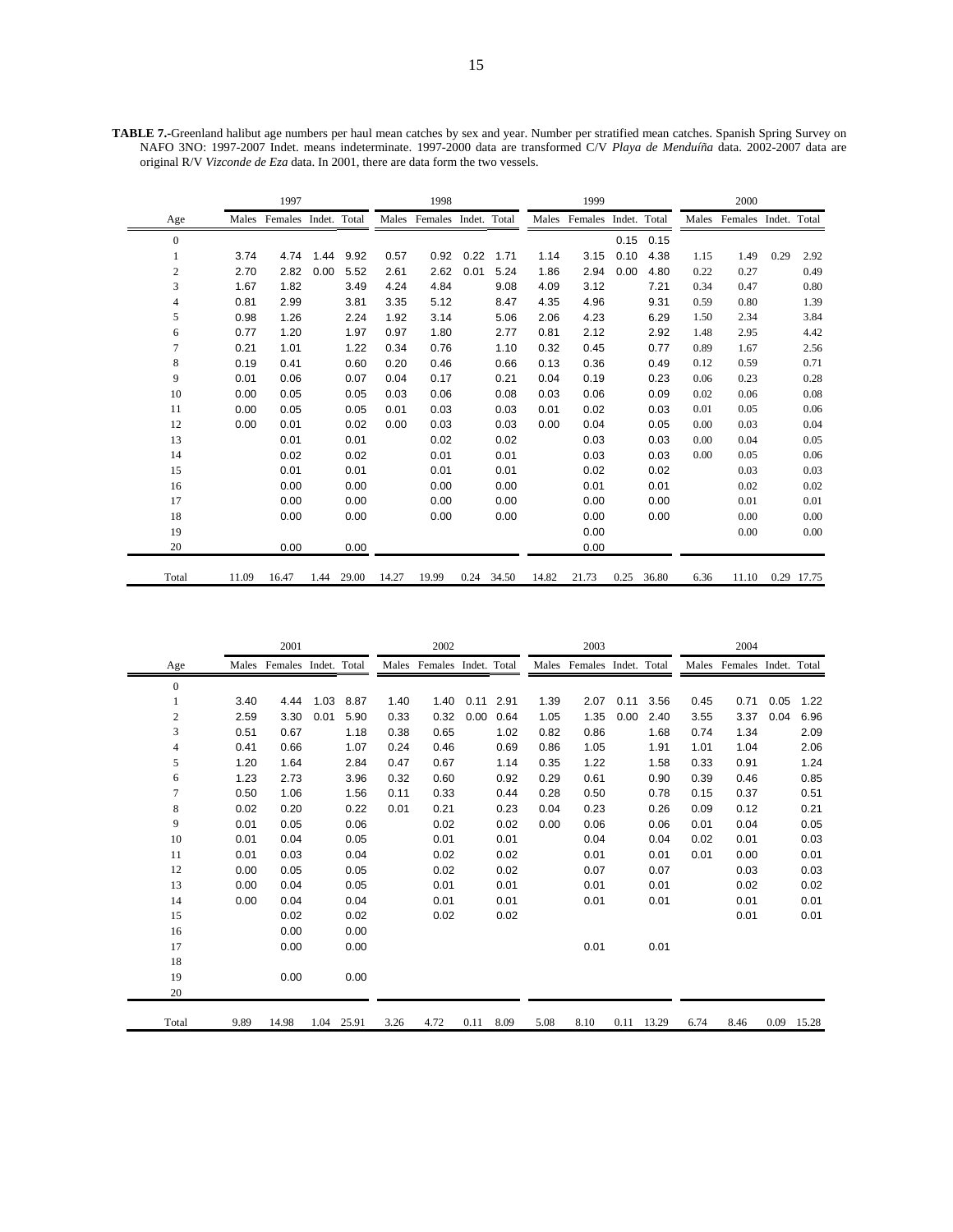**TABLE 7 (Cont.).-**Greenland halibut age numbers per haul mean catches by sex and year. Number per stratified mean catches. Spanish Spring Survey on NAFO 3NO: 1997-2007 Indet. means indeterminate. 1997-2000 data are transformed C/V *Playa de Menduíña* data. 2002-2007 data are original R/V *Vizconde de Eza* data. In 2001, there are data from the two vessels.

|              |       | 2005                 |      |      |      | 2006                       |      |      |       | 2007                 |      |      |
|--------------|-------|----------------------|------|------|------|----------------------------|------|------|-------|----------------------|------|------|
| Age          | Males | Females Indet. Total |      |      |      | Males Females Indet. Total |      |      | Males | Females Indet. Total |      |      |
| $\mathbf{0}$ |       |                      |      |      |      |                            |      |      |       |                      |      |      |
| $\mathbf{1}$ | 0.42  | 0.64                 | 0.01 | 1.07 | 1.24 | 1.06                       | 0.01 | 2.31 | 0.87  | 0.89                 | 0.05 | 1.81 |
| $\mathbf{2}$ | 0.56  | 0.40                 | 0.00 | 0.97 | 0.58 | 0.53                       |      | 1.12 | 0.26  | 0.39                 |      | 0.64 |
| 3            | 0.63  | 1.18                 |      | 1.81 | 0.14 | 0.27                       |      | 0.41 | 0.19  | 0.32                 |      | 0.51 |
| 4            | 0.44  | 0.60                 |      | 1.04 | 0.68 | 0.87                       |      | 1.55 | 0.18  | 0.14                 |      | 0.32 |
| 5            | 0.49  | 0.83                 |      | 1.32 | 0.37 | 1.01                       |      | 1.38 | 0.50  | 0.99                 |      | 1.48 |
| 6            | 0.40  | 1.04                 |      | 1.44 | 0.37 | 0.45                       |      | 0.81 | 0.50  | 0.90                 |      | 1.40 |
| 7            | 0.30  | 0.39                 |      | 0.68 | 0.20 | 0.32                       |      | 0.52 | 0.28  | 0.74                 |      | 1.02 |
| 8            | 0.08  | 0.11                 |      | 0.19 | 0.06 | 0.16                       |      | 0.22 | 0.08  | 0.20                 |      | 0.29 |
| 9            | 0.02  | 0.06                 |      | 0.08 | 0.02 | 0.03                       |      | 0.05 |       | 0.10                 |      | 0.10 |
| 10           | 0.02  | 0.04                 |      | 0.06 | 0.02 | 0.01                       |      | 0.03 | 0.02  | 0.07                 |      | 0.09 |
| 11           | 0.00  | 0.02                 |      | 0.03 |      | 0.02                       |      | 0.02 |       | 0.03                 |      | 0.03 |
| 12           | 0.01  | 0.01                 |      | 0.02 |      | 0.02                       |      | 0.02 |       | 0.03                 |      | 0.03 |
| 13           |       | 0.03                 |      | 0.03 |      | 0.00                       |      | 0.00 |       |                      |      |      |
| 14           |       | 0.02                 |      | 0.02 |      | 0.01                       |      | 0.01 |       | 0.01                 |      | 0.01 |
| 15           |       | 0.00                 |      | 0.00 |      |                            |      |      |       |                      |      |      |
| 16           |       | 0.00                 |      | 0.00 |      | 0.00                       |      | 0.00 |       | 0.01                 |      | 0.01 |
| 17           |       |                      |      |      |      |                            |      |      |       |                      |      |      |
| 18           |       | 0.00                 |      | 0.00 |      |                            |      |      |       |                      |      |      |
| 19           |       |                      |      |      |      |                            |      |      |       |                      |      |      |
| 20           |       |                      |      |      |      |                            |      |      |       |                      |      |      |
| Total        | 3.38  | 5.36                 | 0.01 | 8.75 | 3.68 | 4.76                       | 0.01 | 8.45 | 2.90  | 4.80                 | 0.05 | 7.75 |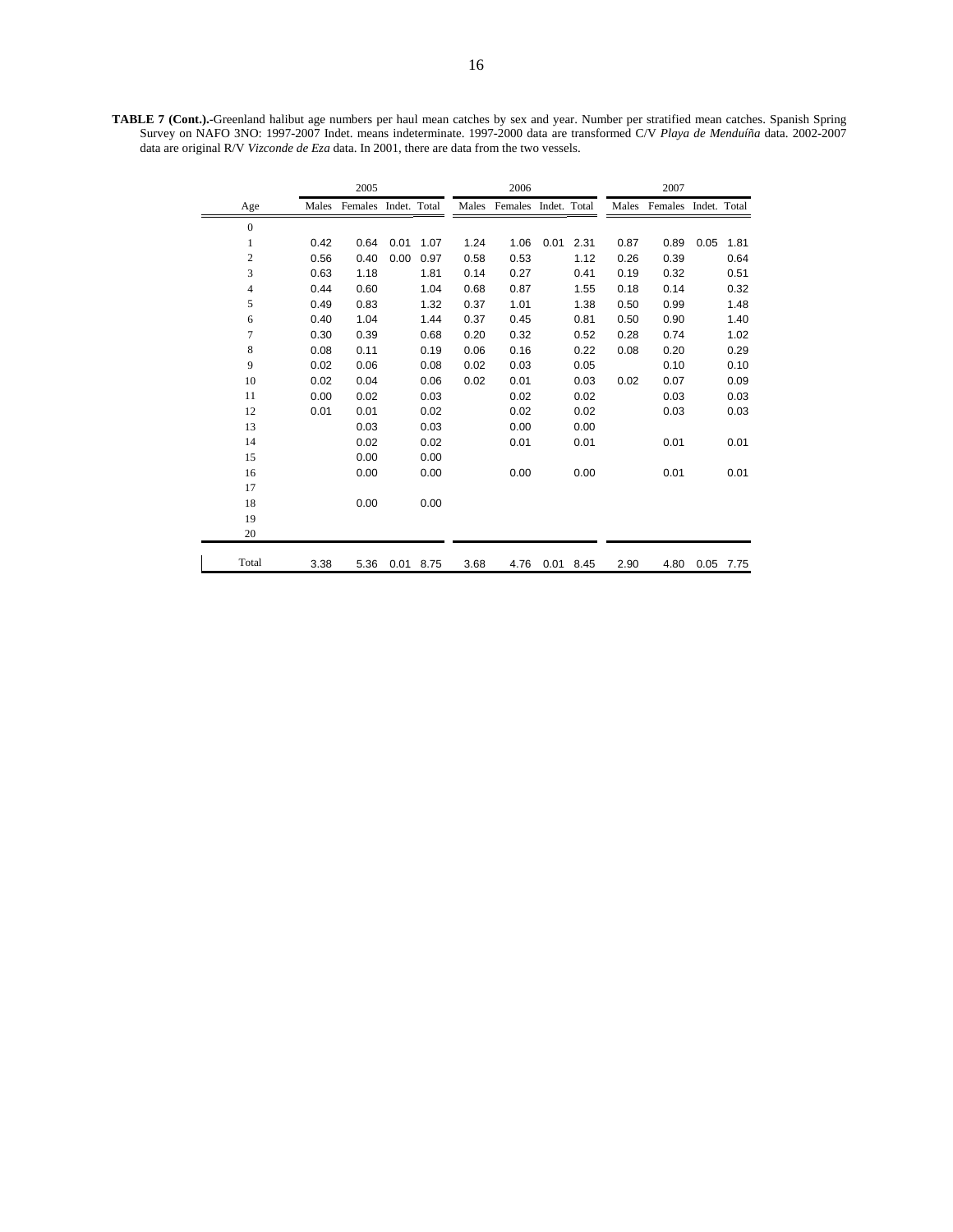**TABLE 8.-**Greenland halibut mean length (cm) per haul mean catches by sex and year. Number per stratified mean catches. Spanish Spring Survey on NAFO 3NO: 1997-2007. Indet. means indeterminate. 1997-2000 data are transformed C/V *Playa de Menduíña* data. 2002-2007 data are original R/V *Vizconde de Eza* data. In 2001, there are data from the two vessels.

|                |       | 1997                       |       |       |       | 1998                       |                   |                   |       | 1999                       |                   |            |       | 2000                       |                   |       |
|----------------|-------|----------------------------|-------|-------|-------|----------------------------|-------------------|-------------------|-------|----------------------------|-------------------|------------|-------|----------------------------|-------------------|-------|
| Age            |       | Males Females Indet. Total |       |       |       | Males Females Indet. Total |                   |                   |       | Males Females Indet. Total |                   |            |       | Males Females Indet. Total |                   |       |
| $\Omega$       |       |                            |       |       |       |                            |                   |                   |       |                            | 7.50              | 7.50       |       |                            |                   |       |
|                | 19.81 | 18.18 12.74 18.01          |       |       | 21.13 |                            |                   | 19.32 14.09 19.24 | 16.18 |                            | 15.28 12.90 15.46 |            | 13.81 |                            | 13.69 12.61       | 13.63 |
| $\overline{c}$ | 25.07 | 23.39 20.19 24.21          |       |       | 25.80 |                            |                   | 24.54 21.50 25.16 | 23.11 |                            | 22.79 18.50 22.91 |            | 21.01 | 19.39                      |                   | 20.12 |
| 3              | 30.53 | 29.26                      |       | 29.87 | 30.57 | 29.55                      |                   | 30.03             | 31.66 | 30.02                      |                   | 30.95      | 26.56 | 27.06                      |                   | 26.85 |
| 4              | 35.84 | 33.84                      |       | 34.27 | 34.21 | 33.49                      |                   | 33.78             | 34.05 | 34.09                      |                   | 34.07      | 33.79 | 32.46                      |                   | 33.02 |
| 5              | 39.56 | 39.25                      |       | 39.38 | 37.70 | 38.41                      |                   | 38.14             | 37.18 | 38.20                      |                   | 37.87      | 38.28 | 38.60                      |                   | 38.47 |
| 6              | 43.76 | 44.13                      |       | 43.99 | 42.32 | 42.05                      |                   | 42.14             | 42.30 | 40.91                      |                   | 41.30      | 41.55 | 42.53                      |                   | 42.21 |
| 7              | 50.97 | 47.85                      |       | 48.38 | 48.42 | 47.13                      |                   | 47.53             | 46.47 | 46.35                      |                   | 46.40      | 44.89 | 45.91                      |                   | 45.56 |
| 8              | 50.30 | 52.28                      |       | 51.66 | 50.85 | 50.89                      |                   | 50.88             | 51.48 | 50.42                      |                   | 50.69      | 53.78 | 50.51                      |                   | 51.05 |
| 9              | 59.75 | 59.71                      |       | 59.72 | 55.22 | 53.98                      |                   | 54.22             | 54.20 | 53.41                      |                   | 53.54      | 54.71 | 55.22                      |                   | 55.12 |
| 10             | 62.50 | 65.54                      |       | 65.39 | 55.28 | 60.01                      |                   | 58.54             | 52.29 | 58.76                      |                   | 56.86      | 59.85 | 60.83                      |                   | 60.63 |
| 11             | 65.19 | 64.52                      |       | 64.53 | 62.73 | 63.40                      |                   | 63.25             | 62.78 | 63.55                      |                   | 63.35      | 62.57 | 62.58                      |                   | 62.58 |
| 12             | 66.19 | 71.70                      |       | 70.74 | 64.83 | 68.11                      |                   | 67.86             | 65.90 | 66.89                      |                   | 66.83      | 62.94 | 65.05                      |                   | 64.77 |
| 13             |       | 75.84                      |       | 75.84 |       | 73.38                      |                   | 73.38             |       | 72.91                      |                   | 72.91      | 63.53 | 68.44                      |                   | 68.21 |
| 14             |       | 77.14                      |       | 77.14 |       | 74.81                      |                   | 74.81             |       | 74.49                      |                   | 74.49      | 67.06 | 72.48                      |                   | 72.06 |
| 15             |       | 75.41                      |       | 75.41 |       | 77.99                      |                   | 77.99             |       | 76.64                      |                   | 76.64      |       | 78.52                      |                   | 78.52 |
| 16             |       | 86.66                      |       | 86.66 |       | 81.44                      |                   | 81.44             |       | 83.60                      |                   | 83.60      |       | 78.94                      |                   | 78.94 |
| 17             |       | 91.50                      |       | 91.50 |       | 87.76                      |                   | 87.76             |       | 90.06                      |                   | 90.06      |       | 83.62                      |                   | 83.62 |
| 18             |       | 83.35                      |       | 83.35 |       | 90.48                      |                   | 90.48             |       | 94.50                      |                   | 94.50      |       | 85.17                      |                   | 85.17 |
| 19             |       |                            |       |       |       |                            |                   |                   |       |                            |                   |            |       | 91.03                      |                   | 91.03 |
| 20             |       | 92.50                      |       | 92.05 |       |                            |                   |                   |       |                            |                   |            |       |                            |                   |       |
| Total          | 28.46 | 29.93                      | 12.76 | 28.52 | 32.78 |                            | 33.62 14.54 33.14 |                   | 32.05 | 31.74                      |                   | 9.76 31.72 | 34.47 |                            | 37.83 12.61 36.22 |       |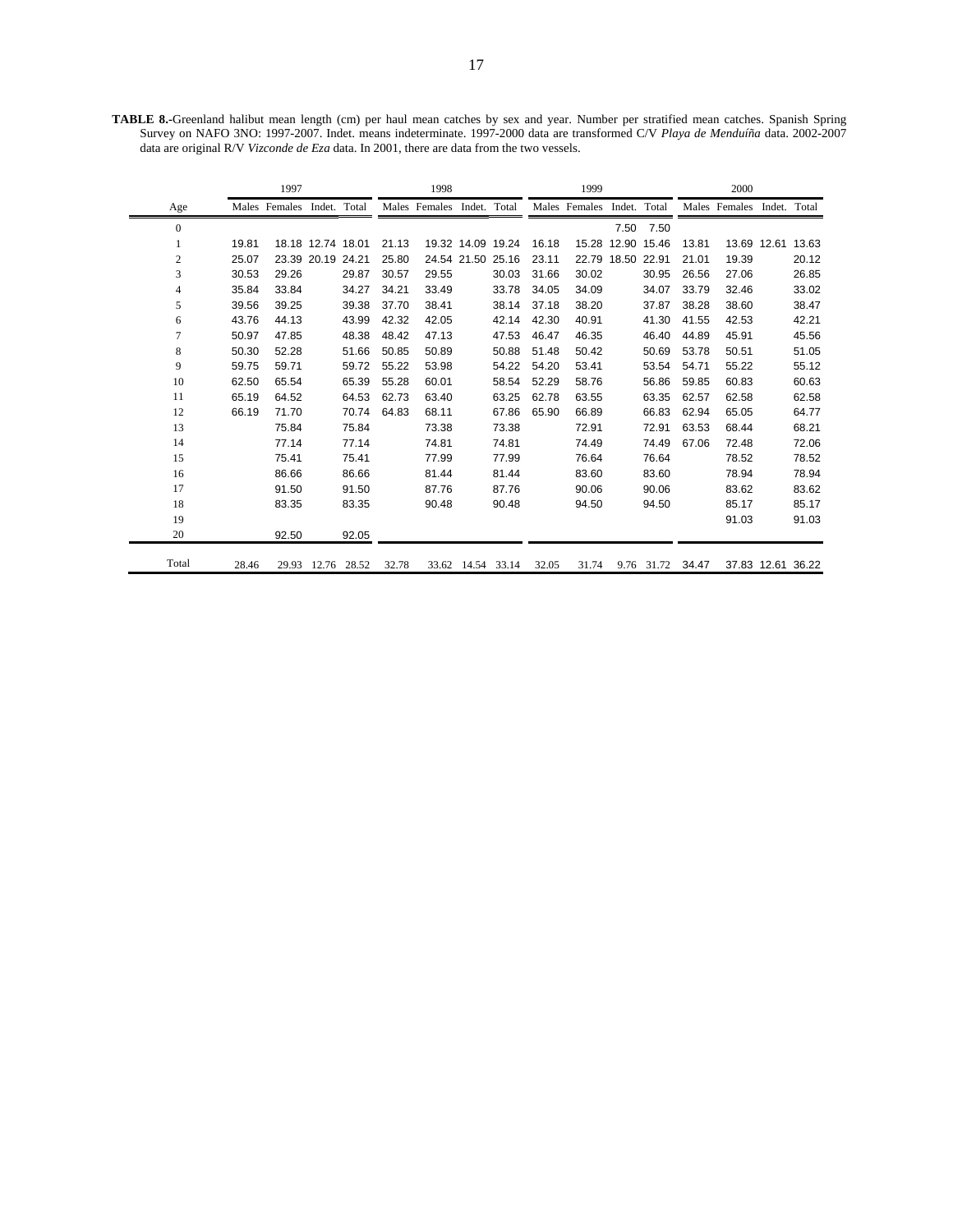**TABLE 8 (Cont.).-**Greenland halibut mean length (cm) per haul mean catches by sex and year. Number per stratified mean catches. Spanish Spring Survey on NAFO 3NO: 1997-2007. Indet. means indeterminate. 1997-2000 data are transformed C/V *Playa de Menduíña* data. 2002- 2007 data are original R/V *Vizconde de Eza* data. In 2001, there are data from the two vessels. (\*) indicates untransformed data.

|                |       | 2001                       |                   |       |       | 2002                       |       |                   |       | 2003                       |                   |       |       | 2004                       |                   |       |
|----------------|-------|----------------------------|-------------------|-------|-------|----------------------------|-------|-------------------|-------|----------------------------|-------------------|-------|-------|----------------------------|-------------------|-------|
| Age            |       | Males Females Indet. Total |                   |       |       | Males Females Indet. Total |       |                   |       | Males Females Indet. Total |                   |       |       | Males Females Indet. Total |                   |       |
| $\mathbf{0}$   |       |                            |                   |       |       |                            |       |                   |       |                            |                   |       |       |                            |                   |       |
| 1              | 13.85 |                            | 13.94 12.78 13.77 |       | 13.51 | 13.40 11.53 13.39          |       |                   | 12.96 |                            | 13.17 10.15 12.99 |       | 12.14 |                            | 12.94 11.54 12.58 |       |
| 2              | 22.07 |                            | 22.05 14.84 22.05 |       | 22.93 |                            |       | 20.64 14.50 21.80 | 23.06 |                            | 23.83 12.50 23.49 |       | 16.47 |                            | 16.75 14.07 16.59 |       |
| 3              | 24.68 | 26.41                      |                   | 25.66 | 25.34 | 25.56                      |       | 25.48             | 31.31 | 31.43                      |                   | 31.37 | 25.29 | 29.09                      |                   | 27.74 |
| 4              | 33.45 | 35.67                      |                   | 34.83 | 33.61 | 33.31                      |       | 33.41             | 36.64 | 36.62                      |                   | 36.63 | 33.61 | 34.70                      |                   | 34.17 |
| 5              | 39.96 | 41.07                      |                   | 40.60 | 37.57 | 39.21                      |       | 38.53             | 42.37 | 41.22                      |                   | 41.48 | 39.85 | 39.40                      |                   | 39.52 |
| 6              | 44.62 | 45.07                      |                   | 44.93 | 44.31 | 43.42                      |       | 43.73             | 47.12 | 46.49                      |                   | 46.70 | 45.12 | 44.79                      |                   | 44.94 |
| $\overline{7}$ | 48.26 | 49.83                      |                   | 49.33 | 50.04 | 48.67                      |       | 49.03             | 51.58 | 52.40                      |                   | 52.11 | 52.07 | 50.62                      |                   | 51.04 |
| 8              | 56.67 | 55.58                      |                   | 55.66 | 55.13 | 53.43                      |       | 53.53             | 56.19 | 56.47                      |                   | 56.43 | 54.02 | 55.95                      |                   | 55.16 |
| 9              | 59.08 | 59.18                      |                   | 59.16 |       | 57.13                      |       | 57.13             | 58.50 | 60.69                      |                   | 60.57 | 59.66 | 58.82                      |                   | 59.04 |
| 10             | 60.33 | 62.15                      |                   | 61.71 |       | 61.02                      |       | 61.02             |       | 63.25                      |                   | 63.25 | 61.61 | 61.10                      |                   | 61.41 |
| 11             | 62.31 | 64.62                      |                   | 64.21 |       | 63.39                      |       | 63.39             |       | 64.50                      |                   | 64.50 | 64.50 | 64.50                      |                   | 64.50 |
| 12             | 63.71 | 67.60                      |                   | 67.33 |       | 71.71                      |       | 71.71             |       | 72.19                      |                   | 72.19 |       | 63.61                      |                   | 63.61 |
| 13             | 66.28 | 73.91                      |                   | 73.25 |       | 78.50                      |       | 78.50             |       | 77.50                      |                   | 77.50 |       | 73.79                      |                   | 73.79 |
| 14             | 78.50 | 76.47                      |                   | 76.49 |       | 87.50                      |       | 87.50             |       | 82.50                      |                   | 82.50 |       | 75.50                      |                   | 75.50 |
| 15             |       | 80.53                      |                   | 80.53 |       | 88.68                      |       | 88.68             |       |                            |                   |       |       | 88.20                      |                   | 88.20 |
| 16             |       | 86.14                      |                   | 86.14 |       |                            |       |                   |       |                            |                   |       |       |                            |                   |       |
| 17             |       | 89.08                      |                   | 89.08 |       |                            |       |                   |       | 95.50                      |                   | 95.50 |       |                            |                   |       |
| 18             |       |                            |                   |       |       |                            |       |                   |       |                            |                   |       |       |                            |                   |       |
| 19             |       | 97.50                      |                   | 97.50 |       |                            |       |                   |       |                            |                   |       |       |                            |                   |       |
| 20             |       |                            |                   |       |       |                            |       |                   |       |                            |                   |       |       |                            |                   |       |
| Total          | 26.34 | 29.99                      | 12.80             | 27.91 | 25.23 | 30.33                      | 11.55 | 28.02             | 28.49 | 31.73                      | 10.16 30.31       |       | 24.00 | 27.33                      | 12.63 25.78       |       |

|                  |       | 2005        |             |       |       | 2006        |        |       |       | 2007        |                   |       |
|------------------|-------|-------------|-------------|-------|-------|-------------|--------|-------|-------|-------------|-------------------|-------|
| Age              | Males | Femal<br>es | Indet.      | Total | Males | Female<br>S | Indet. | Total | Males | Femal<br>es | Indet.            | Total |
| $\boldsymbol{0}$ |       |             |             |       |       |             |        |       |       |             |                   |       |
| 1                | 14.77 | 15.08       | 12.50       | 14.93 | 13.77 | 14.07       | 13.50  | 13.91 | 14.75 | 14.96       | 12.92             | 14.80 |
| $\sqrt{2}$       | 20.68 | 21.61       | 12.50       | 21.06 | 17.68 | 17.03       |        | 17.37 | 24.42 | 25.10       |                   | 24.83 |
| 3                | 24.98 | 24.59       |             | 24.73 | 26.28 | 27.23       |        | 26.91 | 26.81 | 26.69       |                   | 26.74 |
| $\overline{4}$   | 31.66 | 30.75       |             | 31.13 | 34.31 | 35.11       |        | 34.76 | 33.54 | 34.10       |                   | 33.79 |
| $\sqrt{5}$       | 36.91 | 37.57       |             | 37.32 | 39.43 | 41.20       |        | 40.72 | 38.38 | 39.95       |                   | 39.42 |
| 6                | 41.07 | 41.85       |             | 41.63 | 43.24 | 44.80       |        | 44.10 | 43.78 | 45.29       |                   | 44.75 |
| $\tau$           | 48.58 | 48.96       |             | 48.80 | 49.53 | 50.18       |        | 49.93 | 49.28 | 49.84       |                   | 49.68 |
| $\,$ 8 $\,$      | 55.20 | 56.59       |             | 55.98 | 54.46 | 54.90       |        | 54.78 | 54.65 | 54.19       |                   | 54.32 |
| 9                | 57.66 | 58.45       |             | 58.25 | 59.57 | 58.01       |        | 58.62 |       | 57.46       |                   | 57.46 |
| 10               | 62.45 | 60.69       |             | 61.24 | 61.82 | 61.50       |        | 61.73 | 61.05 | 61.36       |                   | 61.28 |
| 11               | 61.50 | 64.47       |             | 64.10 |       | 62.10       |        | 62.10 |       | 65.60       |                   | 65.60 |
| 12               | 68.48 | 69.92       |             | 69.45 |       | 64.50       |        | 64.50 |       | 68.74       |                   | 68.74 |
| 13               |       | 71.44       |             | 71.44 |       | 72.50       |        | 72.50 |       |             |                   |       |
| 14               |       | 77.40       |             | 77.40 |       | 77.50       |        | 77.50 |       | 72.50       |                   | 72.50 |
| 15               |       | 76.68       |             | 76.68 |       |             |        |       |       |             |                   |       |
| 16               |       | 76.04       |             | 76.04 |       | 87.50       |        | 87.50 |       | 84.50       |                   | 84.50 |
| 17               |       |             |             |       |       |             |        |       |       |             |                   |       |
| 18               |       | 79.50       |             | 79.50 |       |             |        |       |       |             |                   |       |
| 19               |       |             |             |       |       |             |        |       |       |             |                   |       |
| 20               |       |             |             |       |       |             |        |       |       |             |                   |       |
| Total            | 30.85 | 33.07       | 12.50 32.18 |       |       | 27.30 32.39 | 13.50  | 30.16 | 31.59 |             |                   |       |
|                  |       |             |             |       |       |             |        |       |       |             | 37.34 12.92 35.04 |       |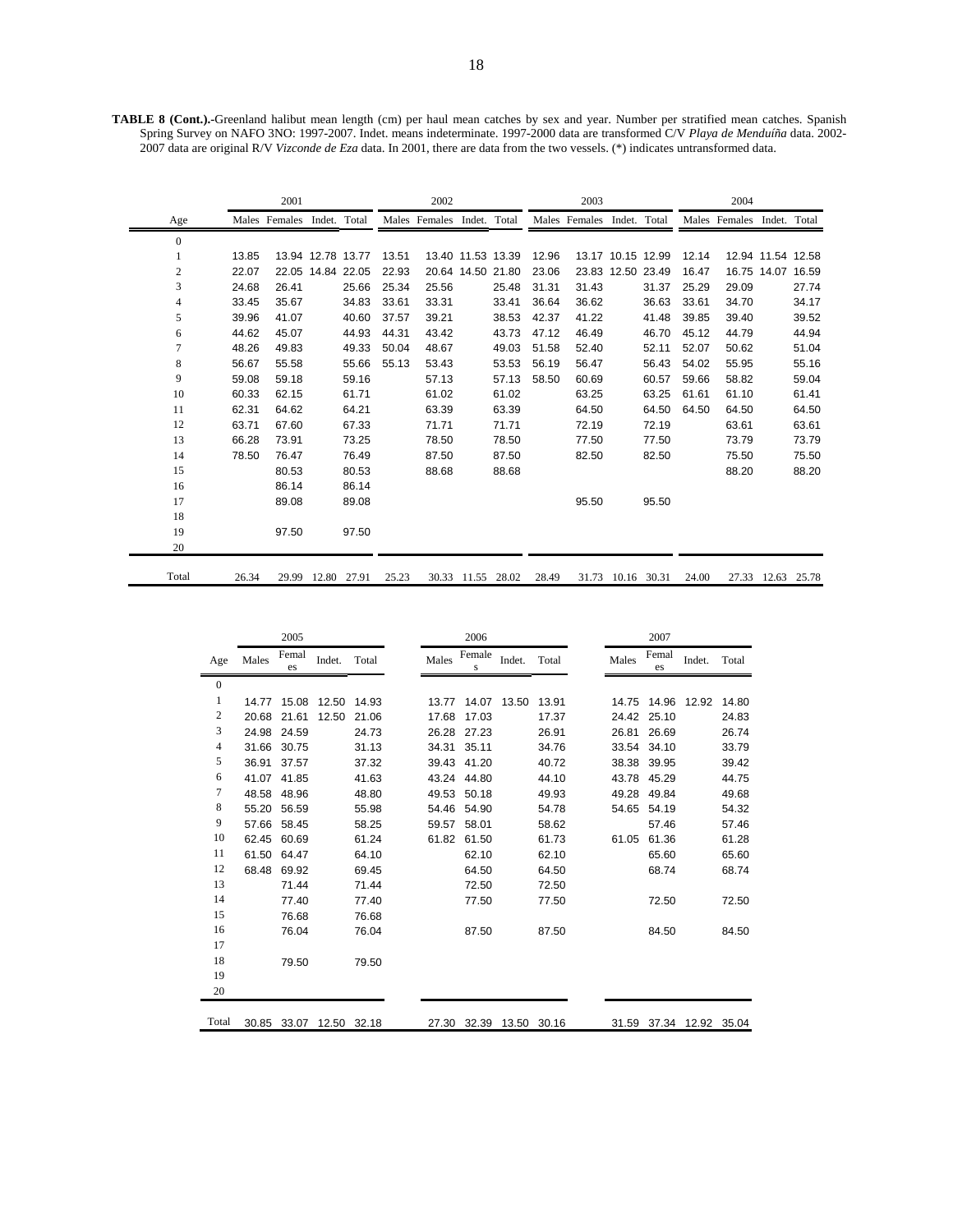**TABLE 9.-**Greenland halibut mean weight (gr) per haul mean catches by sex and year. Number per stratified mean catches. Spanish Spring Survey on NAFO 3NO: 1997-2007. Indet. means indeterminate. 1997-2000 data are transformed C/V *Playa de Menduíña* data. 2002-2007 data are original R/V *Vizconde de Eza* data. In 2001, there are data from the two vessels. (\*) indicates untransformed data.

|                |         | 1997            |              |         |         | 1998            |             |         |         | 1999            |             |         |         | 2000         |             |         |
|----------------|---------|-----------------|--------------|---------|---------|-----------------|-------------|---------|---------|-----------------|-------------|---------|---------|--------------|-------------|---------|
| Age            | Males   | Females         | Indet.       | Total   | Males   | Females         | Indet.      | Total   | Males   | Females         | Indet.      | Total   | Males   | Females      | Indet.      | Total   |
| $\overline{0}$ |         |                 |              |         |         |                 |             |         |         |                 | 2.53        | 2.53    |         |              |             |         |
| 1              | 56.55   |                 | 44.11 12.86  | 44.25   | 66.73   |                 | 56.01 19.75 | 54.81   | 33.43   | 28.91 14.71     |             | 29.77   | 14.69   |              | 13.93 10.45 | 13.89   |
| 2              | 116.19  |                 | 90.71 54.44  | 103.16  | 126.63  | 111.44 70.48    |             | 118.89  | 93.56   |                 | 89.74 45.51 | 91.18   | 59.74   | 47.35        |             | 52.97   |
| 3              | 210.65  | 184.05          |              | 196.79  | 216.07  | 199.69          |             | 207.33  | 248.40  | 218.64          |             | 235.53  | 128.63  | 150.58       |             | 141.39  |
| 4              | 343.22  | 296.07          |              | 306.12  | 307.90  | 300.76          |             | 303.58  | 313.10  | 327.53          |             | 320.789 | 282.32  | 262.15       |             | 270.66  |
| 5              | 477.91  | 474.14          |              | 475.79  | 416.64  | 461.62          |             | 444.53  | 409.22  | 473.15          |             | 452.20  | 427.90  | 463.68       |             | 449.67  |
| 6              | 655.66  | 691.54          |              | 677.57  | 598.59  | 618.72          |             | 611.69  | 609.82  | 591.51          |             | 596.56  | 569.60  | 645.43       |             | 620.11  |
| 7              | 1039.74 | 904.80          |              | 927.81  | 910.39  | 891.49          |             | 897.31  | 822.33  | 886.29          |             | 859.87  | 730.54  | 839.28       |             | 801.57  |
| 8              | 1026.08 | 1215.64         |              | 1156.61 | 1069.28 | 1143.26         |             | 1120.75 | 1140.19 | 1164.85         |             | 1158.54 | 1328.46 | 1174.58      |             | 1199.73 |
| 9              | 1712.22 | 1824.90         |              | 1803.51 | 1386.01 | 1376.62         |             | 1378.47 | 1348.28 | 1405.65         |             | 1395.92 | 1413.25 | 1563.75      |             | 1533.36 |
| 10             | 1955.36 | 2451.90         |              | 2427.15 | 1432.74 | 1924.36         |             | 1771.37 | 1232.46 | 1904.19         |             | 1707.55 | 1905.57 | 2159.81      |             | 2106.74 |
| 11             |         | 2237.75 2337.64 |              | 2335.75 |         | 2039.82 2276.20 |             | 2223.67 |         | 2111.90 2448.25 |             | 2362.51 | 2208.37 | 2378.52      |             | 2363.60 |
| 12             | 2352.23 | 3300.22         |              | 3135.63 | 2253.06 | 2917.28         |             | 2867.21 | 2463.10 | 2940.32         |             | 2912.86 | 2245.01 | 2715.93      |             | 2653.68 |
| 13             |         | 3942.66         |              | 3942.66 |         | 3684.55         |             | 3684.55 |         | 3877.33         |             | 3877.33 | 2312.31 | 3242.15      |             | 3199.58 |
| 14             |         | 4190.79         |              | 4190.79 |         | 3909.22         |             | 3909.22 |         | 4188.33         |             | 4188.33 | 2772.46 | 3964.91      |             | 3872.13 |
| 15             |         | 3887.49         |              | 3887.49 |         | 4480.36         |             | 4480.36 |         | 4594.01         |             | 4594.01 |         | 5205.90      |             | 5205.90 |
| 16             |         | 6092.92         |              | 6092.92 |         | 5136.80         |             | 5136.80 |         | 6339.81         |             | 6339.81 |         | 5334.32      |             | 5334.32 |
| 17             |         | 7169.24         |              | 7169.24 |         | 6438.79         |             | 6438.79 |         | 7771.36         |             | 7771.36 |         | 6423.59      |             | 6423.59 |
| 18             |         | 5376.62         |              | 5376.62 |         | 7159.28         |             | 7159.28 |         | 8870.58         |             | 8870.58 |         | 6830.30      |             | 6830.30 |
| 19             |         |                 |              |         |         |                 |             |         |         |                 |             |         |         | 8552.11      |             | 8552.11 |
| 20             |         | 7425.48         |              | 7425.48 |         |                 |             |         |         |                 |             |         |         |              |             |         |
| Total          | 232.20  |                 | 308.61 12.96 | 264.67  | 303.57  | 365.55 22.83    |             | 337.54  | 299.38  | 352.89          | 7.97        | 328.98  | 420.62  | 613.57 10.45 |             | 534.70  |

|                  |                 | 2001            |             |         |         | 2002    |        |         |         | 2003           |             |         |                 | 2004            |             |         |
|------------------|-----------------|-----------------|-------------|---------|---------|---------|--------|---------|---------|----------------|-------------|---------|-----------------|-----------------|-------------|---------|
| Age              | Males           | Females Indet.  |             | Total   | Males   | Females | Indet. | Total   | Males   | Females Indet. |             | Total   | Males           | Females Indet.  |             | Total   |
| $\overline{0}$   |                 |                 |             |         |         |         |        |         |         |                |             |         |                 |                 |             |         |
| 1                | 16.47           |                 | 17.18 13.45 | 16.48   | 15.16   | 14.44   | 9.15   | 14.58   | 13.64   | 14.67          | 5.75        | 13.99   | 10.36           | 12.15           | 8.85        | 11.35   |
| $\boldsymbol{2}$ | 72.15           |                 | 75.92 20.95 | 74.19   | 85.12   | 64.56   | 18.23  | 74.96   | 91.26   |                | 98.95 11.06 | 95.57   | 32.38           |                 | 33.31 16.10 | 32.74   |
| 3                | 102.12          | 138.28          |             | 122.55  | 115.32  | 119.77  |        | 118.13  | 233.58  | 239.55         |             | 236.64  | 127.49          | 187.69          |             | 166.28  |
| 4                | 271.96          | 351.48          |             | 321.30  | 292.89  | 280.11  |        | 284.52  | 384.32  | 389.32         |             | 387.08  | 276.74          | 315.37          |             | 296.34  |
| 5                | 474.57          | 549.96          |             | 518.19  | 420.87  | 483.24  |        | 457.46  | 603.57  | 567.97         |             | 575.95  | 474.56          | 478.78          |             | 477.67  |
| 6                | 676.20          | 739.46          |             | 719.83  | 705.62  | 677.06  |        | 686.90  | 848.07  | 832.07         |             | 837.28  | 707.95          | 723.66          |             | 716.51  |
| 7                | 869.70          | 1020.42         |             | 971.90  | 1043.65 | 978.53  |        | 995.47  | 1139.15 | 1223.51        |             | 1193.47 |                 | 1111.11 1087.07 |             | 1094.00 |
| 8                |                 | 1427.84 1443.38 |             | 1442.29 | 1413.34 | 1331.03 |        | 1336.18 | 1491.39 | 1556.30        |             | 1546.84 |                 | 1261.22 1510.72 |             | 1408.99 |
| 9                |                 | 1628.57 1759.76 |             | 1735.49 |         | 1645.43 |        | 1645.43 | 1696.71 | 1957.74        |             | 1942.74 | 1714.45 1774.27 |                 |             | 1759.06 |
| 10               |                 | 1741.34 2059.38 |             | 1981.96 |         | 2045.34 |        | 2045.34 |         | 2235.61        |             | 2235.61 |                 | 1901.04 2010.19 |             | 1944.89 |
| 11               |                 | 1929.96 2341.88 |             | 2269.44 |         | 2325.25 |        | 2325.25 |         | 2380.78        |             | 2380.78 | 2200.49         | 2398.03         |             | 2258.79 |
| 12               |                 | 2073.82 2719.39 |             | 2673.75 |         | 3573.05 |        | 3573.05 |         | 3442.28        |             | 3442.28 |                 | 2297.05         |             | 2297.05 |
| 13               | 2352.00 3656.76 |                 |             | 3543.88 |         | 4688.33 |        | 4688.33 |         | 4308.25        |             | 4308.25 |                 | 3746.17         |             | 3746.17 |
| 14               |                 | 4033.42 4068.04 |             | 4067.64 |         | 6704.09 |        | 6704.09 |         | 5272.40        |             | 5272.40 |                 | 4034.69         |             | 4034.69 |
| 15               |                 | 4770.13         |             | 4770.13 |         | 7010.77 |        | 7010.77 |         |                |             |         |                 | 6945.38         |             | 6945.38 |
| 16               |                 | 5906.19         |             | 5906.19 |         |         |        |         |         |                |             |         |                 |                 |             |         |
| 17               |                 | 6596.90         |             | 6596.90 |         |         |        |         |         | 8458.35        |             | 8458.35 |                 |                 |             |         |
| 18               |                 |                 |             |         |         |         |        |         |         |                |             |         |                 |                 |             |         |
| 19               |                 | 8790.83         |             | 8790.83 |         |         |        |         |         |                |             |         |                 |                 |             |         |
| 20               |                 |                 |             |         |         |         |        |         |         |                |             |         |                 |                 |             |         |
| Total            | 235.78          | 384.60 13.51    |             | 312.93  | 222.00  | 406.07  | 9.20   | 326.40  | 290.81  | 443.31         | 5.78        | 381.40  | 187.38          | 285.66 11.97    |             | 240.78  |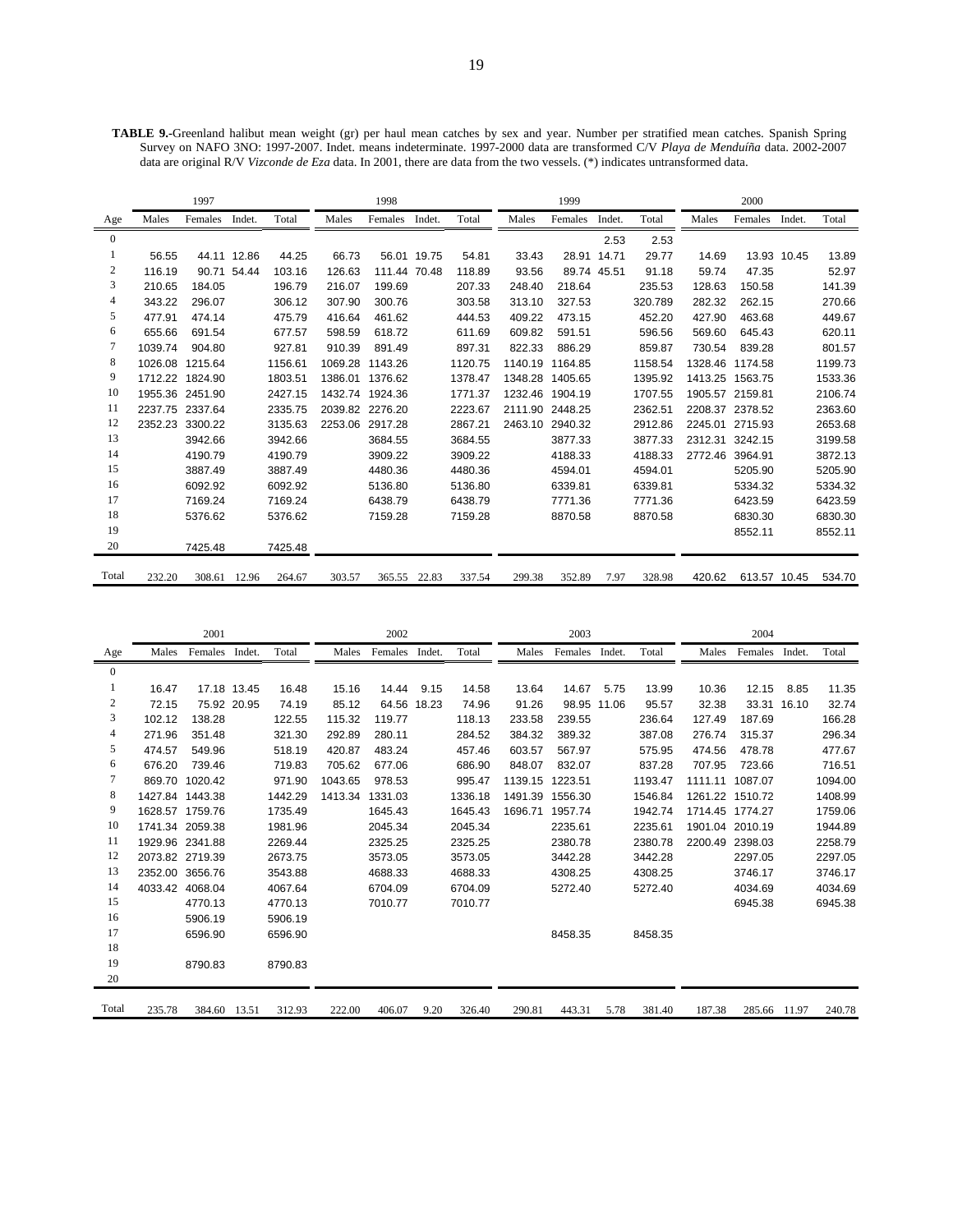**TABLE 9 (Cont.).-**Greenland halibut mean weight (gr) per haul mean catches by sex and year. Number per stratified mean catches. Spanish Spring Survey on NAFO 3NO: 1997-2007. Indet. means indeterminate. 1997-2000 data are transformed C/V *Playa de Menduíña* data. 2002- 2007 data are original R/V *Vizconde de Eza* data. In 2001, there are data from the two vessels.

|                  |         | 2005            |             |         |         | 2006            |             |            |         | 2007         |             |         |
|------------------|---------|-----------------|-------------|---------|---------|-----------------|-------------|------------|---------|--------------|-------------|---------|
| Age              | Males   | Females         | Indet.      | Total   | Males   | Females         | Indet.      | Total      | Males   | Females      | Indet.      | Total   |
| $\mathbf{0}$     |         |                 |             |         |         |                 |             |            |         |              |             |         |
| 1                | 20.40   |                 | 24.66 12.40 | 22.85   | 16.77   |                 | 17.32 15.20 | 17.0178509 | 21.41   |              | 22.91 15.24 | 21.99   |
| $\boldsymbol{2}$ | 61.94   |                 | 81.27 12.40 | 69.97   | 39.71   | 35.77           |             | 37.8321887 | 104.32  | 115.53       |             | 111.03  |
| 3                | 109.33  | 113.89          |             | 112.30  | 128.14  | 147.05          |             | 140.615589 | 138.93  | 140.89       |             | 140.14  |
| $\overline{4}$   | 235.20  | 229.40          |             | 231.85  | 296.98  | 335.57          |             | 318.554396 | 283.54  | 303.54       |             | 292.31  |
| 5                | 384.54  | 423.10          |             | 408.67  | 463.22  | 558.91          |             | 533.208085 | 437.41  | 507.44       |             | 484.01  |
| 6                | 540.86  | 602.50          |             | 585.18  | 614.40  | 718.56          |             | 671.840504 | 666.30  | 752.32       |             | 721.42  |
| 7                | 940.73  | 972.27          |             | 958.57  | 955.05  | 1039.83         |             | 1007.24941 | 962.80  | 1017.87      |             | 1002.51 |
| 8                | 1371.22 | 1504.91         |             | 1446.10 |         | 1261.22 1386.76 |             | 1351.91267 | 1337.24 | 1325.29      |             | 1328.75 |
| 9                | 1567.35 | 1668.79         |             | 1643.60 | 1666.78 | 1648.82         |             | 1655.80027 |         | 1590.23      |             | 1590.23 |
| 10               | 2030.67 | 1869.10         |             | 1919.39 | 1871.62 | 1984.49         |             | 1901.68274 | 1894.70 | 1958.27      |             | 1941.94 |
| 11               |         | 1926.64 2255.28 |             | 2214.16 |         | 2048.31         |             | 2048.31179 |         | 2416.31      |             | 2416.31 |
| 12               |         | 2733.13 2920.33 |             | 2858.54 |         | 2314.58         |             | 2314.57716 |         | 2801.55      |             | 2801.55 |
| 13               |         | 3122.04         |             | 3122.04 |         | 3376.88         |             | 3376.87597 |         |              |             |         |
| 14               |         | 4024.01         |             | 4024.01 |         | 4188.75         |             | 4188.7526  |         | 3315.34      |             | 3315.34 |
| 15               |         | 3923.74         |             | 3923.74 |         |                 |             |            |         |              |             |         |
| 16               |         | 3829.26         |             | 3829.26 |         | 6199.50         |             | 6199.50348 |         | 5391.71      |             | 5391.71 |
| 17               |         |                 |             |         |         |                 |             |            |         |              |             |         |
| 18               |         | 4337.35         |             | 4337.35 |         |                 |             |            |         |              |             |         |
| 19               |         |                 |             |         |         |                 |             |            |         |              |             |         |
| 20               |         |                 |             |         |         |                 |             |            |         |              |             |         |
| Total            | 328.36  | 425.37 12.40    |             | 387.33  | 270.93  | 426.46 15.20    |             | 358.38     | 381.58  | 598.44 15.24 |             | 513.79  |
|                  |         |                 |             |         |         |                 |             |            |         |              |             |         |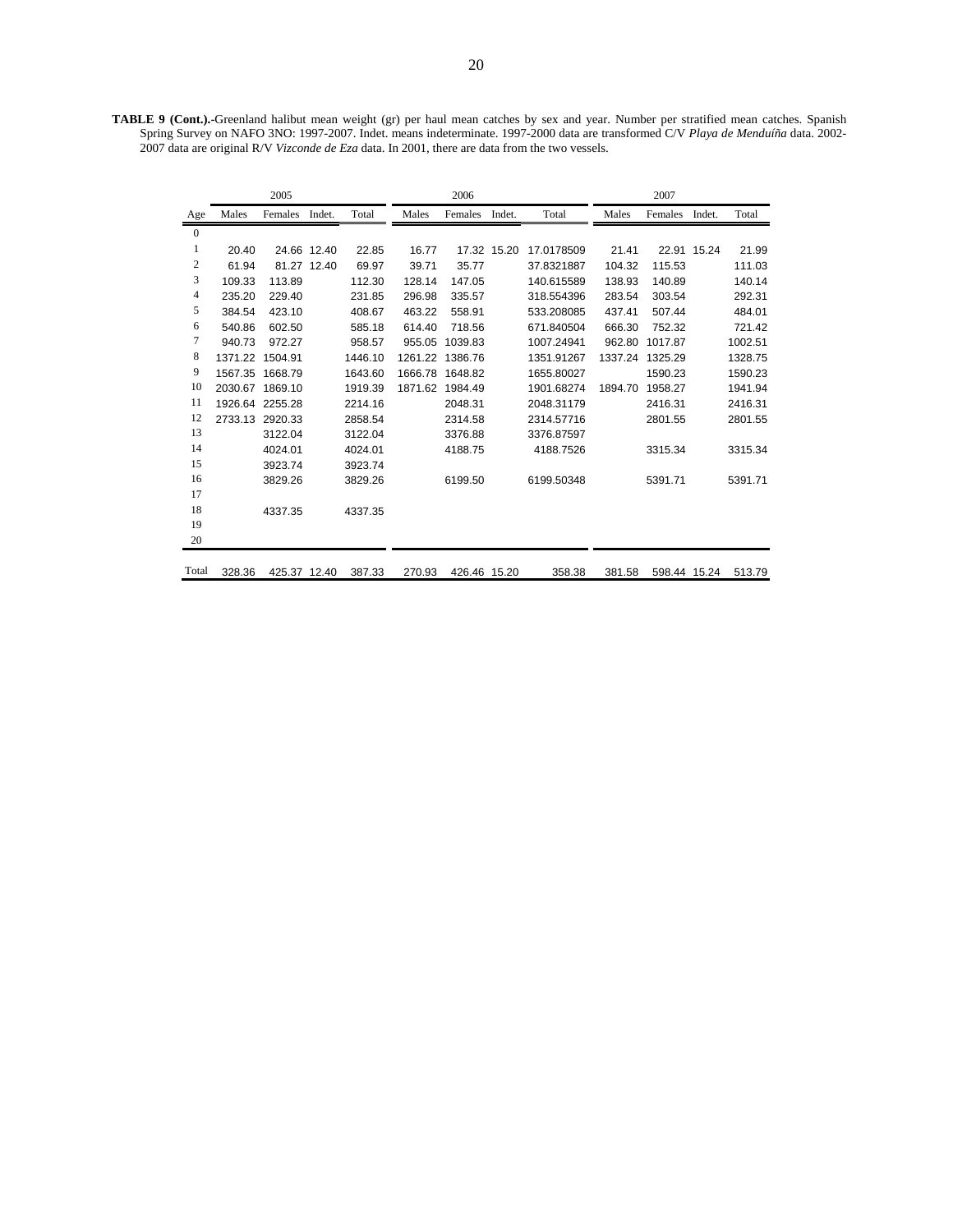| TABLE 10.- Swept area, number of hauls and American plaice mean catch (kg) and SD by stratum. Spanish Spring Surveys on NAFO Div. 3NO: 1997-2007. Swept area in square miles. n.s. |  |
|------------------------------------------------------------------------------------------------------------------------------------------------------------------------------------|--|
| means stratum not surveyed. 1997-2000 data are transformed C/V Playa de Menduíña data, and 2002-2007 data are original from R/V Vizconde de Eza. In 2001, there are data from      |  |
| the two vessels.                                                                                                                                                                   |  |

|            |                |                                  | 1997                |                 |                  |                                  | 1998                |                 |                  |                                  | 1999                |                |                  |                                  | 2000                |                  |
|------------|----------------|----------------------------------|---------------------|-----------------|------------------|----------------------------------|---------------------|-----------------|------------------|----------------------------------|---------------------|----------------|------------------|----------------------------------|---------------------|------------------|
|            | Swept          | Tow                              | A. Plaice A. Plaice |                 | Swept            | Tow                              | A. Plaice A. Plaice |                 | Swept            | Tow                              | A. Plaice A. Plaice |                | Swept            | Tow                              | A. Plaice A. Plaice |                  |
| Stratum    | area           | number                           | Mean                | SD              | area             | number                           | Mean                | <b>SD</b>       | area             | number                           | Mean                | <b>SD</b>      | area             | number                           | Mean                | <b>SD</b>        |
| 353        | 0.0480         | $\overline{4}$                   | 47.97               | 25.084          | 0.0465           | $\overline{4}$                   | 267.95              | 103.830         | 0.0360           | 3                                | 388.97              | 37.624         | 0.0356           | 3                                | 426.02              | 210.639          |
| 354        | 0.0233         | $\sqrt{2}$                       | 34.16               | 18.447          | 0.0356           | 3                                | 381.49              | 146.407         | 0.0218           | $\overline{2}$                   | 184.12              | 100.017        | 0.0356           | 3                                | 147.44              | 84.780           |
| 355        | 0.0233         | $\overline{c}$                   | 14.02               | 4.617           | 0.0221           | $\overline{c}$                   | 134.67              | 132.931         | 0.0229           | $\overline{c}$                   | 60.82               | 30.122         | 0.0233           | $\overline{2}$                   | 60.01               | 1.539            |
| 356        | 0.0225         | 2                                | 8.15                | 4.133           | 0.0221           | $\overline{2}$                   | 14.23               | 5.343           | 0.0229           | $\overline{2}$                   | 31.47               | 23.877         | 0.0225           | $\overline{2}$                   | 28.11               | 24.368           |
| 357        | 0.0443         | $\overline{4}$                   | 1.86                | 1.051           | 0.0240           | $\overline{2}$                   | 2.33                | 0.484           | 0.0236           | 2                                | 3.06                | 1.913          | 0.0124           |                                  | 0.55                |                  |
| 358        | 0.0563         | 5                                | 4.44                | 4.415           | 0.0236           | 3                                | 6.73                | 1.265           | 0.0349           | 3                                | 9.06                | 15.047         | 0.0341           | 3                                | 298.64              | 437.609          |
| 359        | 0.0690         | 6                                | 30.12               | 15.773          | 0.0698           | 6                                | 198.60              | 199.740         | 0.0364           | 3                                | 484.88              | 84.636         | 0.0469           | $\overline{4}$                   | 659.75              | 139.208          |
| 360        | 0.3754         | 32                               | 26.15               | 17.839          | 0.2561           | 25                               | 107.53              | 64.858          | 0.2325           | 19                               | 263.77              | 91.624         | 0.2396           | 20                               | 324.76              | 269.238          |
| 374        | 0.0353         | 3                                | 8.40                | 3.170           | 0.0353           | 3                                | 4.00                | 0.906           | 0.0244           | $\overline{2}$                   | 44.00               | 1.495          | 0.0240           | 2                                | 5.60                | 0.440            |
| 375        | 0.0116         | $\mathbf{1}$                     | 1.85                | ÷.              | 0.0345           | $\overline{3}$                   | 5.93                | 3.550           | 0.0236           | $\overline{2}$                   | 42.21               | 15.545         | 0.0244           | $\overline{2}$                   | 30.11               | 9.300            |
| 376        | 0.1583         | 14                               | 12.53               | 8.741           | 0.0930           | 10                               | 82.92               | 73.283          | 0.1219           | 10                               | 119.90              | 62.748         | 0.1200           | 10                               | 250.98              | 179.289          |
| 377        | 0.0116         | 1                                | 20.96               |                 | 0.0229           | $\overline{2}$                   | 47.18               | 59.694          | 0.0240           | 2                                | 86.16               | 117.320        | 0.0229           | $\overline{2}$                   | 27.02               | 29.064           |
| 378        | 0.0210         | $\sqrt{2}$                       | 1.87                | 1.583           | 0.0120           | $\overline{c}$                   | 5.22                | 2.199           | 0.0229           | $\overline{2}$                   | 7.14                | 4.199          | 0.0233           | $\overline{2}$                   | 19.74               | 22.646           |
| 379        | 0.0206         | $\sqrt{2}$                       | 1.78                | 1.568           | 0.0356           | 3                                | 2.65                | 1.804           | 0.0236           | $\overline{2}$                   | 0.78                | 0.308          | 0.0225           | $\overline{2}$                   | 2.30                | 1.146            |
| 380        | 0.0210         | 2                                | 1.41                | 0.079           | 0.0113           | $\overline{c}$                   | 1.69                | 0.945           | 0.0236           | 2                                | 2.22                | 0.066          | 0.0236           | 2                                | 1.74                | 0.402            |
| 381        | 0.0221         | $\mathbf{2}$                     | 1.55                | 0.895           | 0.0229           | $\overline{2}$                   | 8.41                | 10.927          | 0.0229           | $\overline{2}$                   | 0.59                | 0.231          | 0.0236           | 2                                | 2.03                | 1.269            |
| 382        | 0.0461         | $\overline{4}$                   | 0.59                | 0.340           | 0.0229           | 3                                | 4.35                | 3.017           | 0.0484           | $\overline{4}$                   | 2.25                | 0.610          | 0.0499           | $\overline{4}$                   | 1.92                | 0.562            |
| 721        | 0.0221         | 2                                | 13.40               | 12.225          | 0.0203           | $\overline{2}$                   | 7.68                | 6.464           | 0.0244           | $\overline{2}$                   | 20.06               | 10.378         | 0.0236           | $\overline{2}$                   | 4.21                | 4.725            |
| 722        | 0.0214         | $\sqrt{2}$                       | 46.66               | 65.850          | 0.0101           | $\overline{c}$                   | 1.99                | 2.375           | 0.0229           | $\overline{c}$                   | 2.43                | 0.704          | 0.0218           | $\overline{2}$                   | 1.21                | 1.715            |
| 723        | 0.0210         | $\sqrt{2}$                       | 8.79                | 5.464           | 0.0233           | $\overline{c}$                   | 10.04               | 8.619           | 0.0229           | $\overline{2}$                   | 34.05               | 29.946         | 0.0248           | $\overline{2}$                   | 10.67               | 7.344            |
| 724        | 0.0225         | $\overline{c}$                   | 13.33               | 17.024          | 0.0206           | $\overline{2}$                   | 10.84               | 2.528           | 0.0225           | $\overline{2}$                   | 9.89                | 10.466         | 0.0233           | $\overline{2}$                   | 12.31               | 1.803            |
| 725        | 0.0206         | $\mathbf{2}$                     | 1.31                | 0.882           | 0.0086           | $\overline{1}$                   | 0.62                | $\sim$          | 0.0229           | $\overline{c}$                   | 2.48                | 0.073          | 0.0210           | $\overline{2}$                   | 8.64                | 8.707            |
| 726        | n.s.           | n.s.                             | n.s.                | n.s.            | 0.0094           | $\overline{c}$                   | 2.95                | 2.726           | 0.0225           | $\overline{2}$                   | 39.96               | 47.051         | 0.0221           | $\overline{2}$                   | 8.24                | 4.177            |
| 727        | 0.0094         | 1                                | 9.37                |                 | 0.0233           | $\overline{2}$                   | 9.02                | 3.782           | 0.0236           | $\overline{2}$                   | 7.56                | 7.651          | 0.0210           | $\overline{2}$                   | 4.59                | 2.089            |
| 728        | 0.0214         | $\overline{c}$                   | 32.09               | 23.965          | 0.0206           | $\overline{c}$                   | 15.58               | 4.617           | 0.0233           | $\overline{2}$                   | 37.93               | 22.294         | 0.0210           | $\overline{2}$                   | 22.82               | 0.178            |
| 752        | 0.0218         | $\overline{2}$                   | 112.70              | 128.072         | 0.0229           | $\overline{c}$                   | 49.95               | 7.102           | 0.0233           | $\overline{2}$                   | 35.68               | 10.927         | 0.0206           | $\overline{2}$                   | 128.14              | 25.680           |
| 753        | 0.0214         | $\overline{c}$<br>$\overline{3}$ | 56.78<br>5.50       | 41.643<br>6.447 | 0.0218<br>0.0210 | $\overline{2}$                   | 146.98<br>2.67      | 13.280<br>3.782 | 0.0229<br>0.0206 | $\overline{2}$<br>$\overline{2}$ | 14.74<br>0.00       | 4.969<br>0.000 | 0.0218<br>0.0195 | $\overline{2}$<br>$\overline{2}$ | 169.96<br>0.00      | 216.964<br>0.000 |
| 754<br>755 | 0.0330         |                                  |                     |                 | 0.0206           | $\overline{c}$<br>$\overline{2}$ | 0.39                | 0.550           | 0.0311           | 3                                | 0.05                | 0.090          | 0.0431           | $\overline{4}$                   | 0.00                | 0.000            |
| 756        | n.s.<br>0.0109 | n.s.<br>1                        | n.s.<br>75.68       | n.s.            | 0.0225           | $\overline{2}$                   | 199.76              | 258.188         | 0.0225           | $\overline{2}$                   | 124.34              | 44.457         | 0.0203           | $\overline{2}$                   | 31.68               | 11.829           |
| 757        | 0.0304         | 3                                | 626.06              | 753.372         | 0.0206           | $\overline{2}$                   | 82.24               | 100.918         | 0.0233           | $\overline{2}$                   | 17.07               | 3.782          | 0.0214           | $\overline{2}$                   | 5.12                | 6.827            |
| 758        | 0.0214         | 2                                | 0.60                | 0.447           | 0.0105           | $\overline{c}$                   | 4.03                | 5.695           | 0.0214           | 2                                | 0.31                | 0.438          | 0.0210           | 2                                | 1.32                | 1.649            |
| 759        | n.s.           | n.s.                             | n.s.                | n.s.            | 0.0214           | $\overline{2}$                   | 0.00                | 0.000           | 0.0218           | $\overline{2}$                   | 0.34                | 0.484          | 0.0210           | $\overline{2}$                   | 1.99                | 2.814            |
| 760        | 0.0105         | 1                                | 17.16               |                 | 0.0214           | $\overline{2}$                   | 8.04                | 5.519           | 0.0225           | $\overline{2}$                   | 20.30               | 28.275         | 0.0210           | $\overline{c}$                   | 43.59               | 58.396           |
| 761        | 0.0315         | 3                                | 1.21                | 1.954           | 0.0206           | $\overline{c}$                   | 3.47                | 1.605           | 0.0210           | 2                                | 0.00                | 0.000          | 0.0221           | $\overline{c}$                   | 0.19                | 0.264            |
| 762        | 0.0308         | $\overline{3}$                   | 0.00                | 0.000           | 0.0094           | $\overline{2}$                   | 0.00                | 0.000           | 0.0210           | $\overline{2}$                   | 18.49               | 26.142         | 0.0203           | $\overline{2}$                   | 0.00                | 0.000            |
| 763        | n.s.           | n.s.                             | n.s.                | n.s.            | 0.0218           | $\overline{2}$                   | 0.08                | 0.110           | 0.0311           | 3                                | 0.00                | 0.000          | 0.0416           | $\overline{4}$                   | 0.30                | 0.606            |
| 764        | 0.0206         | $\overline{c}$                   | 0.17                | 0.237           | 0.0218           | $\overline{2}$                   | 0.25                | 0.352           | 0.0225           | $\overline{2}$                   | 0.00                | 0.000          | 0.0218           | 2                                | 0.00                | 0.000            |
| 765        | 0.0206         | 2                                | 0.00                | 0.000           | 0.0098           | $\overline{2}$                   | 0.00                | 0.000           | 0.0221           | $\overline{2}$                   | 0.00                | 0.000          | 0.0203           | $\overline{2}$                   | 0.00                | 0.000            |
| 766        | 0.0308         | 3                                | 0.00                | 0.000           | 0.0191           | $\overline{c}$                   | 0.00                | 0.000           | 0.0218           | $\overline{2}$                   | 0.00                | 0.000          | 0.0214           | $\overline{2}$                   | 0.00                | 0.000            |
| 767        | n.s.           | n.s.                             | n.s.                | n.s.            | 0.0109           | $\overline{2}$                   | 0.00                | 0.000           | 0.0214           | 2                                | 0.00                | 0.000          | 0.0210           | 2                                | 0.11                | 0.156            |

$$
SD = \frac{\sum (x_i - \overline{x})^2}{n - 1}
$$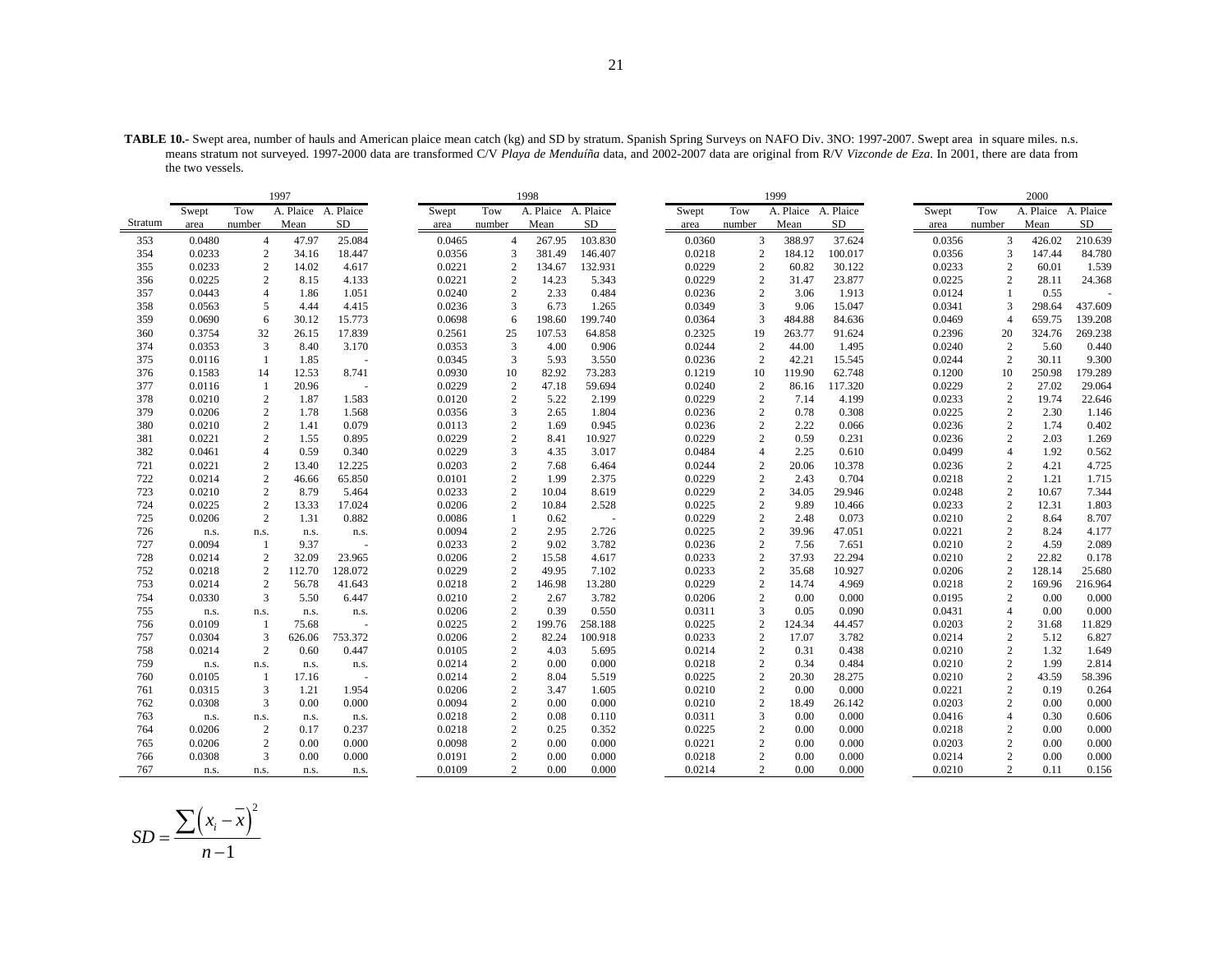|         |        |                 | 2001                |            |        |                  | 2002                |           |        |                | 2003                |                          |        |                  | 2004                |            |
|---------|--------|-----------------|---------------------|------------|--------|------------------|---------------------|-----------|--------|----------------|---------------------|--------------------------|--------|------------------|---------------------|------------|
|         | Swept  | Tow             | A. Plaice A. Plaice |            | Swept  | Tow              | A. Plaice A. Plaice |           | Swept  | Tow            | A. Plaice A. Plaice |                          | Swept  | Tow              | A. Plaice A. Plaice |            |
| Stratum | area   | number          | Mean                | ${\rm SD}$ | area   | number           | Mean                | <b>SD</b> | area   | number         | Mean                | SD                       | area   | number           | Mean                | ${\rm SD}$ |
| 353     | 0.0341 | 3               | 451.08              | 185.936    | 0.0476 | $\overline{4}$   | 630.50              | 240.448   | 0.0334 | 3              | 470.86              | 217.828                  | 0.0338 | 3                | 418.60              | 276.823    |
| 354     | 0.0338 | 3               | 172.21              | 144.326    | 0.0356 | 3                | 207.67              | 77.048    | 0.0338 | 3              | 806.33              | 68.178                   | 0.0345 | 3                | 220.64              | 173.634    |
| 355     | 0.0240 | $\overline{2}$  | 206.75              | 85.065     | 0.0236 | $\overline{2}$   | 100.75              | 40.659    | 0.0229 | $\overline{2}$ | 112.14              | 7.297                    | 0.0229 | $\overline{c}$   | 23.50               | 9.758      |
| 356     | 0.0240 | $\overline{2}$  | 83.56               | 40.362     | 0.0233 | $\overline{2}$   | 53.95               | 51.548    | 0.0225 | $\overline{c}$ | 159.80              | 99.561                   | 0.0221 | 2                | 0.66                | 0.893      |
| 357     | 0.0244 | $\overline{c}$  | 76.85               | 105.720    | 0.0240 | 2                | 5.18                | 2.015     | 0.0229 | 2              | 59.40               | 76.650                   | 0.0229 | 2                | 0.84                | 1.190      |
| 358     | 0.0345 | 3               | 35.80               | 28.161     | 0.0345 | 3                | 27.67               | 21.202    | 0.0338 | 3              | 26.50               | 16.096                   | 0.0330 | 3                | 27.72               | 15.234     |
| 359     | 0.0803 | $7\phantom{.0}$ | 347.89              | 328.624    | 0.0686 | 6                | 177.40              | 129.497   | 0.0791 | $\overline{7}$ | 459.09              | 433.737                  | 0.0791 | $7\phantom{.0}$  | 440.97              | 296.394    |
| 360     | 0.2423 | 20              | 261.79              | 173.177    | 0.2865 | 25               | 143.72              | 117.177   | 0.2254 | 20             | 229.12              | 120.612                  | 0.2310 | 20               | 283.51              | 168.955    |
| 374     | 0.0240 | 2               | 14.95               | 1.909      | 0.0345 | 3                | 3.42                | 1.630     | 0.0225 | 2              | 15.33               | 4.207                    | 0.0233 | 2                | 89.95               | 46.315     |
| 375     | 0.0338 | 3               | 4.77                | 1.680      | 0.0353 | 3                | 1.41                | 1.073     | 0.0330 | 3              | 9.96                | 10.915                   | 0.0338 | 3                | 73.12               | 19.172     |
| 376     | 0.1155 | 10              | 46.95               | 32.487     | 0.1140 | 10               | 47.96               | 50.207    | 0.1125 | 10             | 62.92               | 55.173                   | 0.1166 | 10               | 195.37              | 112.407    |
| 377     | 0.0229 | $\overline{c}$  | 21.09               | 10.204     | 0.0229 | $\overline{c}$   | 34.05               | 39.527    | 0.0225 | $\overline{c}$ | 48.61               | 30.816                   | 0.0218 | 2                | 84.23               | 73.928     |
| 378     | 0.0236 | $\overline{c}$  | 2.75                | 1.287      | 0.0233 | $\overline{2}$   | 8.10                | 6.364     | 0.0225 | $\overline{c}$ | 9.42                | 8.040                    | 0.0225 | 2                | 34.30               | 14.001     |
| 379     | 0.0229 | $\mathbf{2}$    | 0.84                | 0.092      | 0.0229 | $\overline{c}$   | 5.75                | 5.445     | 0.0229 | 2              | 3.47                | 4.667                    | 0.0124 | $\mathbf{1}$     | 0.71                |            |
| 380     | 0.0206 | $\overline{c}$  | 2.97                | 0.638      | 0.0225 | $\overline{2}$   | 7.25                | 1.768     | 0.0229 | 2              | 6.68                | 0.735                    | 0.0221 | $\overline{c}$   | 2.01                | 2.174      |
| 381     | 0.0236 | 2               | 2.35                | 0.154      | 0.0229 | 2                | 3.81                | 2.821     | 0.0229 | 2              | 7.70                | 3.111                    | 0.0225 | $\overline{c}$   | 29.64               | 18.611     |
| 382     | 0.0469 | $\overline{4}$  | 3.02                | 0.929      | 0.0341 | 3                | 1.09                | 0.904     | 0.0454 | 4              | 2.12                | 0.643                    | 0.0461 | $\overline{4}$   | 55.76               | 49.674     |
| 721     | 0.0248 | $\overline{c}$  | 115.20              | 86.974     | 0.0233 | $\overline{2}$   | 18.20               | 12.445    | 0.0225 | $\overline{c}$ | 222.75              | 273.155                  | 0.0221 | $\overline{c}$   | 0.00                | 0.000      |
| 722     | 0.0233 | $\mathbf{2}$    | 30.29               | 35.511     | 0.0236 | $\overline{2}$   | 30.10               | 42.568    | 0.0221 | $\overline{2}$ | 14.31               | 15.493                   | 0.0218 | $\overline{c}$   | 1.02                | 1.442      |
| 723     | 0.0240 | $\sqrt{2}$      | 36.15               | 39.244     | 0.0233 | $\overline{c}$   | 7.20                | 0.849     | 0.0229 | $\overline{c}$ | 2.10                | 2.687                    | 0.0229 | $\sqrt{2}$       | 0.68                | 0.955      |
| 724     | 0.0353 | 3               | 26.47               | 26.158     | 0.0225 | $\overline{2}$   | 47.05               | 41.931    | 0.0225 | $\overline{c}$ | 7.02                | 7.050                    | 0.0214 | $\sqrt{2}$       | 0.00                | 0.000      |
| 725     | 0.0116 | $\sqrt{2}$      | 3.37                | 0.368      | 0.0225 | $\overline{2}$   | 3.55                | 4.313     | 0.0229 | $\overline{c}$ | 3.34                | 0.049                    | 0.0225 | $\overline{c}$   | 19.30               | 27.294     |
| 726     | 0.0116 | $\overline{c}$  | 1.80                | 0.430      | 0.0214 | $\overline{c}$   | 2.83                | 0.948     | 0.0225 | $\overline{c}$ | 0.00                | 0.000                    | 0.0225 | 2                | 0.00                | 0.000      |
| 727     | 0.0225 | $\overline{c}$  | 8.46                | 5.277      | 0.0233 | $\overline{2}$   | 2.85                | 1.061     | 0.0218 | $\overline{c}$ | 42.85               | 21.001                   | 0.0233 | $\overline{c}$   | 0.37                | 0.338      |
| 728     | 0.0229 | $\overline{c}$  | 5.85                | 1.143      | 0.0229 | 2                | 9.58                | 13.467    | 0.0225 | $\overline{c}$ | 40.45               | 23.264                   | 0.0180 | 2                | 0.00                | 0.000      |
| 752     | 0.0210 | $\overline{2}$  | 15.79               | 7.922      | 0.0116 | -1               | 0.00                | $\sim$    | 0.0229 | $\overline{c}$ | 27.05               | 12.516                   | 0.0214 | 2                | 0.00                | 0.000      |
| 753     | 0.0214 | $\overline{c}$  | 60.01               | 68.290     | 0.0229 | $\overline{2}$   | 3.60                | 5.091     | 0.0229 | $\overline{c}$ | 0.00                | 0.000                    | 0.0218 | $\overline{c}$   | 0.00                | 0.000      |
| 754     | 0.0195 | $\overline{c}$  | 1.26                | 1.781      | 0.0341 | 3                | 8.60                | 14.206    | 0.0218 | $\overline{c}$ | 0.00                | 0.000                    | 0.0214 | 2                | 0.00                | 0.000      |
| 755     | 0.0416 | $\overline{4}$  | 0.00                | 0.000      | 0.0338 | 3                | 0.00                | 0.000     | 0.0221 | $\overline{c}$ | 0.00                | 0.000                    | 0.0319 | 3                | 0.00                | 0.000      |
| 756     | 0.0113 | $\overline{c}$  | 11.58               | 8.167      | 0.0229 | $\overline{2}$   | 11.73               | 12.551    | 0.0221 | $\overline{c}$ | 1.83                | 0.884                    | 0.0218 | $\boldsymbol{2}$ | 0.00                | 0.000      |
| 757     | 0.0233 | $\overline{c}$  | 105.18              | 148.295    | 0.0225 | $\overline{2}$   | 31.15               | 13.223    | 0.0221 | $\overline{2}$ | 5.17                | 7.304                    | 0.0218 | 2                | 0.00                | 0.000      |
| 758     | 0.0218 | 2               | 0.16                | 0.220      | 0.0225 | $\overline{2}$   | 1.27                | 0.523     | 0.0221 | $\overline{c}$ | 0.00                | 0.000                    | 0.0214 | 2                | 0.00                | 0.000      |
| 759     | 0.0221 | $\overline{c}$  | 0.26                | 0.374      | 0.0225 | $\overline{2}$   | 0.00                | 0.000     | 0.0113 | -1             | 0.00                | $\sim$                   | 0.0214 | $\overline{c}$   | 0.00                | 0.000      |
| 760     | 0.0229 | $\overline{c}$  | 37.80               | 37.618     | 0.0229 | 2                | 4.75                | 6.718     | 0.0218 | $\overline{c}$ | 0.00                | 0.000                    | 0.0221 | $\overline{2}$   | 0.00                | 0.000      |
| 761     | 0.0225 | $\mathbf{2}$    | 0.25                | 0.346      | 0.0225 | $\overline{c}$   | 1.90                | 1.577     | 0.0225 | $\overline{c}$ | 0.00                | 0.000                    | 0.0221 | $\mathbf{2}$     | 0.01                | 0.007      |
| 762     | 0.0116 | $\overline{c}$  | 0.00                | 0.000      | 0.0225 | $\overline{2}$   | 0.30                | 0.424     | 0.0225 | $\overline{c}$ | 0.00                | 0.000                    | 0.0233 | $\overline{c}$   | 0.00                | 0.000      |
| 763     | 0.0330 | 3               | 0.00                | 0.000      | 0.0225 | $\overline{c}$   | 0.00                | 0.000     | 0.0311 | 3              | 0.00                | 0.000                    | 0.0326 | 3                | 0.00                | 0.000      |
| 764     | 0.0240 | $\sqrt{2}$      | 0.35                | 0.205      | 0.0236 | $\boldsymbol{2}$ | 0.50                | 0.707     | 0.0221 | $\overline{c}$ | 0.63                | 0.884                    | 0.0229 | $\sqrt{2}$       | 0.00                | 0.000      |
| 765     | 0.0113 | $\overline{c}$  | 0.05                | 0.071      | 0.0236 | $\overline{c}$   | 0.64                | 0.792     | 0.0113 | 1              | 0.00                | $\overline{\phantom{a}}$ | 0.0225 | $\sqrt{2}$       | 0.00                | 0.000      |
| 766     | 0.0203 | $\overline{c}$  | 0.44                | 0.616      | 0.0233 | $\overline{c}$   | 0.00                | 0.000     | 0.0225 | $\overline{c}$ | 0.00                | 0.000                    | 0.0225 | $\overline{c}$   | 0.00                | 0.000      |
| 767     | 0.0218 | 2               | 0.00                | 0.000      | 0.0225 | 2                | 0.05                | 0.071     | 0.0229 | 2              | 0.00                | 0.000                    | 0.0218 | 2                | 0.57                | 0.799      |

**TABLE 10 (cont.).-** Swept area, number of hauls and American plaice mean catch (kg) and SD by stratum. Spanish Spring Surveys on NAFO Div. 3NO: 1997-2007. Swept area in square miles. n.s. means stratum not surveyed. 1997-2000 data are transformed C/V *Playa de Menduíña* data, and 2002-2007 data are original from R/V *Vizconde de Eza*. In 2001, there are data from the two vessels.

$$
SD = \frac{\sum (x_i - \overline{x})^2}{n - 1}
$$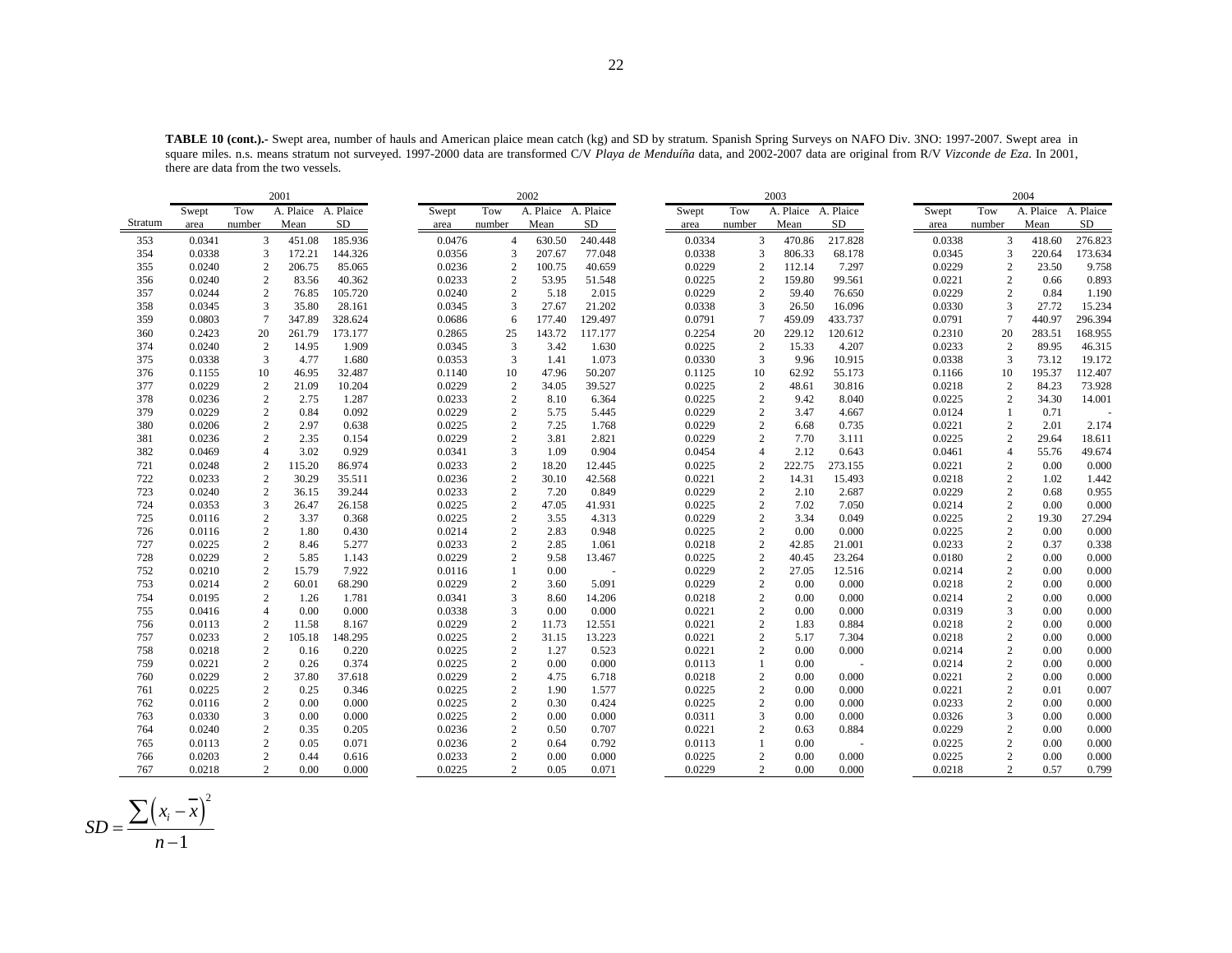|         |        |                | 2005       |           |        |                | 2006                |                |        |                | 2007       |                |
|---------|--------|----------------|------------|-----------|--------|----------------|---------------------|----------------|--------|----------------|------------|----------------|
|         | Swept  | Tow            | A. Plaice  | A. Plaice | Swept  | Tow            | A. Plaice A. Plaice |                | Swept  | Tow            | A. Plaice  | A. Plaice      |
| Stratum | area   | number         | Mean catch | <b>SD</b> | area   | number         | Mean catch          | <b>SD</b>      | area   | number         | Mean catch | <b>SD</b>      |
| 353     | 0.0353 | 3              | 224.63     | 106.622   | 0.0371 | 3              | 321.42              | 64.587         | 0.0364 | 3              | 115.27     | 45.889         |
| 354     | 0.0353 | 3              | 220.46     | 151.511   | 0.0364 | 3              |                     | 134.53 130.027 | 0.0364 | 3              | 73.70      | 29.781         |
| 355     | 0.0225 | $\overline{c}$ | 73.44      | 60.161    | 0.0248 | $\mathbf{2}$   | 32.85               | 27.506         | 0.0240 | 2              | 24.70      | 8.344          |
| 356     | 0.0233 | $\overline{c}$ | 8.37       | 11.257    | 0.0240 | $\mathbf{2}$   | 4.38                | 6.194          | 0.0240 | $\overline{c}$ | 0.42       | 0.598          |
| 357     | 0.0233 | $\overline{c}$ | 0.00       | 0.000     | 0.0244 | $\overline{c}$ | 6.82                | 9.378          | 0.0360 | 3              | 0.62       | 0.939          |
| 358     | 0.0349 | 3              | 26.52      | 20.817    | 0.0349 | 3              | 22.10               | 19.361         | 0.0368 | 3              | 34.98      | 32.739         |
| 359     | 0.0814 | $\overline{7}$ | 371.26     | 369.519   | 0.0975 | 8              |                     | 329.81 332.590 | 0.0855 | $\overline{7}$ |            | 399.00 357.447 |
| 360     | 0.2325 | 20             | 293.79     | 173.170   | 0.2340 | 19             |                     | 562.23 459.478 | 0.2378 | 20             |            | 297.23 200.496 |
| 374     | 0.0229 | $\overline{2}$ | 126.47     | 116.171   | 0.0236 | $\overline{c}$ | 120.64              | 27.344         | 0.0240 | $\overline{c}$ |            | 214.10 141.421 |
| 375     | 0.0349 | 3              | 56.44      | 35.364    | 0.0364 | 3              | 55.90               | 18.748         | 0.0364 | 3              | 55.44      | 62.196         |
| 376     | 0.1174 | 10             | 177.42     | 92.305    | 0.1219 | 10             | 136.03              | 74.695         | 0.1185 | 10             | 122.53     | 76.602         |
| 377     | 0.0233 | $\overline{2}$ | 317.45     | 167.514   | 0.0236 | $\overline{c}$ | 242.64              | 52.446         | 0.0240 | $\overline{c}$ |            | 275.55 170.625 |
| 378     | 0.0225 | $\overline{c}$ | 10.15      | 7.734     | 0.0240 | $\overline{c}$ | 21.65               | 15.203         | 0.0233 | 2              | 31.32      | 27.407         |
| 379     | 0.0236 | $\sqrt{2}$     | 1.37       | 1.923     | 0.0236 | $\mathbf{2}$   | 0.12                | 0.171          | 0.0240 | $\mathbf{2}$   | 1.04       | 1.440          |
| 380     | 0.0229 | $\overline{c}$ | 0.35       | 0.488     | 0.0229 | $\overline{c}$ | 0.00                | 0.000          | 0.0240 | $\mathbf{2}$   | 1.77       | 0.750          |
| 381     | 0.0233 | $\overline{c}$ | 57.15      | 57.629    | 0.0229 | $\overline{c}$ | 6.43                | 6.824          | 0.0240 | $\mathbf{2}$   |            | 155.55 150.119 |
| 382     | 0.0458 | $\overline{4}$ | 36.82      | 11.832    | 0.0469 | $\overline{4}$ | 44.32               | 11.998         | 0.0484 | $\overline{4}$ | 15.69      | 11.851         |
| 721     | 0.0229 | $\overline{c}$ | 0.00       | 0.000     | 0.0236 | $\mathfrak{2}$ | 0.00                | 0.000          | 0.0116 | 1              | 0.00       |                |
| 722     | 0.0233 | $\overline{c}$ | 0.00       | 0.000     | 0.0240 | $\overline{c}$ | 0.00                | 0.000          | 0.0225 | $\mathbf{2}$   | 0.00       | 0.000          |
| 723     | 0.0233 | $\overline{c}$ | 0.00       | 0.000     | 0.0236 | $\overline{c}$ | 0.04                | 0.049          | 0.0240 | $\mathbf{2}$   | 0.00       | 0.000          |
| 724     | 0.0225 | $\overline{c}$ | 0.00       | 0.000     | 0.0233 | $\mathbf{2}$   | 0.00                | 0.000          | 0.0233 | $\mathbf{2}$   | 0.00       | 0.000          |
| 725     | 0.0236 | $\mathfrak{2}$ | 5.45       | 7.707     | 0.0233 | $\mathfrak{2}$ | 1.02                | 1.385          | 0.0225 | $\overline{c}$ | 2.66       | 3.638          |
| 726     | 0.0113 | $\mathbf{1}$   | 0.00       | ÷.        | 0.0225 | $\mathbf{2}$   | 0.20                | 0.287          | 0.0229 | $\mathfrak{2}$ | 0.22       | 0.311          |
| 727     | 0.0229 | $\overline{c}$ | 0.00       | 0.000     | 0.0225 | $\overline{c}$ | 0.00                | 0.000          | 0.0240 | $\mathbf{2}$   | 0.00       | 0.000          |
| 728     | 0.0109 | $\mathbf{1}$   | 0.00       |           | 0.0225 | $\mathbf{2}$   | 0.00                | 0.000          | 0.0225 | $\sqrt{2}$     | 0.00       | 0.000          |
| 752     | 0.0236 | $\overline{c}$ | 0.00       | 0.000     | 0.0225 | $\sqrt{2}$     | 0.07                | 0.092          | 0.0225 | $\sqrt{2}$     | 0.72       | 0.346          |
| 753     | 0.0225 | $\overline{c}$ | 0.00       | 0.000     | 0.0225 | $\mathfrak{2}$ | 0.00                | 0.000          | 0.0225 | $\mathbf{2}$   | 0.00       | 0.000          |
| 754     | 0.0225 | $\overline{c}$ | 0.00       | 0.000     | 0.0225 | $\overline{c}$ | 0.00                | 0.000          | 0.0225 | $\mathbf{2}$   | 0.00       | 0.000          |
| 755     | 0.0450 | $\overline{4}$ | 0.00       | 0.000     | 0.0338 | 3              | 0.00                | 0.000          | 0.0338 | 3              | 0.00       | 0.000          |
| 756     | 0.0233 | $\overline{2}$ | 0.00       | 0.000     | 0.0229 | $\overline{2}$ | 0.00                | 0.000          | 0.0225 | $\mathbf{2}$   | 0.00       | 0.000          |
| 757     | 0.0225 | $\overline{c}$ | 0.00       | 0.000     | 0.0225 | $\overline{2}$ | 0.14                | 0.191          | 0.0229 | $\overline{c}$ | 0.00       | 0.000          |
| 758     | 0.0225 | $\overline{c}$ | 0.00       | 0.000     | 0.0225 | $\mathfrak{2}$ | 0.00                | 0.000          | 0.0225 | $\overline{c}$ | 0.00       | 0.000          |
| 759     | 0.0229 | $\overline{c}$ | 0.00       | 0.000     | 0.0225 | $\overline{2}$ | 0.00                | 0.000          | n.s.   | n.s.           | n.s.       | n.s.           |
| 760     | 0.0229 | $\overline{c}$ | 6.10       | 8.627     | 0.0225 | $\overline{c}$ | 0.00                | 0.000          | 0.0233 | $\overline{c}$ | 0.00       | 0.000          |
| 761     | 0.0221 | $\overline{c}$ | 0.00       | 0.000     | 0.0233 | $\overline{c}$ | 0.00                | 0.000          | 0.0225 | 2              | 0.00       | 0.000          |
| 762     | 0.0225 | $\overline{c}$ | 0.00       | 0.000     | 0.0233 | $\sqrt{2}$     | 0.00                | 0.000          | n.s.   | n.s.           | n.s.       | n.s.           |
| 763     | 0.0334 | 3              | 0.00       | 0.000     | 0.0225 | $\overline{2}$ | 0.00                | 0.000          | n.s.   | n.s.           | n.s.       | n.s.           |
| 764     | 0.0233 | $\overline{c}$ | 0.00       | 0.000     | 0.0233 | $\mathfrak{2}$ | 0.00                | 0.000          | 0.0225 | $\overline{c}$ | 0.00       | 0.000          |
| 765     | 0.0229 | $\overline{c}$ | 0.00       | 0.000     | 0.0236 | $\mathbf{2}$   | 0.00                | 0.000          | 0.0225 | $\overline{c}$ | 0.00       | 0.000          |
| 766     | 0.0229 | $\overline{c}$ | 0.00       | 0.000     | 0.0229 | $\overline{c}$ | 0.00                | 0.000          | n.s.   | n.s.           | n.s.       | n.s.           |
| 767     | 0.0113 | 1              | 0.00       |           | 0.0233 | $\mathfrak{2}$ | 0.00                | 0.000          | n.s.   | n.s.           | n.s.       | n.s.           |

**TABLE 10 (cont.).-** Swept area, number of hauls and American plaice mean catch (kg) and SD by stratum. Spanish Spring Surveys on NAFO Div. 3NO: 1997-2007. Swept area in square miles. n.s. means stratum not surveyed. 1997-2000 data are transformed C/V *Playa de Menduíña* data, and 2002-2007 data are original from R/V *Vizconde de Eza*. In 2001, there are data from the two vessels.

$$
SD = \frac{\sum (x_i - \overline{x})^2}{n - 1}
$$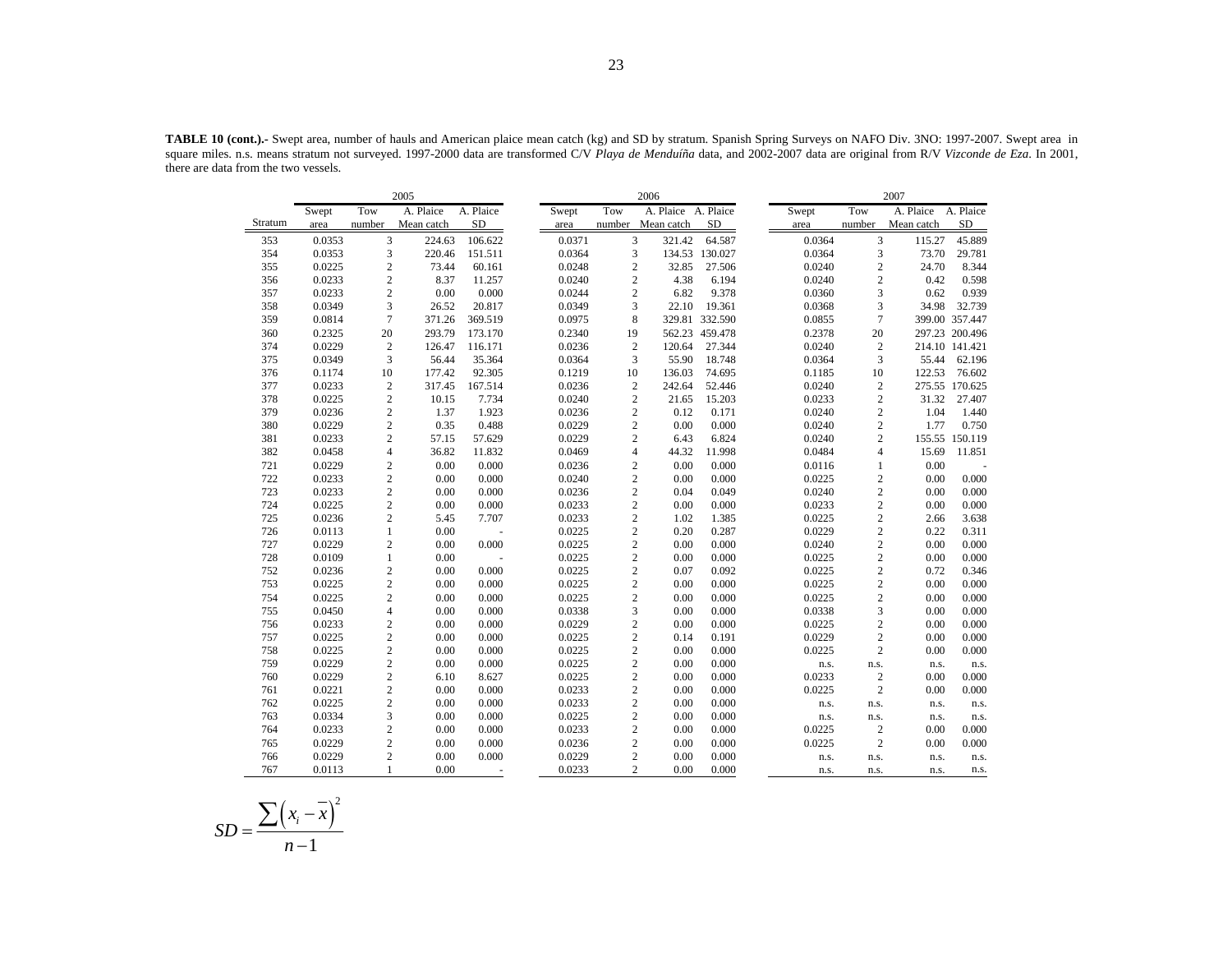**TABLE 11.-** Stratified mean catches (Kg) by stratum and year and SD by year of American plaice (1997-2007). n.s. means stratum not surveyed. 1997-2000 data are transformed C/V *Playa de Menduíña* data. 2002-2007 data are original from R/V *Vizconde de Eza*. In 2001, there are data from the two vessels.

| Stratum          | 1997              | 1998      | 1999       | 2000       | 2001       | 2002      | 2003       | 2004       | 2005       | 2006       | 2007       |
|------------------|-------------------|-----------|------------|------------|------------|-----------|------------|------------|------------|------------|------------|
| 353              | 12903.67          | 72078.57  | 104632.35  | 114599.70  | 121339.62  | 169604.50 | 126660.44  | 112602.50  | 60426.37   | 86461.08   | 31006.73   |
| 354              | 8402.49           | 93846.24  | 45293.87   | 36269.52   | 42363.66   | 51086.00  | 198357.18  | 54277.44   | 54233.57   | 33093.23   | 18130.20   |
| 355              | 1037.72           | 9965.35   | 4500.63    | 4440.80    | 15299.50   | 7455.50   | 8298.36    | 1739.00    | 5434.56    | 2430.90    | 1827.80    |
| 356              | 382.89            | 668.59    | 1478.94    | 1321.33    | 3927.32    | 2535.65   | 7510.60    | 30.95      | 393.39     | 205.86     | 19.88      |
| 357              | 304.55            | 382.45    | 502.29     | 90.77      | 12602.58   | 848.70    | 9741.60    | 138.01     | 0.00       | 1118.23    | 101.68     |
| 358              | 999.88            | 1513.72   | 2037.49    | 67195.07   | 8055.00    | 6225.00   | 5962.50    | 6236.25    | 5966.25    | 4972.28    | 7870.50    |
| 359              | 12680.29          | 83608.73  | 204132.53  | 277756.52  | 146459.89  | 74685.40  | 193275.09  | 185648.37  | 156301.96  | 138849.75  | 167979.00  |
| 360              | 72766.01          | 299247.75 | 734066.28  | 903798.01  | 728547.66  | 399985.01 | 637653.48  | 789018.07  | 817625.50  | 1564674.81 | 827191.09  |
| 374              | 1796.59           | 856.16    | 9415.49    | 1197.73    | 3199.30    | 731.88    | 3279.55    | 19249.30   | 27063.51   | 25815.89   | 45817.40   |
| 375              | 500.53            | 1606.63   | 11438.83   | 8160.97    | 1291.77    | 381.21    | 2698.26    | 19816.42   | 15294.34   | 15149.44   | 15024.24   |
| 376              | 16719.30          | 110620.38 | 159942.67  | 334810.31  | 62631.30   | 63978.64  | 83931.28   | 260619.58  | 236676.28  | 181467.22  | 163455.02  |
| 377              | 2095.72           | 4718.47   | 8616.07    | 2702.20    | 2108.50    | 3405.00   | 4861.00    | 8422.50    | 31745.00   | 24263.50   | 27555.00   |
| 378              | 259.32            | 726.10    | 991.91     | 2744.49    | 382.25     | 1125.90   | 1308.69    | 4767.70    | 1411.06    | 3009.35    | 4353.48    |
| 379              | 188.36            | 281.25    | 82.40      | 243.73     | 88.51      | 609.50    | 367.82     | 75.26      | 145.22     | 12.83      | 109.76     |
| 380              | 134.92            | 162.68    | 213.43     | 167.31     | 285.07     | 696.00    | 641.28     | 193.20     | 33.12      | $0.00\,$   | 169.92     |
| 381              | 222.76            | 1211.16   | 84.85      | 291.71     | 338.05     | 547.92    | 1108.80    | 4268.16    | 8229.60    | 925.20     | 22399.20   |
| 382              | 202.64            | 1493.12   | 770.56     | 657.24     | 1037.19    | 372.73    | 726.30     | 19126.54   | 12628.40   | 15200.90   | 5382.01    |
| 721              | 871.09            | 499.21    | 1303.60    | 273.96     | 7488.00    | 1183.00   | 14478.75   | $0.00\,$   | 0.00       | 0.00       | 0.00       |
| 722              | 3919.11           | 167.16    | 203.73     | 101.86     | 2544.36    | 2528.40   | 1201.62    | 85.68      | 0.00       | 0.00       | 0.00       |
| 723              | 1362.72           | 1556.71   | 5277.38    | 1653.10    | 5603.25    | 1116.00   | 325.50     | 104.63     | 0.00       | 5.43       | 0.00       |
| 724              | 1653.48           | 1343.68   | 1226.09    | 1526.83    | 3281.87    | 5834.20   | 869.86     | 0.00       | 0.00       | 0.00       | 0.00       |
| 725              | 137.94            | 65.30     | 260.04     | 907.63     | 353.82     | 372.75    | 350.18     | 2026.50    | 572.25     | 107.21     | 279.25     |
| 726              | ${\rm n.s}$       | 212.68    | 2876.79    | 593.27     | 129.33     | 203.76    | 0.00       | $0.00\,$   | $0.00\,$   | 14.62      | 15.84      |
| 727              | 899.68            | 865.65    | 725.35     | 440.29     | 811.92     | 273.60    | 4113.60    | 35.42      | 0.00       | 0.00       | 0.00       |
| 728              | 2502.92           | 1215.08   | 2958.88    | 1780.30    | 455.96     | 747.05    | 3155.10    | 0.00       | 0.00       | 0.00       | 0.00       |
| 752              | 14763.59          | 6543.72   | 4674.08    | 16785.97   | 2068.61    | 0.00      | 3543.55    | 0.00       | 0.00       | 8.52       | 94.52      |
| 753              | 7835.24           | 20283.24  | 2033.90    | 23454.24   | 8281.50    | 496.80    | 0.00       | $0.00\,$   | $0.00\,$   | 0.00       | 0.00       |
| 754              | 989.34            | 481.33    | 0.00       | 0.00       | 226.67     | 1548.60   | 0.00       | 0.00       | 0.00       | 0.00       | 0.00       |
| 755              | ${\bf n}.{\bf s}$ | 149.64    | 19.95      | 0.00       | 0.00       | $0.00\,$  | 0.00       | $0.00\,$   | $0.00\,$   | $0.00\,$   | 0.00       |
| 756              | 7643.89           | 20175.92  | 12558.72   | 3200.13    | 1169.09    | 1184.23   | 184.33     | $0.00\,$   | $0.00\,$   | $0.00\,$   | 0.00       |
| 757              | 63857.75          | 8388.77   | 1741.19    | 522.51     | 10728.11   | 3177.30   | 526.83     | $0.00\,$   | $0.00\,$   | 13.77      | 0.00       |
| 758              | 59.81             | 398.64    | 30.63      | 130.83     | 15.39      | 125.73    | 0.00       | 0.00       | 0.00       | 0.00       | 0.00       |
| 759              | ${\bf n}.{\bf s}$ | $0.00\,$  | 43.44      | 252.73     | 33.57      | 0.00      | 0.00       | 0.00       | $0.00\,$   | 0.00       | n.s        |
| 760              | 2643.21           | 1237.81   | 3126.85    | 6713.38    | 5821.20    | 731.50    | 0.00       | 0.00       | 939.40     | 0.00       | 0.00       |
| 761              | 206.83            | 592.85    | $0.00\,$   | 31.90      | 41.90      | 324.05    | 0.00       | 0.86       | 0.00       | 0.00       | 0.00       |
| 762              | $0.00\,$          | 0.00      | 3918.87    | 0.00       | 0.00       | 63.60     | 0.00       | 0.00       | 0.00       | 0.00       | n.s        |
| 763              | ${\bf n}.{\bf s}$ | 20.29     | 0.00       | 79.13      | 0.00       | 0.00      | 0.00       | 0.00       | 0.00       | 0.00       | n.s        |
| 764              | 16.71             | 24.87     | 0.00       | 0.00       | 34.50      | 50.00     | 62.50      | 0.00       | 0.00       | 0.00       | 0.00       |
| 765              | 0.00              | 0.00      | 0.00       | 0.00       | 6.20       | 79.36     | 0.00       | 0.00       | 0.00       | 0.00       | 0.00       |
| 766              | 0.00              | 0.00      | 0.00       | 0.00       | 62.68      | 0.00      | 0.00       | 0.00       | 0.00       | 0.00       | n.s        |
| 767              | $\rm n.s$         | 0.00      | $0.00\,$   | 17.44      | 0.00       | 7.90      | 0.00       | 89.27      | 0.00       | 0.00       | n.s        |
| <b>TOTAL</b>     |                   |           |            |            |            |           |            |            |            |            |            |
|                  | 240960.96         | 747209.90 | 1331180.06 | 1814912.89 | 1199115.08 | 804322.34 | 1315194.03 | 1488571.60 | 1435119.78 | 2097800.01 | 1338782.52 |
| $\boldsymbol{Y}$ | 25.80             | 72.25     | 128.72     | 175.49     | 115.95     | 77.77     | 127.17     | 143.93     | 138.77     | 202.84     | 141.82     |
| S.D.             | 5.09              | 6.51      | 6.85       | 19.24      | 12.31      | 7.46      | 10.79      | 13.03      | 12.92      | 29.01      | 15.31      |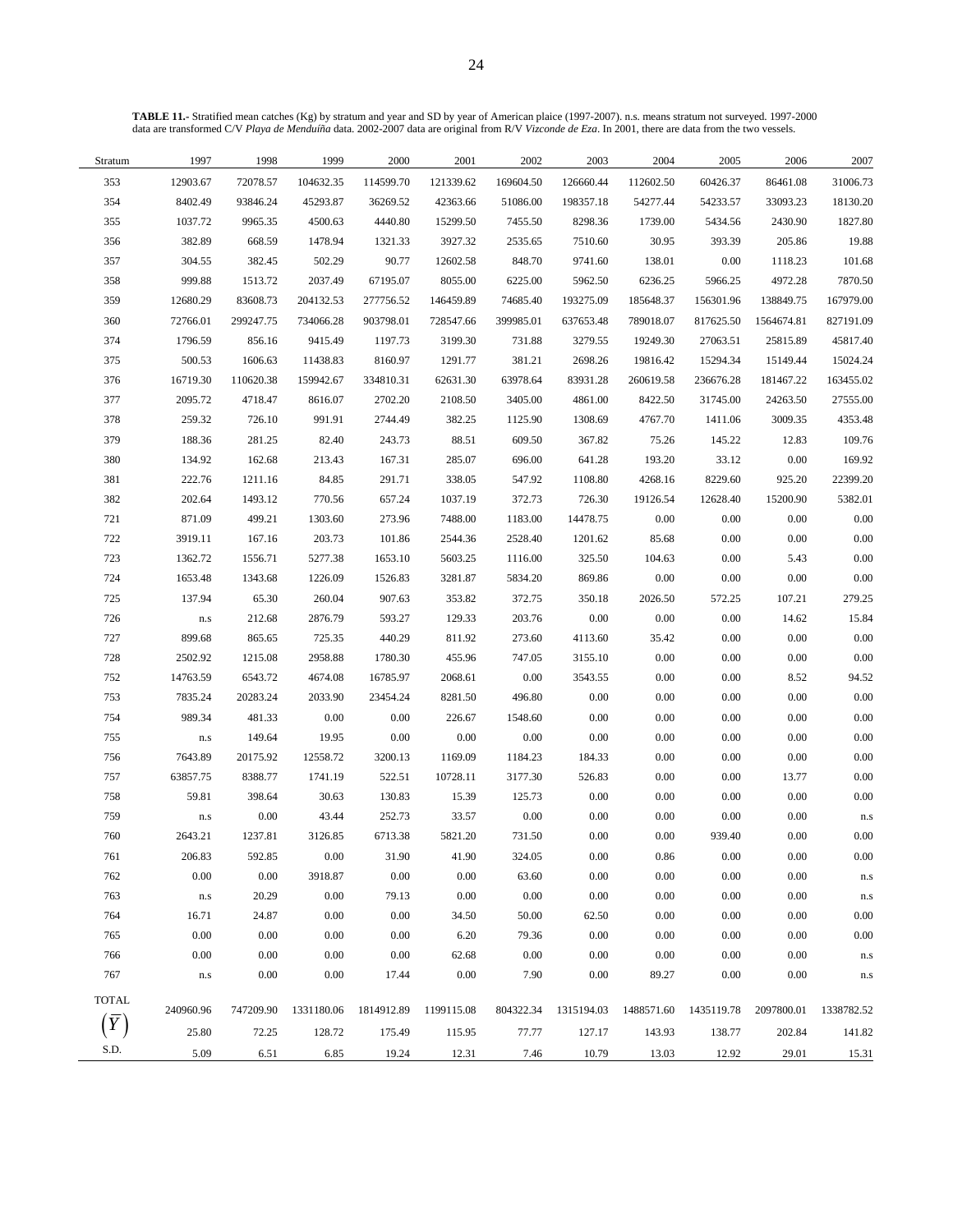**TABLE 12.-** Survey estimates (by the swept area method) of American plaice biomass (t) and SD by stratum and year on NAFO Div. 3NO. n.s. means stratum not surveyed. 1997-2000 data are transformed C/V *Playa de Menduíña* data. 2002-2007 data are original from R/V *Vizconde de Eza*. In 2001, there are data from the two vessels.

| Stratum      | 1997             | 1998             | 1999             | 2000             | 2001             | 2002             | 2003             | 2004                        | 2005                        | 2006             | 2007                    |
|--------------|------------------|------------------|------------------|------------------|------------------|------------------|------------------|-----------------------------|-----------------------------|------------------|-------------------------|
| 353          | 1075             | 6200             | 8719             | 9651             | 10666            | 14245            | 11385            | 10009                       | 5143                        | 6987             | 2557                    |
| 354          | 723              | 7903             | 4165             | 3054             | 3766             | 4302             | 17632            | 4720                        | 4616                        | 2729             | 1495                    |
| 355          | 89               | 901              | 393              | 382              | 1275             | 631              | 726              | 152                         | 483                         | 196              | 152                     |
| 356          | 34               | 60               | 129              | 117              | 327              | 218              | 668              | $\ensuremath{\mathfrak{Z}}$ | 34                          | 17               | $\sqrt{2}$              |
| 357          | $28\,$           | 32               | 43               | $\boldsymbol{7}$ | 1034             | 71               | 852              | 12                          | $\boldsymbol{0}$            | 92               | $\,$ 8 $\,$             |
| 358          | 89               | 130              | 175              | 5907             | 700              | 541              | 530              | 567                         | 513                         | 428              | 642                     |
| 359          | 1103             | 7192             | 16836            | 23702            | 12775            | 6530             | 17099            | 16424                       | 13445                       | 11393            | 13753                   |
| 360          | 6203             | 25808            | 59988            | 75434            | 60151            | 34903            | 56586            | 68313                       | 70333                       | 127046           | 69585                   |
| 374          | 153              | 73               | 773              | 100              | 267              | 64               | 292              | 1656                        | 2366                        | 2185             | 3818                    |
| 375          | $43\,$           | 140              | 968              | 670              | 115              | 32               | 245              | 1761                        | 1316                        | 1249             | 1239                    |
| 376          | 1479             | 9578             | 13124            | 27901            | 5422             | 5612             | 7461             | 22347                       | 20164                       | 14890            | 13794                   |
| 377          | 180              | 413              | 718              | 236              | 184              | 298              | 432              | 774                         | 2731                        | 2054             | 2296                    |
| 378          | $25\,$           | 62               | 87               | 236              | 32               | 97               | 116              | 424                         | 125                         | $251\,$          | 374                     |
| 379          | 18               | 24               | $\overline{7}$   | $22\,$           | $\,8\,$          | 53               | 32               | $\sqrt{6}$                  | 12                          | $\,1\,$          | 9                       |
| 380          | 13               | 14               | $18\,$           | 14               | 28               | 62               | 56               | 17                          | $\ensuremath{\mathfrak{Z}}$ | $\boldsymbol{0}$ | 14                      |
| 381          | $20\,$           | 106              | $\overline{7}$   | 25               | 29               | 48               | 97               | 379                         | 708                         | $81\,$           | 1867                    |
| 382          | $18\,$           | 131              | 64               | 53               | 88               | 33               | 64               | 1659                        | 1104                        | 1297             | 445                     |
| 721          | 79               | 49               | 107              | 23               | 605              | 102              | 1287             | $\boldsymbol{0}$            | $\boldsymbol{0}$            | $\boldsymbol{0}$ | $\boldsymbol{0}$        |
| 722          | 367              | 16               | $18\,$           | 9                | 219              | 214              | 109              | $\,$ 8 $\,$                 | $\boldsymbol{0}$            | $\boldsymbol{0}$ | $\boldsymbol{0}$        |
| 723          | 130              | 134              | 461              | 134              | 467              | 96               | 28               | 9                           | $\boldsymbol{0}$            | $\boldsymbol{0}$ | $\boldsymbol{0}$        |
| 724          | 147              | 130              | 109              | 131              | 279              | 519              | $77\,$           | $\boldsymbol{0}$            | $\boldsymbol{0}$            | $\boldsymbol{0}$ | $\boldsymbol{0}$        |
| 725          | 13               | $\,$ 8 $\,$      | $23\,$           | 86               | 30               | 33               | 31               | 180                         | 48                          | 9                | $25\,$                  |
| 726          | n.s.             | 21               | 256              | 54               | 11               | 19               | $\boldsymbol{0}$ | $\boldsymbol{0}$            | $\boldsymbol{0}$            | $\mathbf{1}$     | $\mathbf{1}$            |
| $727\,$      | 96               | 74               | 61               | 42               | 72               | 24               | 378              | $\sqrt{3}$                  | $\boldsymbol{0}$            | $\boldsymbol{0}$ | $\mathbf{0}$            |
| 728          | 234              | 118              | 255              | 170              | 40               | 65               | 280              | $\boldsymbol{0}$            | $\boldsymbol{0}$            | $\boldsymbol{0}$ | $\boldsymbol{0}$        |
| 752          | 1358             | 572              | 402              | 1628             | 197              | 143              | 310              | $\boldsymbol{0}$            | $\boldsymbol{0}$            | $\,1$            | 8                       |
| 753          | 733              | 1865             | 178              | 2157             | 775              | 43               | $\boldsymbol{0}$ | $\boldsymbol{0}$            | $\boldsymbol{0}$            | $\boldsymbol{0}$ | $\mathbf{0}$            |
| 754          | 90               | 46               | $\boldsymbol{0}$ | $\boldsymbol{0}$ | 23               | 6                | $\boldsymbol{0}$ | $\boldsymbol{0}$            | $\boldsymbol{0}$            | $\boldsymbol{0}$ | $\boldsymbol{0}$        |
| 755          | n.s.             | 15               | $\sqrt{2}$       | $\boldsymbol{0}$ | $\boldsymbol{0}$ | $\boldsymbol{0}$ | $\boldsymbol{0}$ | $\boldsymbol{0}$            | $\boldsymbol{0}$            | $\boldsymbol{0}$ | $\boldsymbol{0}$        |
| 756          | 703              | 1793             | 1116             | 316              | 102              | 104              | 17               | $\boldsymbol{0}$            | $\boldsymbol{0}$            | $\boldsymbol{0}$ | $\boldsymbol{0}$        |
| 757          | 6307             | 813              | 150              | 49               | 923              | 282              | 48               | $\boldsymbol{0}$            | $\boldsymbol{0}$            | $\mathbf{1}$     | $\boldsymbol{0}$        |
| 758          | 6                | 37               | $\mathfrak z$    | 12               | $\mathbf{1}$     | 11               | $\boldsymbol{0}$ | $\mathbf 0$                 | $\boldsymbol{0}$            | $\boldsymbol{0}$ | $\mathbf{0}$            |
| 759          | n.s.             | $\boldsymbol{0}$ | $\sqrt{4}$       | 24               | $\mathfrak{Z}$   | $\boldsymbol{0}$ | $\boldsymbol{0}$ | $\boldsymbol{0}$            | $\boldsymbol{0}$            | $\boldsymbol{0}$ | $\mathbf{n}.\mathbf{s}$ |
| 760          | 252              | 116              | 278              | 639              | 509              | 64               | $\boldsymbol{0}$ | $\boldsymbol{0}$            | 82                          | $\boldsymbol{0}$ | $\boldsymbol{0}$        |
| 761          | 20               | 57               | $\boldsymbol{0}$ | $\mathfrak{Z}$   | $\overline{4}$   | 29               | $\boldsymbol{0}$ | $\boldsymbol{0}$            | $\boldsymbol{0}$            | $\boldsymbol{0}$ | $\boldsymbol{0}$        |
| 762          | $\boldsymbol{0}$ | $\boldsymbol{0}$ | 373              | $\boldsymbol{0}$ | $\boldsymbol{0}$ | $\sqrt{6}$       | $\boldsymbol{0}$ | $\boldsymbol{0}$            | $\boldsymbol{0}$            | $\boldsymbol{0}$ | $\mathbf{n}.\mathbf{s}$ |
| 763          | n.s.             | $\overline{2}$   | $\boldsymbol{0}$ | 8                | $\mathbf{0}$     | $\boldsymbol{0}$ | $\boldsymbol{0}$ | $\boldsymbol{0}$            | $\boldsymbol{0}$            | $\boldsymbol{0}$ | $\mathbf{n}.\mathbf{s}$ |
| 764          | $\sqrt{2}$       | $\sqrt{2}$       | $\mathbf{0}$     | $\mathbf{0}$     | 3                | $\overline{4}$   | 6                | $\boldsymbol{0}$            | $\boldsymbol{0}$            | $\boldsymbol{0}$ | $\boldsymbol{0}$        |
| $765\,$      | $\mathbf{0}$     | $\boldsymbol{0}$ | $\boldsymbol{0}$ | $\boldsymbol{0}$ | $\mathbf{1}$     | $\tau$           | $\boldsymbol{0}$ | $\boldsymbol{0}$            | $\mathbf{0}$                | $\boldsymbol{0}$ | $\boldsymbol{0}$        |
| 766          | $\boldsymbol{0}$ | $\boldsymbol{0}$ | $\boldsymbol{0}$ | $\boldsymbol{0}$ | 6                | $\boldsymbol{0}$ | $\boldsymbol{0}$ | $\boldsymbol{0}$            | $\boldsymbol{0}$            | $\boldsymbol{0}$ | $\mathbf{n}.\mathbf{s}$ |
| 767          | n.s.             | $\mathbf{0}$     | $\overline{0}$   | $\overline{c}$   | $\overline{0}$   | $\mathbf{1}$     | $\boldsymbol{0}$ | 8                           | $\overline{0}$              | $\boldsymbol{0}$ | n.s                     |
| <b>TOTAL</b> | 21827            | 64635            | 110010           | 152997           | 101137           | 69511            | 116842           | 129432                      | 123227                      | 170910           | 112086                  |
| S.D.         | 4495             | 5946             | 5825             | 16740            | 10841            | 7097             | 9777             | 12335                       | 11396                       | 24806            | 13032                   |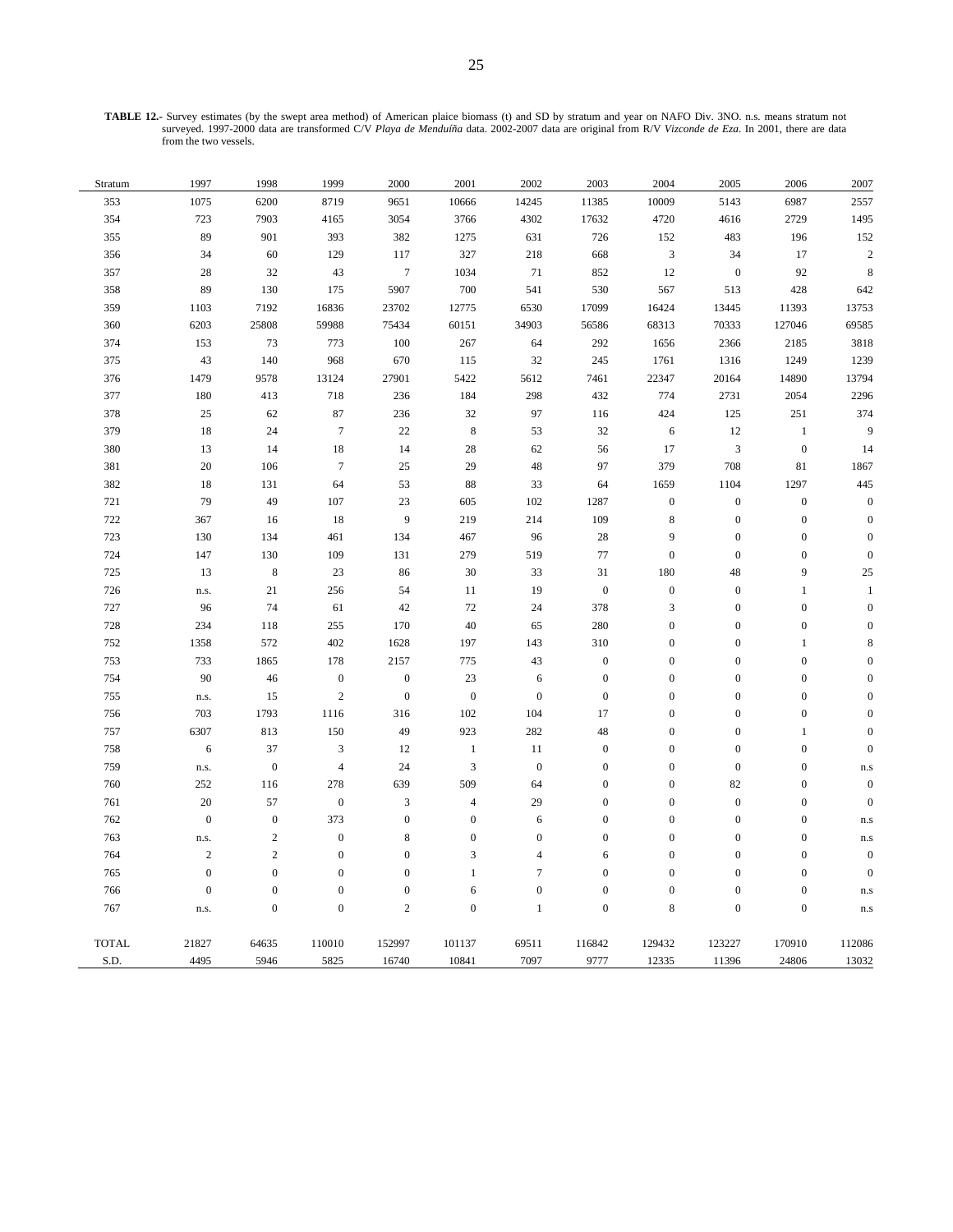**TABLE 13.-** Length weight relationships in the calculation of American plaice biomass. The equation is Spanish Spring Surveys on NAFO Div. 3NO: 1997-2007. To calculate the parameters for the indeterminate individuals, we used the total data (males + females + indeterminate individuals)  $Weight = a(l+0.5)^{b}$ 

|         |   | 1997          | 1998          | 1999          | 2000          | 2001          | 2002          | 2003          | 2004         | 2005         | 2006         | 2007          |
|---------|---|---------------|---------------|---------------|---------------|---------------|---------------|---------------|--------------|--------------|--------------|---------------|
| Males   | a | 0.0043        | 0.0041        | 0.0049        | 0.0024        | 0.0064        | 0.0041        | 0.0037        | 0.0075       | 0.0027       | 0.0061       | 0.0050        |
|         |   | $E = 0.1296$  | $E = 0.1200$  | $E = 0.2799$  | $E = 0.1281$  | $E = 0.1556$  | $E = 0.0660$  | $E = 0.0752$  | $E = 0.1483$ | $E = 0.0882$ | $E = 0.1501$ | $E = 0.0603$  |
|         | b | 3.1794        | 3.1943        | 3.1454        | 3.3523        | 3.0742        | 3.1930        | 3.2287        | 3.0284       | 3.3274       | 3.0860       | 3.1406        |
|         |   | $E = 0.0378$  | $E = 0.0348$  | $E = 0.0817$  | $E = 0.0382$  | $E = 0.0485$  | $E = 0.0205$  | $E = 0.0234$  | $E = 0.0468$ | $E = 0.0274$ | $E = 0.0458$ | $E = 0.0185$  |
|         |   | $R^2 = 0.995$ | $R^2 = 0.996$ | $R^2 = 0.983$ | $R^2 = 0.995$ | $R^2 = 0.992$ | $R^2 = 0.988$ | $R^2 = 0.998$ | $R2 = 0.992$ | $R2 = 0.997$ | $R2 = 0.996$ | $R2 = 0.999$  |
|         |   | $N = 1050$    | $N = 573$     | $N = 183$     | $N = 321$     | $N = 188$     | $N = 384$     | $N = 622$     | $N = 411$    | $N = 311$    | $N = 434$    | $N = 645$     |
| Females | a | 0.0027        | 0.0027        | 0.0048        | 0.0020        | 0.0039        | 0.0032        | 0.0030        | 0.0047       | 0.0027       | 0.0049       | 0.0048        |
|         |   | $E = 0.1058$  | $E = 0.0595$  | $E = 0.1420$  | $E = 0.0981$  | $E = 0.0624$  | $E = 0.0628$  | $E = 0.0549$  | $E = 0.0807$ | $E = 0.0634$ | $E = 0.0781$ | $E = 0.0719$  |
|         | b | 3.3263        | 3.3218        | 3.1704        | 3.4049        | 3.2256        | 3.2752        | 3.2918        | 3.1757       | 3.3290       | 3.1703       | 3.1754        |
|         |   | $E = 0.0291$  | $E = 0.0162$  | $E = 0.0389$  | $E = 0.0271$  | $E = 0.0177$  | $E = 0.0178$  | $E = 0.0157$  | $E = 0.0228$ | $E = 0.0177$ | $E = 0.0219$ | $E = 0.0206$  |
|         |   | $R2 = 0.998$  | $R2 = 0.999$  | $R2 = 0.993$  | $R2 = 0.998$  | $R2 = 0.998$  | $R2 = 0.998$  | $R2 = 0.999$  | $R2 = 0.997$ | $R2 = 0.998$ | $R2 = 0.999$ | $R2 = 0.9974$ |
|         |   | $N = 1396$    | $N = 937$     | $N = 201$     | $N = 402$     | $N = 370$     | $N = 703$     | $N = 960$     | $N = 765$    | $N = 569$    | $N = 757$    | $N = 1000$    |
| Indet.  | a | 0.0026        | 0.0028        | 0.0022        | 0.0020        | 0.0054        | 0.0035        | 0.0032        | 0.0069       | 0.0025       | 0.0045       | 0.0041        |
|         |   | $E = 0.0928$  | $E = 0.0602$  | $E = 0.1531$  | $E = 0.0817$  | $E = 0.0866$  | $E = 0.0599$  | $E = 0.0581$  | $E = 0.1315$ | $E = 0.0523$ | $E = 0.0483$ | $E = 0.0493$  |
|         | b | 3.3370        | 3.3153        | 3.3812        | 3.4049        | 3.1409        | 3.2527        | 3.2795        | 3.0712       | 3.3552       | 3.1868       | 3.2121        |
|         |   | $E = 0.0255$  | $E = 0.0164$  | $E = 0.0431$  | $E = 0.0226$  | $E = 0.0248$  | $E = 0.0171$  | $E = 0.0167$  | $E = 0.0382$ | $E = 0.0148$ | $E = 0.0138$ | $E = 0.0142$  |
|         |   | $R^2 = 0.997$ | $R^2 = 0.999$ | $R^2 = 0.989$ | $R^2 = 0.997$ | $R^2 = 0.996$ | $R^2 = 0.998$ | $R^2 = 0.998$ | $R2 = 0.990$ | $R2 = 0.999$ | $R2 = 0.999$ | $R2 = 0.999$  |
|         |   | $N = 2446$    | $N = 1513$    | $N = 386$     | $N = 726$     | $N = 573$     | $N = 1087$    | $N = 1587$    | $N = 1226$   | $N = 884$    | $N = 1213$   | $N = 1699$    |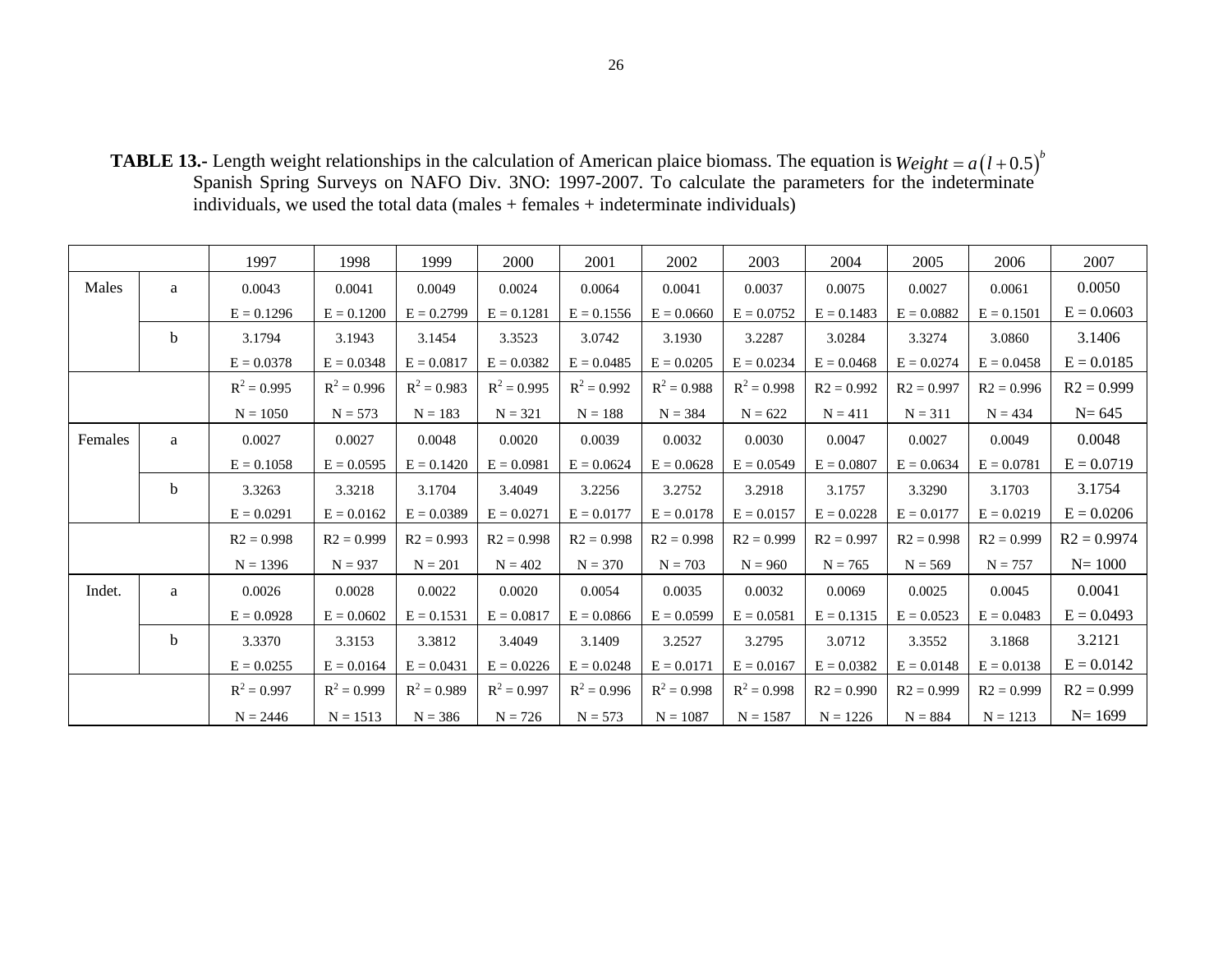**TABLE 14.-** American plaice length distribution. Estimated numbers per haul stratified mean catches. Spanish Spring Survey on NAFO 3NO: 1997-2007. Indet. means indeterminate. 1997-2000 data are transformed C/V *Playa de Menduíña* data. 2002-2007 data are original R/V *Vizconde de Eza* data. In 2001, there are data from the two vessels. (\*) indicates untransformed data.

|                             | 1997   |         |        | 1998         |        |         |                  | 1999    |         |         |                | 2000           |         |         |        |               |
|-----------------------------|--------|---------|--------|--------------|--------|---------|------------------|---------|---------|---------|----------------|----------------|---------|---------|--------|---------------|
| Length (cm.)                | Males  | Females | Indet. | Total        | Males  | Females | Indet.           | Total   | Males   | Females | Indet.         | Total          | Males   | Females | Indet. | Total         |
| $\overline{4}$              | 0.000  | 0.000   | 0.000  | 0.000        | 0.000  | 0.000   | 0.000            | 0.000   | 0.000   | 0.000   | 0.000          | 0.000          | 0.000   | 0.000   | 0.000  | 0.000         |
| 6                           | 0.000  | 0.000   | 0.000  | 0.000        | 0.000  | 0.000   | 0.000            | 0.000   | 0.000   | 0.000   | 0.000          | 0.000          | 0.000   | 0.000   | 0.000  | 0.000         |
| 8                           | 0.000  | 0.000   | 0.000  | 0.000        | 0.000  | 0.000   | 0.000            | 0.000   | 0.000   | 0.000   | 0.000          | 0.000          | 0.000   | 0.000   | 0.000  | 0.000         |
| 10                          | 0.000  | 0.000   | 0.000  | 0.000        | 0.000  | 0.000   | 0.000            | 0.000   | 0.000   | 17.087  | 5.812          | 22.898         | 0.203   | 10.681  | 0.227  | 11.111        |
| 12                          | 0.000  | 0.000   | 0.000  | 0.000        | 0.007  | 0.008   | 0.000            | 0.015   | 0.000   | 4.272   | 4.272          | 8.543          | 11.240  | 11.450  | 0.117  | 22.807        |
| 14                          | 0.073  | 0.049   | 0.000  | 0.121        | 0.009  | 0.000   | 0.000            | 0.009   | 0.289   | 1.667   | 0.190          | 2.146          | 30.021  | 34.561  | 0.000  | 64.582        |
| 16                          | 0.136  | 0.242   | 0.000  | 0.378        | 0.546  | 0.263   | 0.000            | 0.809   | 1.474   | 2.739   | 0.000          | 4.212          | 59.167  | 75.997  | 0.000  | 135.164       |
| 18                          | 0.648  | 0.705   | 0.023  | 1.377        | 0.044  | 0.146   | 0.000            | 0.190   | 0.210   | 0.894   | 0.000          | 1.104          | 24.333  | 41.298  | 0.005  | 65.635        |
| 20                          | 1.215  | 0.750   | 0.000  | 1.966        | 0.370  | 0.163   | 0.000            | 0.533   | 0.398   | 0.508   | 0.000          | 0.906          | 4.514   | 5.307   | 0.000  | 9.821         |
| 22                          | 2.337  | 1.371   | 0.000  | 3.708        | 1.053  | 0.693   | 0.000            | 1.746   | 0.765   | 0.857   | 0.000          | 1.622          | 2.416   | 2.785   | 0.000  | 5.201         |
| 24                          | 2.605  | 1.883   | 0.000  | 4.489        | 3.474  | 2.310   | 0.000            | 5.784   | 2.904   | 0.468   | 0.000          | 3.372          | 1.722   | 1.695   | 0.000  | 3.417         |
| 26                          | 4.484  | 2.641   | 0.000  | 7.126        | 5.241  | 3.713   | 0.000            | 8.954   | 10.069  | 2.129   | 0.000          | 12.197         | 2.762   | 0.685   | 0.000  | 3.447         |
| 28                          | 8.809  | 2.201   |        | 0.000 11.010 | 8.847  | 4.872   | 0.000            | 13.719  | 19.126  | 7.192   | 0.000          | 26.318         | 7.298   | 1.581   | 0.000  | 8.879         |
| 30                          | 7.228  | 3.773   | 0.000  | 11.001       | 11.342 | 5.977   | 0.000            | 17.319  | 29.710  | 11.614  | 0.000          | 41.323         | 18.574  | 3.666   | 0.000  | 22.240        |
| 32                          | 5.657  | 4.242   | 0.000  | 9.898        | 10.173 | 8.235   | 0.000            | 18.408  | 24.357  | 10.595  | 0.000          | 34.952         | 25.029  | 7.213   | 0.000  | 32.242        |
| 34                          | 3.662  | 4.350   | 0.000  | 8.012        | 7.537  | 13.315  | 0.000            | 20.852  | 16.253  | 10.386  | 0.000          | 26.638         | 15.779  | 13.921  | 0.000  | 29.699        |
| 36                          | 1.897  | 4.574   | 0.000  | 6.471        | 4.471  | 15.805  | 0.000            | 20.276  | 9.405   | 18.159  | 0.000          | 27.564         | 9.881   | 16.429  | 0.000  | 26.310        |
| 38                          | 0.964  | 3.885   | 0.000  | 4.849        | 2.240  | 15.381  | 0.000            | 17.621  | 4.435   | 20.646  | 0.000          | 25.081         | 4.817   | 18.573  | 0.000  | 23.390        |
| 40                          | 0.359  | 3.021   | 0.000  | 3.381        | 0.785  | 12.615  | 0.000            | 13.400  | 1.846   | 23.474  | 0.000          | 25.320         | 2.094   | 26.863  | 0.000  | 28.957        |
| 42                          | 0.205  | 1.968   | 0.000  | 2.173        | 0.462  | 8.995   | 0.000            | 9.457   | 0.370   | 18.287  | 0.000          | 18.657         | 1.180   | 25.649  | 0.000  | 26.828        |
| 44                          | 0.182  | 1.128   | 0.000  | 1.310        | 0.117  | 6.272   | 0.000            | 6.388   | 0.467   | 12.030  | 0.000          | 12.497         | 0.465   | 19.940  | 0.000  | 20.404        |
| 46                          | 0.039  | 0.666   | 0.000  | 0.705        | 0.119  | 3.702   | 0.000            | 3.821   | 0.043   | 6.881   | 0.000          | 6.924          | 0.266   | 13.733  | 0.000  | 13.999        |
| 48                          | 0.006  | 0.433   | 0.000  | 0.438        | 0.025  | 2.391   | 0.000            | 2.416   | 0.020   | 4.457   | 0.000          | 4.478          | 0.233   | 8.588   | 0.000  | 8.821         |
| 50                          | 0.003  | 0.385   | 0.000  | 0.388        | 0.000  | 1.132   | 0.000            | 1.132   | 0.000   | 3.395   | 0.000          | 3.395          | 0.031   | 6.231   | 0.000  | 6.263         |
| 52                          | 0.000  | 0.158   | 0.000  | 0.158        | 0.000  | 0.476   | 0.000            | 0.476   | 0.000   | 1.747   | 0.000          | 1.747          | 0.092   | 3.692   | 0.000  | 3.784         |
| 54                          | 0.000  | 0.122   | 0.000  | 0.122        | 0.023  | 0.380   | 0.000            | 0.404   | 0.000   | 1.360   | 0.000          | 1.360          | 0.000   | 3.440   | 0.000  | 3.440         |
| 56                          | 0.000  | 0.047   | 0.000  | 0.047        | 0.000  | 0.301   | 0.000            | 0.301   | 0.000   | 0.938   | 0.000          | 0.938          | 0.000   | 1.172   | 0.000  | 1.172         |
| 58                          | 0.000  | 0.037   | 0.000  | 0.037        | 0.000  | 0.314   | 0.000            | 0.314   | 0.000   | 0.432   | 0.000          | 0.432          | 0.000   | 1.290   | 0.000  | 1.290         |
| 60                          | 0.000  | 0.034   | 0.000  | 0.034        | 0.000  | 0.306   | 0.000            | 0.306   | 0.000   | 0.401   | 0.000          | 0.401          | 0.000   | 1.120   | 0.000  | 1.120         |
| 62                          | 0.000  | 0.054   | 0.000  | 0.054        | 0.000  | 0.103   | 0.000            | 0.103   | 0.000   | 0.047   | 0.000          | 0.047          | 0.000   | 1.168   | 0.000  | 1.168         |
| 64                          | 0.000  | 0.057   | 0.000  | 0.057        | 0.000  | 0.122   | 0.000            | 0.122   | 0.000   | 0.298   | 0.000          | 0.298          | 0.000   | 0.637   | 0.000  | 0.637         |
| 66                          | 0.000  | 0.008   | 0.000  | 0.008        | 0.000  | 0.045   | 0.000            | 0.045   | 0.000   | 0.000   | 0.000          | 0.000          | 0.000   | 0.000   | 0.000  | 0.000         |
| 68                          | 0.000  | 0.011   | 0.000  | 0.011        | 0.000  | 0.091   | 0.000            | 0.091   | 0.000   | 0.000   | 0.000          | 0.000          | 0.000   | 0.000   | 0.000  | 0.000         |
| 70                          | 0.000  | 0.000   | 0.000  | 0.000        | 0.000  | 0.000   | 0.000            | 0.000   | 0.000   | 0.000   | 0.000          | 0.000          | 0.000   | 0.086   | 0.000  | 0.086         |
| 72                          | 0.000  | 0.000   | 0.000  | 0.000        | 0.000  | 0.000   | 0.000            | 0.000   | 0.000   | 0.000   | 0.000          | 0.000          | 0.000   | 0.018   | 0.000  | 0.018         |
| 74                          | 0.000  | 0.000   | 0.000  | 0.000        | 0.000  | 0.000   | 0.000            | 0.000   | 0.000   | 0.000   | 0.000          | 0.000          | 0.000   | 0.000   | 0.000  | 0.000         |
| 76                          | 0.000  | 0.000   | 0.000  | 0.000        | 0.000  | 0.000   | 0.000            | 0.000   | 0.000   | 0.054   | 0.000          | 0.054          | 0.000   | 0.000   | 0.000  | 0.000         |
| Total                       | 40.511 | 38.798  |        | 0.023 79.332 | 56.883 | 108.124 | 0.000            | 165.008 | 122.141 | 183.012 |                | 10.273 315.426 | 222.117 | 359.467 |        | 0.348 581.933 |
| $N^{\circ}$ samples $(*)$ : |        |         |        | 116          |        |         |                  | 108     |         |         |                | 93             |         |         |        | 96            |
| $N^{\circ}$ Ind. $(*)$ :    | 8297   | 5729    | 3      | 14029        | 4640   | 7390    | $\boldsymbol{0}$ | 12030   | 4541    | 7742    | $\overline{4}$ | 12287          | 3732    | 7721    | 5      | 11458         |
| Sampled catch:              |        |         |        | 1390         |        |         |                  | 1617    |         |         |                | 1858           |         |         |        | 1697          |
| Range $(*)$ :               |        |         |        | 14-68        |        |         |                  | 13-68   |         |         |                | 10-77          |         |         |        | 11-72         |
| Total catch:                |        |         |        | 4209         |        |         |                  | 8540    |         |         |                | 10565          |         |         |        | 15533         |
| Total hauls (*):            |        |         |        | 128          |        |         |                  | 124     |         |         |                | 114            |         |         |        | 118           |
|                             |        |         |        |              |        |         |                  |         |         |         |                |                |         |         |        |               |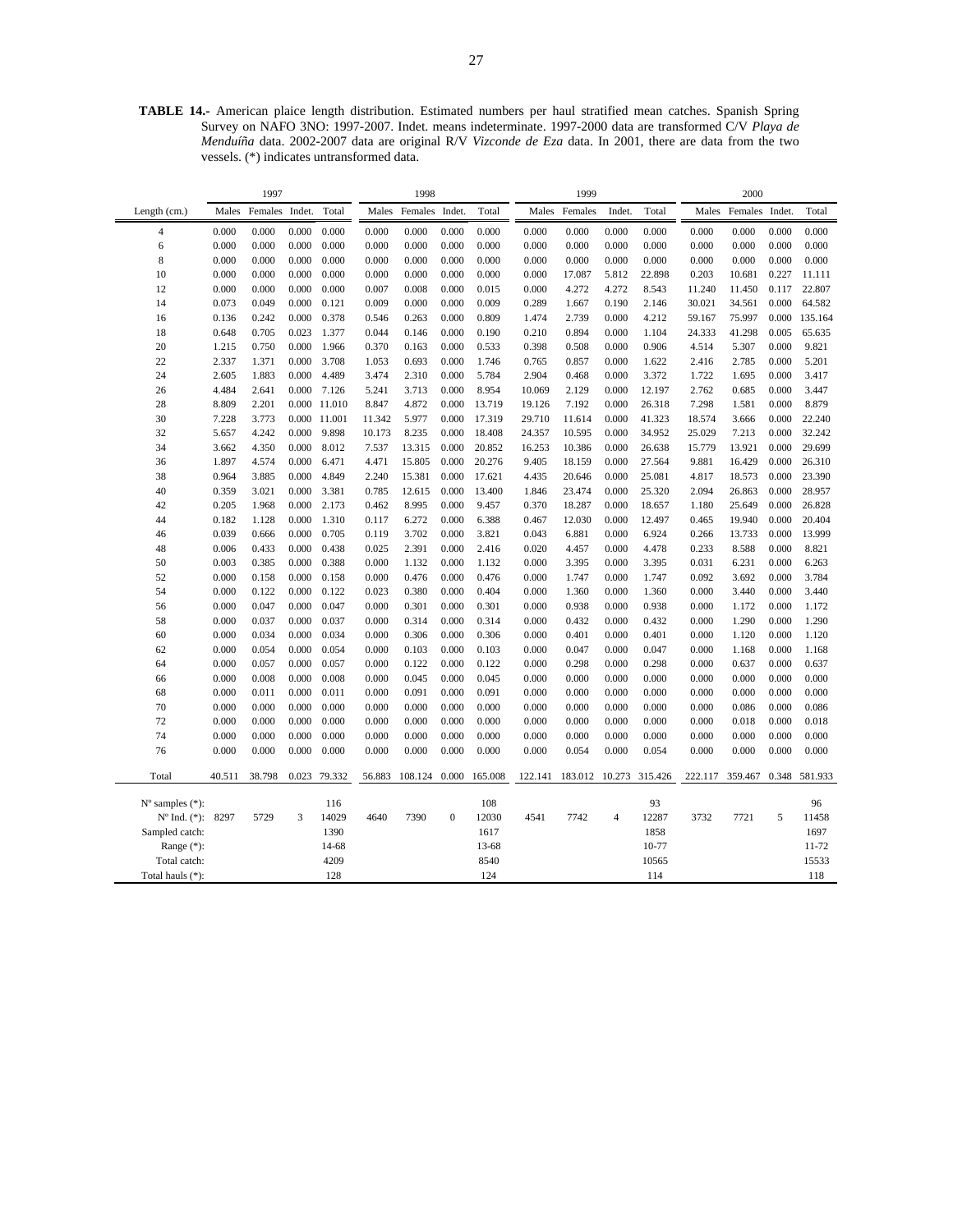**TABLE 14 (cont.).-** American plaice length distribution. Estimated numbers per haul stratified mean catches. Spanish Spring Survey on NAFO 3NO: 1997-2007. Indet. means indeterminate. 1997-2000 data are transformed C/V *Playa de Menduíña* data. 2002-2007 data are original R/V *Vizconde de Eza* data. In 2001, there are data from the two vessels. (\*) indicates untransformed data.

|                             | 2001           |                       |                | 2002           |                |                       |                | 2003           |                |                |                | 2004           |                 |                |                |                |
|-----------------------------|----------------|-----------------------|----------------|----------------|----------------|-----------------------|----------------|----------------|----------------|----------------|----------------|----------------|-----------------|----------------|----------------|----------------|
| Length (cm.)                | Males          | Females Indet.        |                | Total          | Males          | Females Indet.        |                | Total          | Males          | Females Indet. |                | Total          |                 | Males Females  | Indet.         | Total          |
| $\overline{4}$              | 0.000          | 0.000                 | 0.045          | 0.045          | 0.000          | 0.000                 | 0.000          | 0.000          | 0.000          | 0.000          | 0.000          | 0.000          | 0.000           | 0.000          | 0.000          | 0.000          |
| 6                           | 0.000          | 0.021                 | 2.401          | 2.422          | 0.000          | 0.000                 | 0.052          | 0.052          | 0.188          | 0.044          | 0.287          | 0.519          | 0.084           | 0.090          | 8.701          | 8.875          |
| 8                           | 0.021          | 0.031                 | 1.194          | 1.245          | 0.005          | 0.133                 | 0.013          | 0.152          | 0.356          | 0.223          | 0.056          | 0.635          | 1.027           | 0.746          | 49.783         | 51.556         |
| 10                          | 0.280          | 1.972                 | 0.217          | 2.469          | 0.853          | 1.420                 | 0.091          | 2.365          | 0.074          | 0.142          | 0.065          | 0.280          | 0.133           | 0.271          | 6.226          | 6.630          |
| 12                          | 3.620          | 4.188                 | 0.757          | 8.565          | 4.606          | 6.883                 | 0.135          | 11.625         | 0.814          | 0.891          | 0.000          | 1.705          | 1.164           | 1.209          | 0.004          | 2.377          |
| 14                          | 5.797          | 7.593                 | 0.398          | 13.788         | 3.250          | 3.490                 | 0.027          | 6.768          | 1.576          | 1.005          | 0.000          | 2.581          | 6.529           | 4.615          | 0.000          | 11.145         |
| 16                          | 10.535         | 10.617                | 0.031          | 21.183         | 1.688          | 2.104                 | 0.000          | 3.792          | 6.969          | 5.441          | 0.000          | 12.410         | 3.692           | 3.184          | 0.000          | 6.875          |
| 18                          | 48.738         | 38.461                | 0.010          | 87.210         | 6.588          | 6.831                 | 0.000          | 13.420         | 17.873         | 13.925         | 0.000          | 31.798         | 1.904           | 1.239          | 0.000          | 3.143          |
| 20                          | 69.747         | 56.807                |                | 0.000 126.554  | 10.751         | 8.917                 | 0.000          | 19.668         | 7.441          | 7.791          | 0.000          | 15.232         | 4.051           | 3.190          | 0.000          | 7.241          |
| 22                          | 36.774         | 35.802                | 0.000          | 72.576         | 26.930         | 17.681                | 0.000          | 44.611         | 14.162         | 8.973          | 0.000          | 23.135         | 18.341          | 8.930          | 0.000          | 27.271         |
| 24                          | 7.776          | 13.101                | 0.000          | 20.877         | 34.971         | 33.222                | 0.000          | 68.193         | 35.284         | 11.606         | 0.000          | 46.890         | 18.592          | 14.481         | 0.000          | 33.073         |
| 26                          | 3.211          | 3.416                 | 0.000          | 6.627          | 21.342         | 29.173                | 0.000          | 50.515         | 62.238         | 21.586         | 0.000          | 83.823         | 27.188          | 10.344         | 0.000          | 37.532         |
| 28                          | 4.639          | 1.994                 | 0.000          | 6.633          | 7.317          | 13.800                | 0.000          | 21.117         | 42.882         | 44.576         | 0.000          | 87.458         | 46.289          | 14.760         | 0.000          | 61.048         |
| 30                          | 11.353         | 1.499                 | 0.000          | 12.852         | 5.530          | 4.861                 | 0.000          | 10.391         | 17.283         | 42.818         | 0.000          | 60.100         | 36.904          | 23.718         | 0.000          | 60.622         |
| 32                          | 18.793         | 2.218                 | 0.000          | 21.012         | 7.801          | 1.697                 | 0.000          | 9.498          | 11.921         | 19.885         | 0.000          | 31.805         | 17.960          | 43.845         | 0.000          | 61.804         |
| 34                          | 15.703         | 4.001                 | 0.000          | 19.705         | 7.563          | 1.390                 | 0.000          | 8.953          | 11.256         | 8.363          | 0.000          | 19.618         | 10.580          | 42.211         | 0.000          | 52.791         |
| 36                          | 8.760          | 9.830                 | 0.000          | 18.591         | 5.397          | 1.575                 | 0.000          | 6.973          | 8.333          | 3.467          | 0.000          | 11.800         | 6.172           | 20.482         | 0.000          | 26.654         |
| 38                          | 3.802          | 11.082                | 0.000          | 14.884         | 2.528          | 4.239                 | 0.000          | 6.767          | 4.505          | 2.965          | 0.000          | 7.470          | 3.628           | 6.955          | 0.000          | 10.583         |
| 40                          | 1.392          | 13.048                | 0.000          | 14.440         | 1.263          | 6.464                 | 0.000          | 7.726          | 1.685          | 4.476          | 0.000          | 6.161          | 1.587           | 4.815          | 0.000          | 6.402          |
| 42                          | 0.889          | 13.008                | 0.000          | 13.897         | 0.411          | 8.085                 | 0.000          | 8.496          | 0.475          | 7.659          | 0.000          | 8.135          | 0.582           | 5.407          | 0.000          | 5.990          |
| 44                          | 0.354          | 11.312                | 0.000          | 11.666         | 0.164          | 6.918                 | 0.000          | 7.081          | 0.147          | 6.731          | 0.000          | 6.877          | 0.183           | 6.655          | 0.000          | 6.838          |
| 46                          | 0.060          | 8.611                 | 0.000          | 8.672          | 0.031          | 5.848                 | 0.000          | 5.878          | 0.063          | 6.855          | 0.000          | 6.917          | 0.109           | 7.216          | 0.000          | 7.325          |
| 48                          | 0.000          | 5.567                 | 0.000          | 5.567          | 0.018          | 3.791                 | 0.000          | 3.810          | 0.000          | 5.653          | 0.000          | 5.653          | 0.000           | 5.071          | 0.000          | 5.071          |
| 50                          | 0.000          | 3.461                 | 0.000          | 3.461          | 0.024          | 2.186                 | 0.000          | 2.210          | 0.000          | 3.517          | 0.000          | 3.517          | 0.008           | 3.552          | 0.000          | 3.559<br>2.925 |
| 52<br>54                    | 0.000<br>0.000 | 1.021<br>1.245        | 0.000<br>0.000 | 1.021<br>1.245 | 0.051<br>0.000 | 1.614                 | 0.000<br>0.000 | 1.666<br>1.152 | 0.000<br>0.000 | 3.150<br>2.273 | 0.000<br>0.000 | 3.150<br>2.273 | 0.000<br>0.000  | 2.925<br>2.326 | 0.000<br>0.000 | 2.326          |
| 56                          | 0.010          | 0.755                 | 0.000          | 0.765          | 0.000          | 1.152<br>0.720        | 0.000          | 0.720          | 0.000          | 1.159          | 0.000          | 1.159          | 0.059           | 1.604          | 0.000          | 1.663          |
| 58                          | 0.000          | 0.546                 | 0.000          | 0.546          | 0.000          | 0.351                 | 0.000          | 0.351          | 0.000          | 0.804          | 0.000          | 0.804          | 0.000           | 1.066          | 0.000          | 1.066          |
| 60                          | 0.000          | 0.335                 | 0.000          | 0.335          | 0.000          | 0.231                 | 0.000          | 0.231          | 0.000          | 0.447          | 0.000          | 0.447          | 0.000           | 0.271          | 0.000          | 0.271          |
| 62                          | 0.000          | 0.250                 | 0.000          | 0.250          | 0.000          | 0.139                 | 0.000          | 0.139          | 0.000          | 0.073          | 0.000          | 0.073          | 0.000           | 0.294          | 0.000          | 0.294          |
| 64                          | 0.000          | 0.045                 | 0.000          | 0.045          | 0.000          | 0.020                 | 0.000          | 0.020          | 0.000          | 0.222          | 0.000          | 0.222          | 0.000           | 0.162          | 0.000          | 0.162          |
| 66                          | 0.000          | 0.078                 | 0.000          | 0.078          | 0.000          | 0.101                 | 0.000          | 0.101          | 0.000          | 0.032          | 0.000          | 0.032          | 0.000           | 0.132          | 0.000          | 0.132          |
| 68                          | 0.000          | 0.004                 | 0.000          | 0.004          | 0.000          | 0.006                 | 0.000          | 0.006          | 0.000          | 0.000          | 0.000          | 0.000          | 0.000           | 0.049          | 0.000          | 0.049          |
| 70                          | 0.000          | 0.016                 | 0.000          | 0.016          | 0.000          | 0.000                 | 0.000          | 0.000          | 0.000          | 0.000          | 0.000          | 0.000          | 0.000           | 0.000          | 0.000          | 0.000          |
| 72                          | 0.000          | 0.000                 | 0.000          | 0.000          | 0.000          | 0.000                 | 0.000          | 0.000          | 0.000          | 0.000          | 0.000          | 0.000          | 0.000           | 0.000          | 0.000          | 0.000          |
| 74                          | 0.000          | 0.000                 | 0.000          | 0.000          | 0.000          | 0.000                 | 0.000          | 0.000          | 0.000          | 0.000          | 0.000          | 0.000          | 0.000           | 0.000          | 0.000          | 0.000          |
| 76                          | 0.000          | 0.000                 | 0.000          | 0.000          | 0.000          | 0.000                 | 0.000          | 0.000          | 0.000          | 0.000          | 0.000          | 0.000          | 0.000           | 0.000          | 0.000          | 0.000          |
|                             |                |                       |                |                |                |                       |                |                |                |                |                |                |                 |                |                |                |
| Total                       | 252.254        | 261.936 5.053 519.242 |                |                | 149.083        | 175.044 0.319 324.447 |                |                | 245.522        | 236.752 0.407  |                | 482.682        | 206.765 241.817 |                |                | 64.714 513.296 |
| $N^{\circ}$ samples $(*)$ : |                |                       |                | 81             |                |                       |                | 108            |                |                |                | 91             |                 |                |                | 75             |
| $N^{\circ}$ Ind. $(*)$ :    | 4996           | 7906                  | 114            | 13016          | 5873           | 7234                  | 12             | 13119          | 6122           | 7333           | 9              | 13464          | 5076            | 7561           | 1353           | 13990          |
| Sampled catch:              |                |                       |                | 3388           |                |                       |                | 3675           |                |                |                | 3885           |                 |                |                | 4614           |
| Range $(*)$ :               |                |                       |                | $5 - 70$       |                |                       |                | $7 - 68$       |                |                |                | 6-66           |                 |                |                | 6-68           |
| Total catch:                |                |                       |                | 11477          |                |                       |                | 9201           |                |                |                | 13955          |                 |                |                | 13729          |
| Total hauls (*):            |                |                       |                | 123            |                |                       |                | 125            |                |                |                | 118            |                 |                |                | 120            |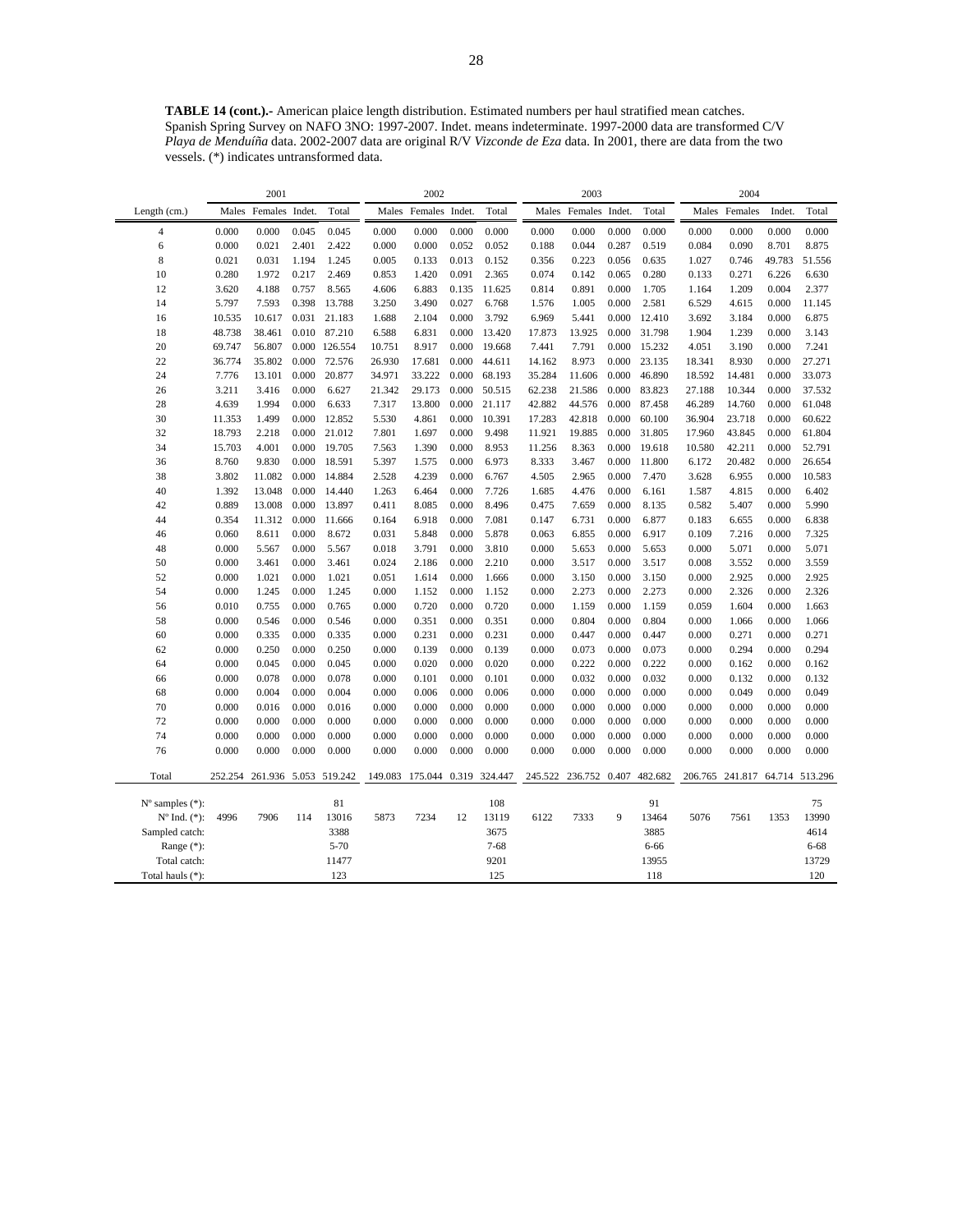**TABLE 14 (cont.).-** American plaice length distribution. Estimated numbers per haul stratified mean catches. Spanish Spring Survey on NAFO 3NO: 1997-2007. Indet. means indeterminate. 1997-2000 data are transformed C/V *Playa de Menduíña* data. 2002-2007 data are original R/V *Vizconde de Eza* data. In 2001, there are data from the two vessels. (\*) indicates untransformed data.

|                             |         | 2005                  |       |        | 2006   |                | 2007  |                               |         |                |       |               |
|-----------------------------|---------|-----------------------|-------|--------|--------|----------------|-------|-------------------------------|---------|----------------|-------|---------------|
| Length (cm.)                |         | Males Females Indet.  |       | Total  | Males  | Females Indet. |       | Total                         | Males   | Females Indet. |       | Total         |
| 4                           | 0.000   | 0.000                 | 0.000 | 0.000  | 0.000  | 0.000          | 0.000 | 0.000                         | 0.000   | 0.000          | 0.159 | 0.159         |
| 6                           | 0.014   | 0.007                 | 0.513 | 0.534  | 0.043  | 0.000          | 0.096 | 0.139                         | 0.357   | 0.306          | 2.373 | 3.036         |
| 8                           | 0.172   | 0.400                 | 1.875 | 2.446  | 0.019  | 0.010          | 0.095 | 0.124                         | 0.756   | 0.622          | 1.006 | 2.384         |
| 10                          | 1.474   | 1.177                 | 0.099 | 2.750  | 0.072  | 0.060          | 0.000 | 0.131                         | 0.117   | 0.112          | 0.045 | 0.275         |
| 12                          | 29.728  | 22.828                | 0.062 | 52.618 | 2.843  | 2.168          | 0.000 | 5.011                         | 0.273   | 0.273          | 0.019 | 0.565         |
| 14                          | 46.137  | 45.635                | 0.056 | 91.828 | 8.939  | 8.049          | 0.000 | 16.989                        | 0.409   | 0.230          | 0.000 | 0.639         |
| 16                          | 22.245  | 20.487                | 0.000 | 42.733 | 15.983 | 14.714         | 0.000 | 30.697                        | 1.201   | 1.058          | 0.000 | 2.259         |
| 18                          | 6.715   | 6.709                 | 0.000 | 13.424 | 68.546 | 51.271         |       | 0.000 119.817                 | 7.895   | 7.011          | 0.000 | 14.906        |
| 20                          | 6.343   | 5.253                 | 0.000 | 11.596 | 95.356 | 94.226         |       | 0.000 189.583                 | 18.350  | 11.397         | 0.000 | 29.748        |
| 22                          | 3.618   | 3.026                 | 0.000 | 6.644  | 33.891 | 37.382         | 0.000 | 71.273                        | 44.794  | 25.820         | 0.000 | 70.614        |
| 24                          | 7.908   | 3.341                 | 0.000 | 11.249 | 16.301 | 12.507         | 0.000 | 28.808                        | 49.297  | 38.741         | 0.000 | 88.038        |
| 26                          | 17.567  | 6.709                 | 0.000 | 24.276 | 18.093 | 10.179         | 0.000 | 28.272                        | 25.290  | 24.747         | 0.000 | 50.037        |
| 28                          | 31.709  | 13.734                | 0.000 | 45.444 | 32.376 | 6.712          | 0.000 | 39.087                        | 20.585  | 12.655         | 0.000 | 33.240        |
| 30                          | 46.328  | 13.928                | 0.000 | 60.256 | 57.378 | 11.702         | 0.000 | 69.080                        | 25.139  | 7.487          | 0.000 | 32.626        |
| 32                          | 32.463  | 16.433                | 0.000 | 48.896 | 48.434 | 22.092         | 0.000 | 70.526                        | 25.351  | 7.517          | 0.000 | 32.868        |
| 34                          | 14.535  | 26.469                | 0.000 | 41.005 | 26.510 | 20.787         | 0.000 | 47.297                        | 16.904  | 10.904         | 0.000 | 27.809        |
| 36                          | 7.360   | 35.775                | 0.000 | 43.134 | 12.445 | 26.465         | 0.000 | 38.909                        | 6.664   | 14.769         | 0.000 | 21.433        |
| 38                          | 3.353   | 24.246                | 0.000 | 27.600 | 4.025  | 37.156         | 0.000 | 41.181                        | 4.007   | 18.315         | 0.000 | 22.321        |
| 40                          | 0.745   | 10.301                | 0.000 | 11.046 | 1.775  | 28.755         | 0.000 | 30.530                        | 1.327   | 21.746         | 0.000 | 23.074        |
| 42                          | 0.202   | 4.700                 | 0.000 | 4.903  | 0.304  | 12.994         | 0.000 | 13.297                        | 0.463   | 15.291         | 0.000 | 15.754        |
| 44                          | 0.057   | 3.419                 | 0.000 | 3.477  | 0.216  | 6.821          | 0.000 | 7.037                         | 0.137   | 7.011          | 0.000 | 7.148         |
| 46                          | 0.164   | 3.433                 | 0.000 | 3.597  | 0.014  | 3.300          | 0.000 | 3.314                         | 0.118   | 4.045          | 0.000 | 4.163         |
| 48                          | 0.090   | 2.990                 | 0.000 | 3.080  | 0.037  | 3.481          | 0.000 | 3.518                         | 0.044   | 2.998          | 0.000 | 3.041         |
| 50                          | 0.107   | 2.272                 | 0.000 | 2.379  | 0.000  | 3.394          | 0.000 | 3.394                         | 0.051   | 1.920          | 0.000 | 1.970         |
| 52                          | 0.049   | 1.634                 | 0.000 | 1.683  | 0.000  | 2.126          | 0.000 | 2.126                         | 0.010   | 1.822          | 0.000 | 1.832         |
| 54                          | 0.000   | 1.531                 | 0.000 | 1.531  | 0.000  | 1.451          | 0.000 | 1.451                         | 0.000   | 1.783          | 0.000 | 1.783         |
| 56                          | 0.000   | 1.546                 | 0.000 | 1.546  | 0.000  | 2.357          | 0.000 | 2.357                         | 0.000   | 1.473          | 0.000 | 1.473         |
| 58                          | 0.000   | 0.905                 | 0.000 | 0.905  | 0.000  | 1.581          | 0.000 | 1.581                         | 0.000   | 1.065          | 0.000 | 1.065         |
| 60                          | 0.000   | 0.753                 | 0.000 | 0.753  | 0.000  | 0.763          | 0.000 | 0.763                         | 0.000   | 0.707          | 0.000 | 0.707         |
| 62                          | 0.000   | 0.407                 | 0.000 | 0.407  | 0.000  | 0.300          | 0.000 | 0.300                         | 0.000   | 0.475          | 0.000 | 0.475         |
| 64                          | 0.000   | 0.174                 | 0.000 | 0.174  | 0.000  | 0.200          | 0.000 | 0.200                         | 0.000   | 0.449          | 0.000 | 0.449         |
| 66                          | 0.000   | 0.302                 | 0.000 | 0.302  | 0.000  | 0.088          | 0.000 | 0.088                         | 0.000   | 0.068          | 0.000 | 0.068         |
| 68                          | 0.000   | 0.081                 | 0.000 | 0.081  | 0.000  | 0.019          | 0.000 | 0.019                         | 0.000   | 0.039          | 0.000 | 0.039         |
| 70                          | 0.000   | 0.000                 | 0.000 | 0.000  | 0.000  | 0.015          | 0.000 | 0.015                         | 0.000   | 0.015          | 0.000 | 0.015         |
| 72                          | 0.000   | 0.000                 | 0.000 | 0.000  | 0.000  | 0.014          | 0.000 | 0.014                         | 0.000   | 0.000          | 0.000 | 0.000         |
| 74                          | 0.000   | 0.000                 | 0.000 | 0.000  | 0.000  | 0.000          | 0.000 | 0.000                         | 0.000   | 0.015          | 0.000 | 0.015         |
| 76                          | 0.000   | 0.000                 | 0.000 | 0.000  | 0.000  | 0.006          | 0.000 | 0.006                         | 0.000   | 0.000          | 0.000 | 0.000         |
| Total                       | 279.087 | 280.604 2.603 562.294 |       |        |        |                |       | 443.600 423.144 0.191 866.936 | 249.539 | 242.885        |       | 3.602 496.025 |
| $N^{\circ}$ samples $(*)$ : |         |                       |       | 70     |        |                |       | 73                            |         |                |       | 75            |
| $No$ Ind. $(*)$ :           | 6097    | 8494                  | 62    | 14653  | 5942   | 8030           | 20    | 13992                         | 5356    | 6995           | 163   | 12514         |
| Sampled catch:              |         |                       |       | 4556   |        |                |       | 5906                          |         |                |       | 4342          |
| Range $(*)$ :               |         |                       |       | 6-69   |        |                |       | $6 - 77$                      |         |                |       | $5 - 75$      |
| Total catch:                |         |                       |       | 13193  |        |                |       | 17334                         |         |                |       | 12282         |
| Total hauls (*):            |         |                       |       | 119    |        |                |       | 120                           |         |                |       | 111           |
|                             |         |                       |       |        |        |                |       |                               |         |                |       |               |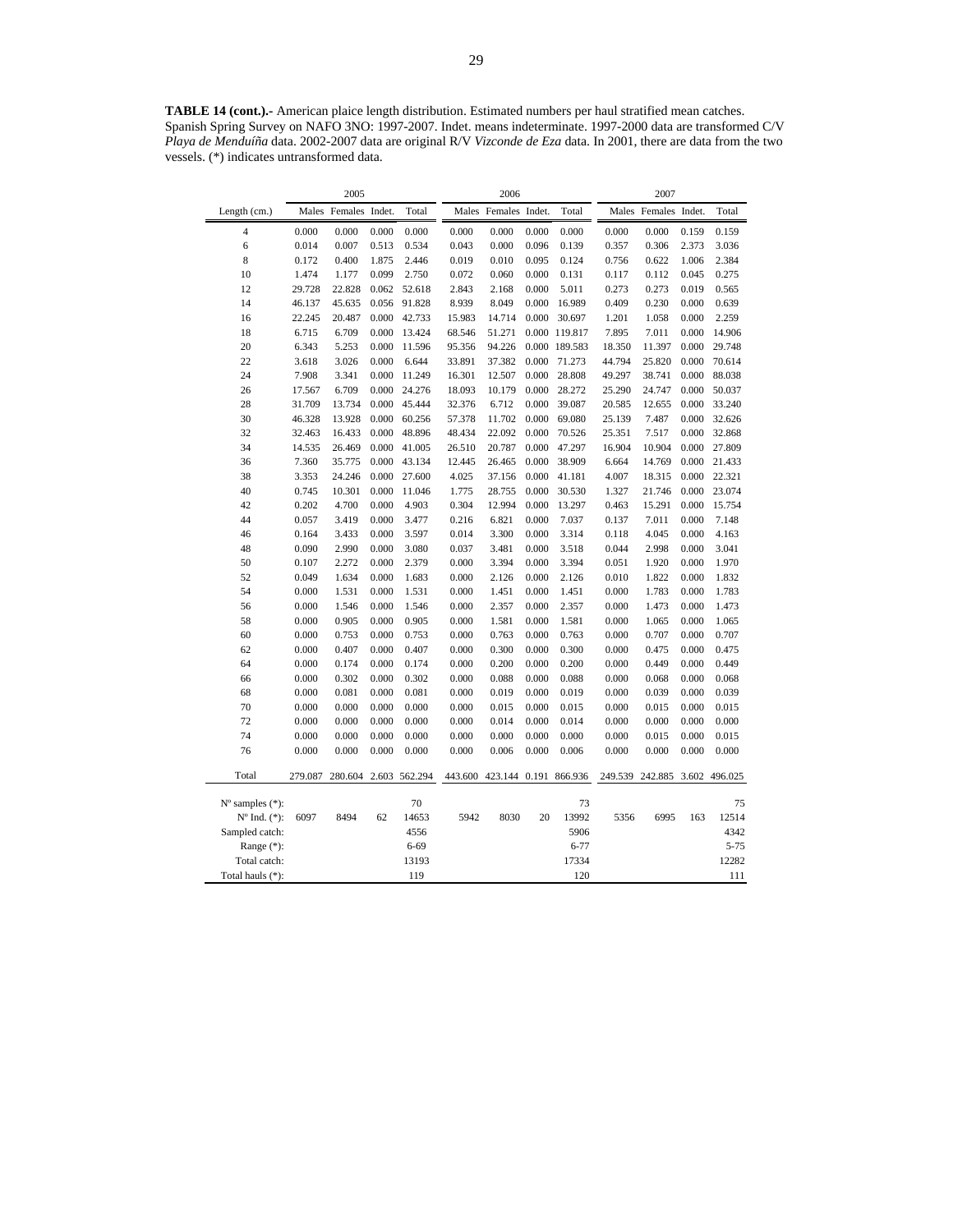**FIGURE 1.-** Greenland halibut stratified mean catches in Kg and ±SD by year. Spanish Spring surveys on NAFO Div. 3NO: 1997-2007 (1997-2000 transformed data from C/V *Playa de Menduíña*; 2002-2007 original data from R/V *Vizconde de Eza*. In 2001, there are data from the two vessels).



**FIGURE 2.-** Greenland halibut biomass calculated by the swept method in tons and  $\pm$ SD by year. Spanish Spring surveys on NAFO Div. 3NO: 1997-2007 (1997-2000 transformed data from C/V *Playa de Menduíña*; 2002-2007 original data from R/V *Vizconde de Eza*. In 2001, there are data from the two vessels).

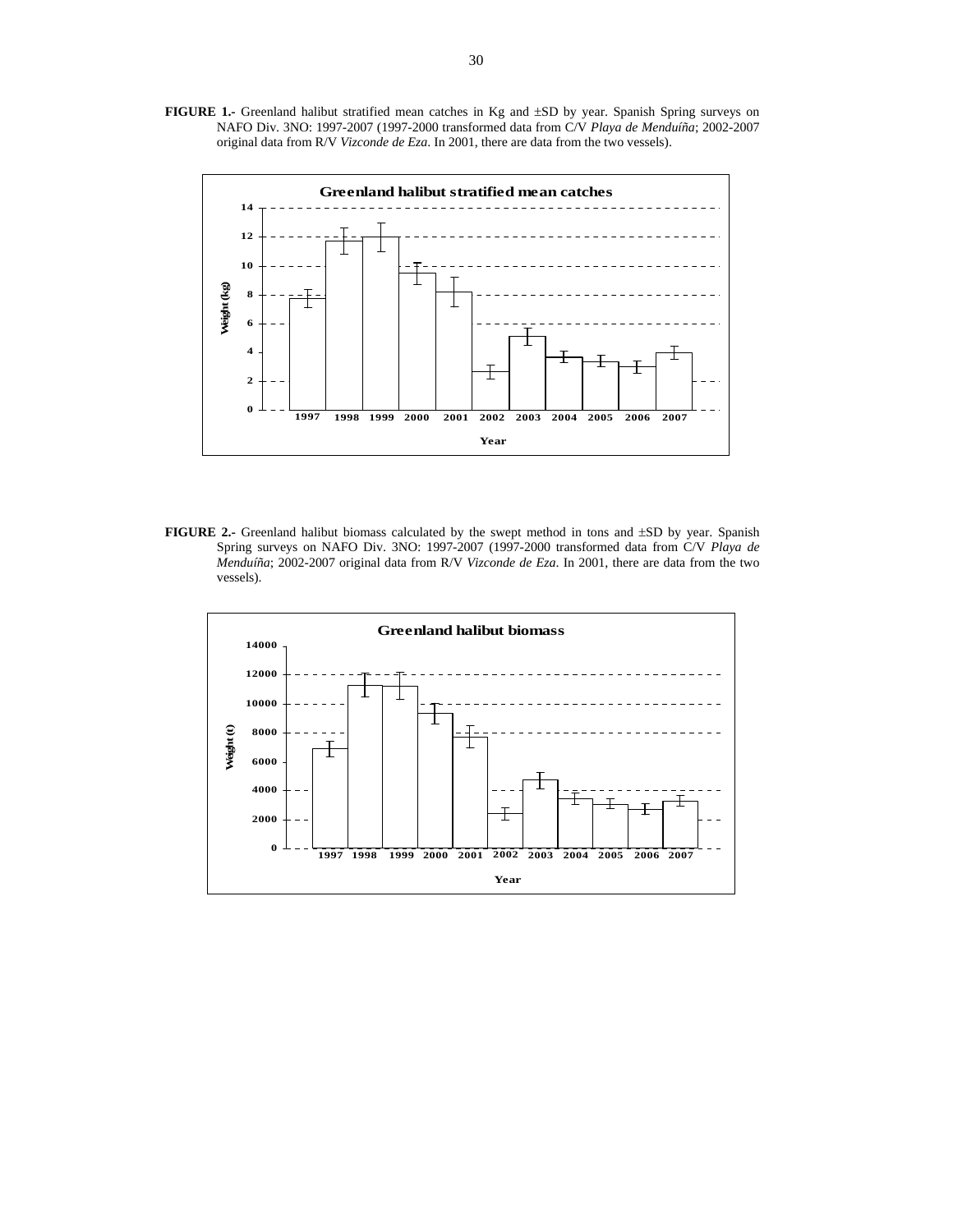

**FIGURE 3.-** Greenland halibut length distribution (cm) on NAFO 3NO: 1997-2007. Number per stratified mean catches. 1997-2000 data are transformed data from C/V *Playa de Menduíña*, and 2002-2007 data are original from R/V *Vizconde de Eza*. In 2001, there are data from the two vessels.

31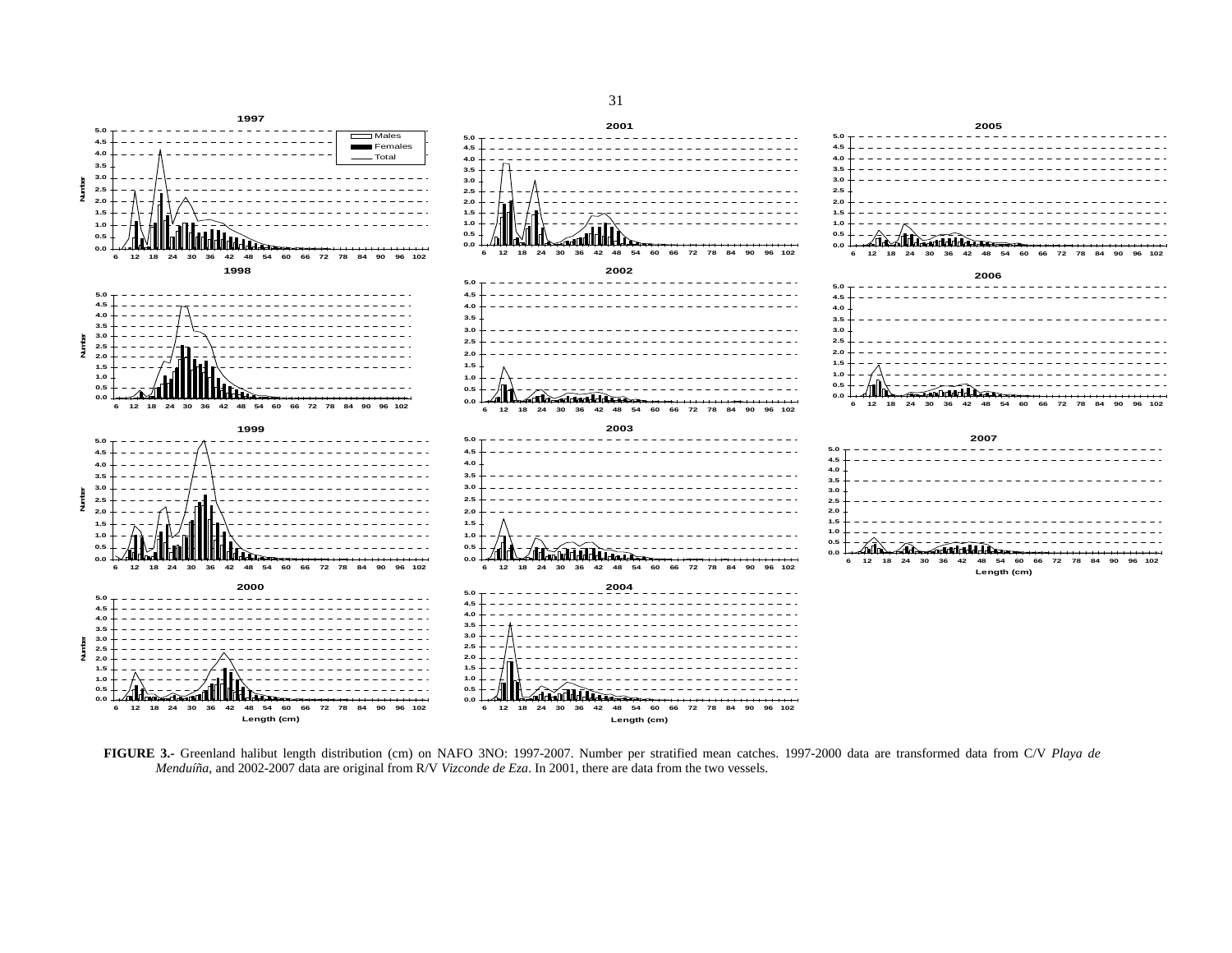

**FIGURE 4.-** Greenland halibut length distribution (cm) on NAFO 3NO: 1997-2007.



**FIGURE 5.-** Greenland halibut age distribution on NAFO 3NO: 1997-2007.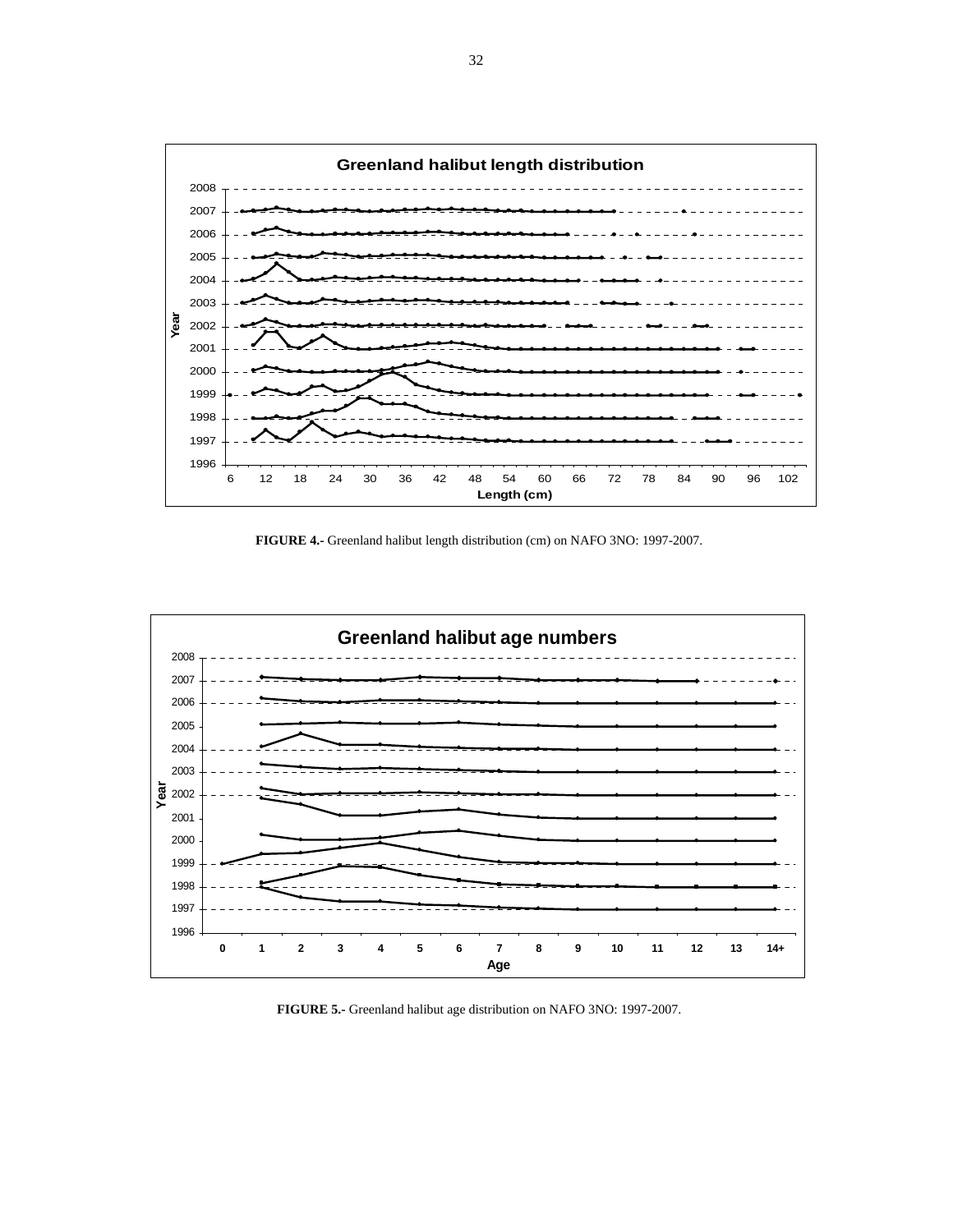

**FIGURE 6.-** Greenland halibut mean length (cm) at age on NAFO 3NO: 1997-2007. Ages from 0 to 14+.



**FIGURE 7.-** Greenland halibut mean weight (gr) at age on NAFO 3NO: 1997-2007. Ages from 0 to 14+.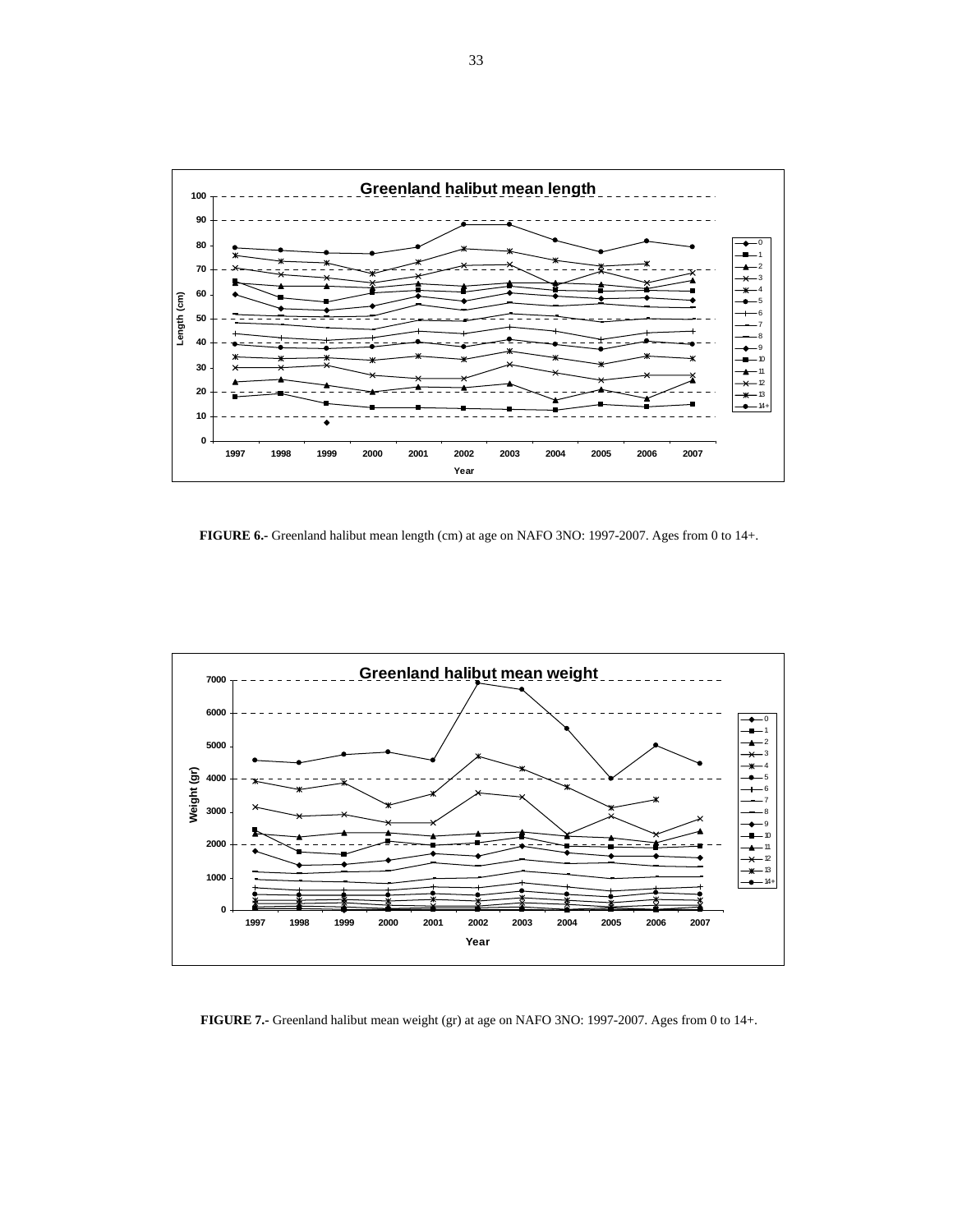

**FIGURE 8.-** American plaice stratified mean catches in Kg and ±SD by year. Spanish Spring surveys on NAFO Div. 3NO: 1997-2007 (1997-2000 transformed data from C/V *Playa de Menduíña*; 2002-2007 original data from R/V *Vizconde de Eza*. In 2001, there are data from the two vessels).



**FIGURE 9.-** American plaice biomass calculated by the swept method in tons and  $\pm$ SD by year. Spanish Spring surveys on NAFO Div. 3NO: 1997-2007 (1997-2000 transformed data from C/V *Playa de Menduíña*; 2002-2007 original data from R/V *Vizconde de Eza*. In 2001, there are data from the two vessels).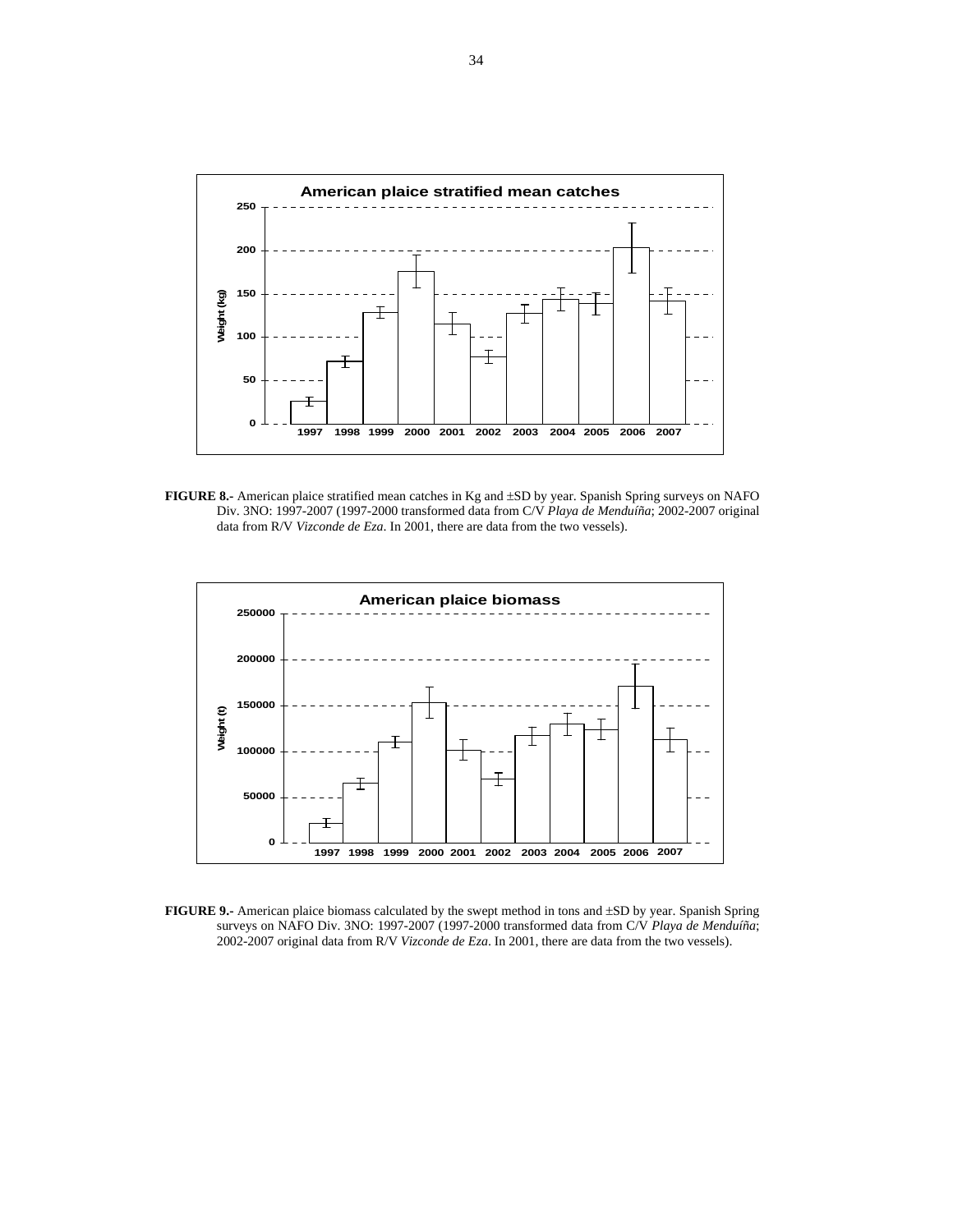

**FIGURE 10.-** American plaice length distribution (cm) on NAFO 3NO: 1997-2007. Estimated numbers per haul stratified mean catches. 1997-2000 data are transformed data from C/V *Playa de Menduíña*, and 2002-2007 data are original from R/V *Vizconde de Eza*. In 2001, there are data from the two vessels.